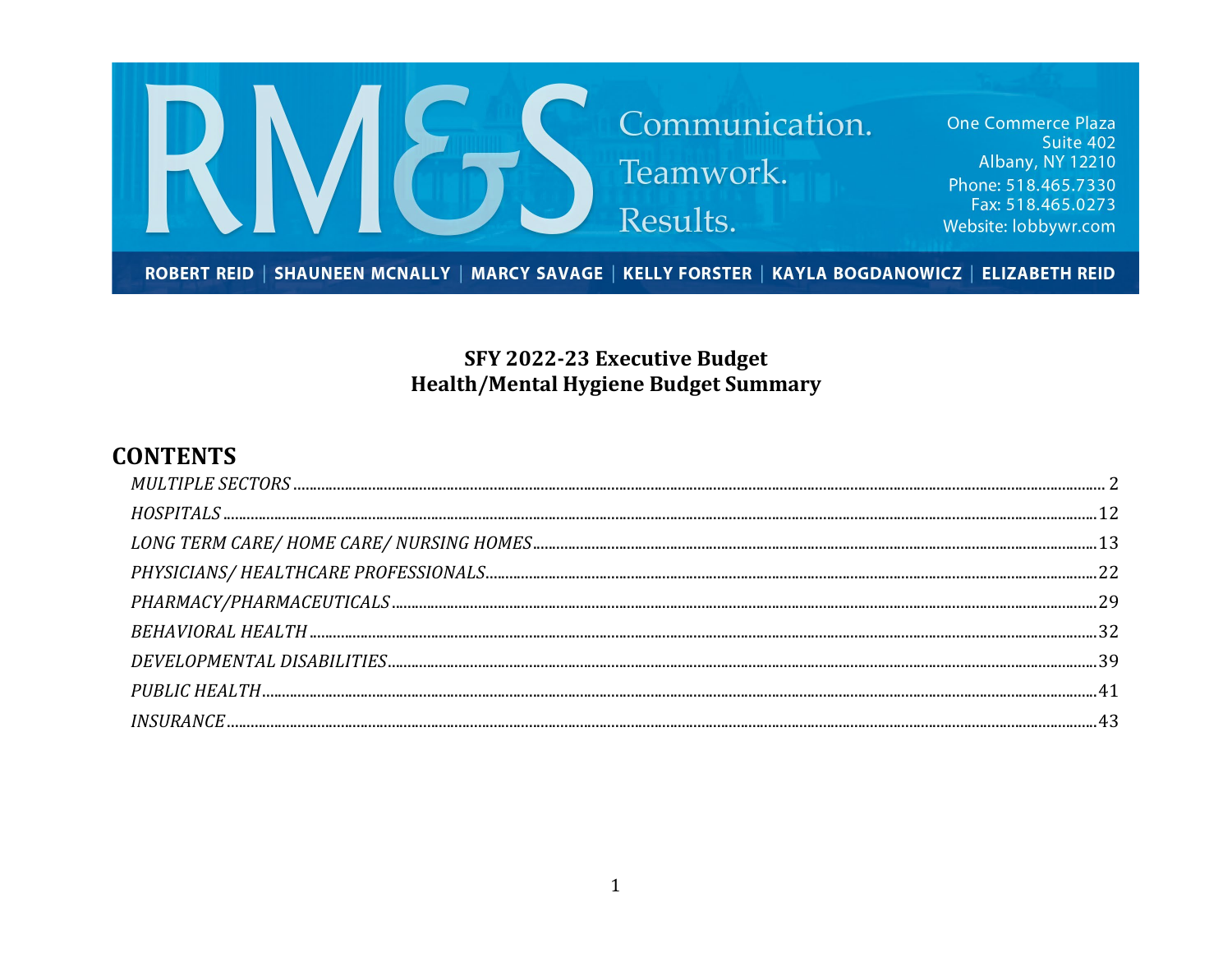<span id="page-1-0"></span>

| Proposal                                              | <b>Description of Executive</b><br><b>Proposal</b>                                                                                                                                                                                                                                                                                                                                                             | <b>Location</b> in<br><b>Budget</b>                                             | <b>SFY 2023</b><br>Savings/Cost<br>if Any/<br><b>Known</b>                                                                                                           | <b>Senate One</b><br><b>House</b>                                                                                                                                                                        | <b>Assembly One</b><br><b>House</b>                                                                                                                                                                     |
|-------------------------------------------------------|----------------------------------------------------------------------------------------------------------------------------------------------------------------------------------------------------------------------------------------------------------------------------------------------------------------------------------------------------------------------------------------------------------------|---------------------------------------------------------------------------------|----------------------------------------------------------------------------------------------------------------------------------------------------------------------|----------------------------------------------------------------------------------------------------------------------------------------------------------------------------------------------------------|---------------------------------------------------------------------------------------------------------------------------------------------------------------------------------------------------------|
| <b>MULTIPLE SECTORS</b>                               |                                                                                                                                                                                                                                                                                                                                                                                                                |                                                                                 |                                                                                                                                                                      |                                                                                                                                                                                                          |                                                                                                                                                                                                         |
| <b>Global Spending Cap</b>                            | Updates the metric used to set<br>the global cap spending limit<br>from a 10-year rolling average<br>of the Medicaid component of<br>the Consumer Price Index to a<br>five-year rolling average of<br>Medicaid spending<br>projections within the<br>National Health Expenditure<br>Accounts produced by the<br><b>Centers for Medicare and</b><br>Medicaid Services' actuary.<br>Extends it through SFY 2024. | Health/MH<br>Article VII,<br>Part H                                             | Savings: \$366<br>million                                                                                                                                            | Rejects the<br>Executive<br>proposal to<br>change how the<br>Medicaid Global<br>Cap is calculated<br>and instead<br>advances<br>language to<br>repeal the State's<br>Medicaid<br>spending cap<br>(S5255) | Rejects the<br>Executive<br>proposal to<br>change how the<br>Medicaid Global<br>Cap is calculated<br>and instead<br>advances<br>language to<br>repeal the State's<br>Medicaid<br>spending cap<br>(A226) |
| <b>Medicaid Rate</b><br><b>Increases/Restorations</b> | The Governor's budget<br>proposes to restore the 1.5%<br>across the board Medicaid<br>cuts that were previously<br>enacted for Medicaid<br>providers. In addition, the<br>Governor proposes to provide<br>an increase in Medicaid rates<br>of an additional 1 percent this<br>year, excluding certain<br>providers/services including<br>pharmacy and insurance plan<br>payments.                              | Health/MH<br>Article VII,<br>Part I and NYS<br>FY 2023<br><b>Financial Plan</b> | The 1.5%<br>restoration<br>will cost<br>\$140.795<br>million<br>The 1% trend<br>increase will<br>cost \$318.3<br>million State<br>share in FY<br>2023 and FY<br>2024 | Accepts and<br>modifies by<br>changing the 1%<br>Medicaid rate<br>increase<br>proposal from<br>two years to<br>making it<br>permanent.                                                                   | Accepts                                                                                                                                                                                                 |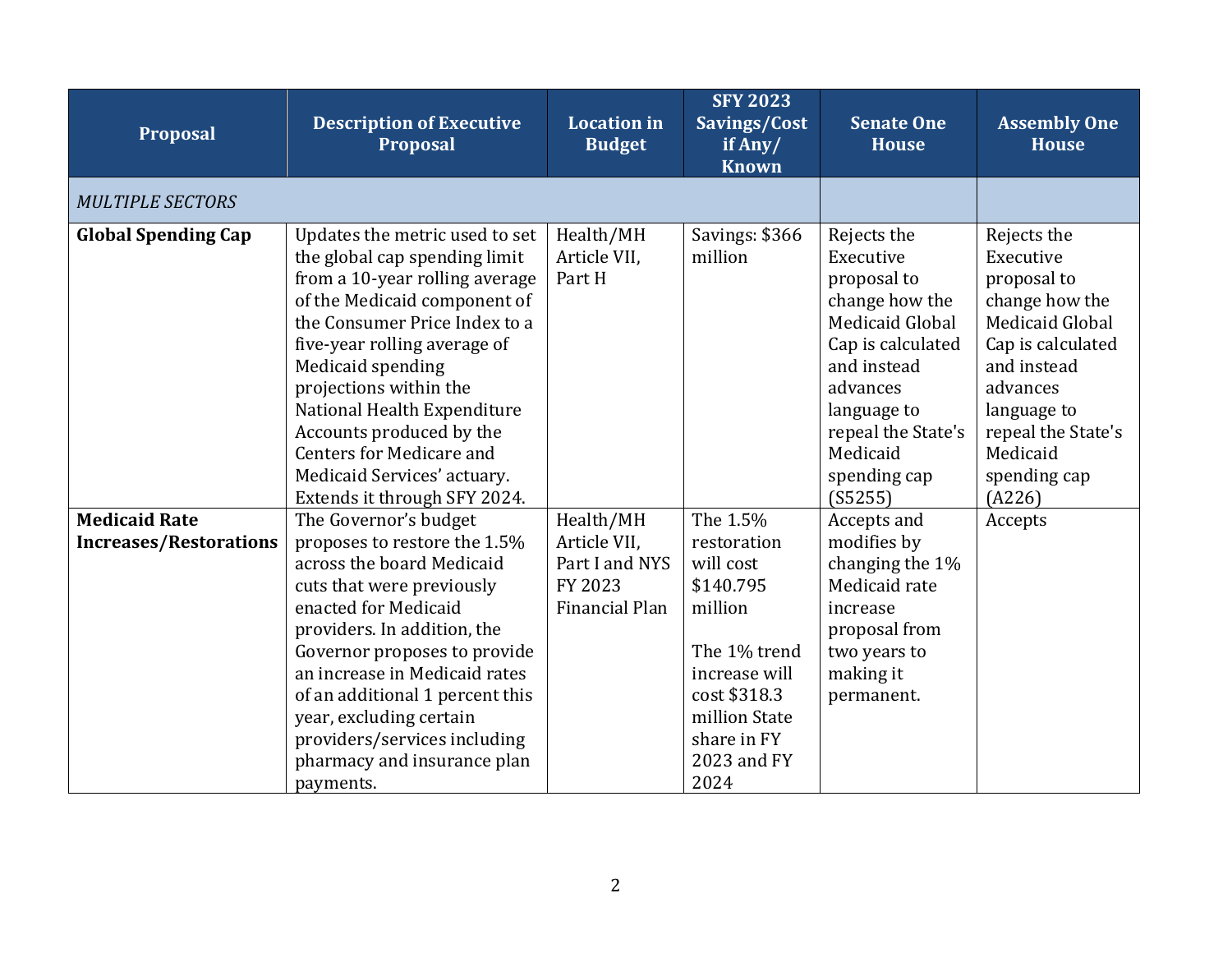| Proposal                 | <b>Description of Executive</b><br>Proposal                                                                                                                                                                                                                                                                                                                                                                                                                                                                                                                                                                                                                                                                                                                        | <b>Location</b> in<br><b>Budget</b>  | <b>SFY 2023</b><br>Savings/Cost<br>if Any/<br><b>Known</b> | <b>Senate One</b><br><b>House</b>                                                                                                                                                                                                       | <b>Assembly One</b><br><b>House</b> |
|--------------------------|--------------------------------------------------------------------------------------------------------------------------------------------------------------------------------------------------------------------------------------------------------------------------------------------------------------------------------------------------------------------------------------------------------------------------------------------------------------------------------------------------------------------------------------------------------------------------------------------------------------------------------------------------------------------------------------------------------------------------------------------------------------------|--------------------------------------|------------------------------------------------------------|-----------------------------------------------------------------------------------------------------------------------------------------------------------------------------------------------------------------------------------------|-------------------------------------|
| <b>DSRIP</b>             | Extends ability of DOH and<br>OMH, OASAS, OPWDD to<br>waiver regulatory<br>requirements under DSRIP<br>through $4/1/25$ .                                                                                                                                                                                                                                                                                                                                                                                                                                                                                                                                                                                                                                          | Health/MH<br>Article VII,<br>Part GG |                                                            | Modifies to alter<br>the expiration<br>date to $4/1/23$ .                                                                                                                                                                               | Rejects                             |
| <b>Telehealth Parity</b> | Establishes reimbursement<br>parity for telehealth services<br>by requiring health plans,<br>including those in Medicaid, to<br>reimburse providers for<br>services delivered through<br>telehealth on the same basis,<br>and at the same rate, as<br>services delivered in person.<br>The bill states that telehealth<br>shall not require<br>reimbursement to a provider<br>for certain costs including<br>facility fees, costs reimbursed<br>through APGs or other clinic<br>reimbursement<br>methodologies if such costs<br>were not incurred in the<br>provision of telehealth<br>services due to neither the<br>originating site of the<br>patient/client nor the distant<br>site of the provider occurring<br>within a facility or other clinic<br>setting. | Health/MH<br>Article VII,<br>Part V  |                                                            | Rejects the<br>Executive's<br>proposal and<br>includes the<br>provision of<br>S5505, which<br>also provides<br>payment parity<br>and clarifies that<br>telehealth<br>providers must<br>be licensed to<br>practice in New<br>York State. | Rejects                             |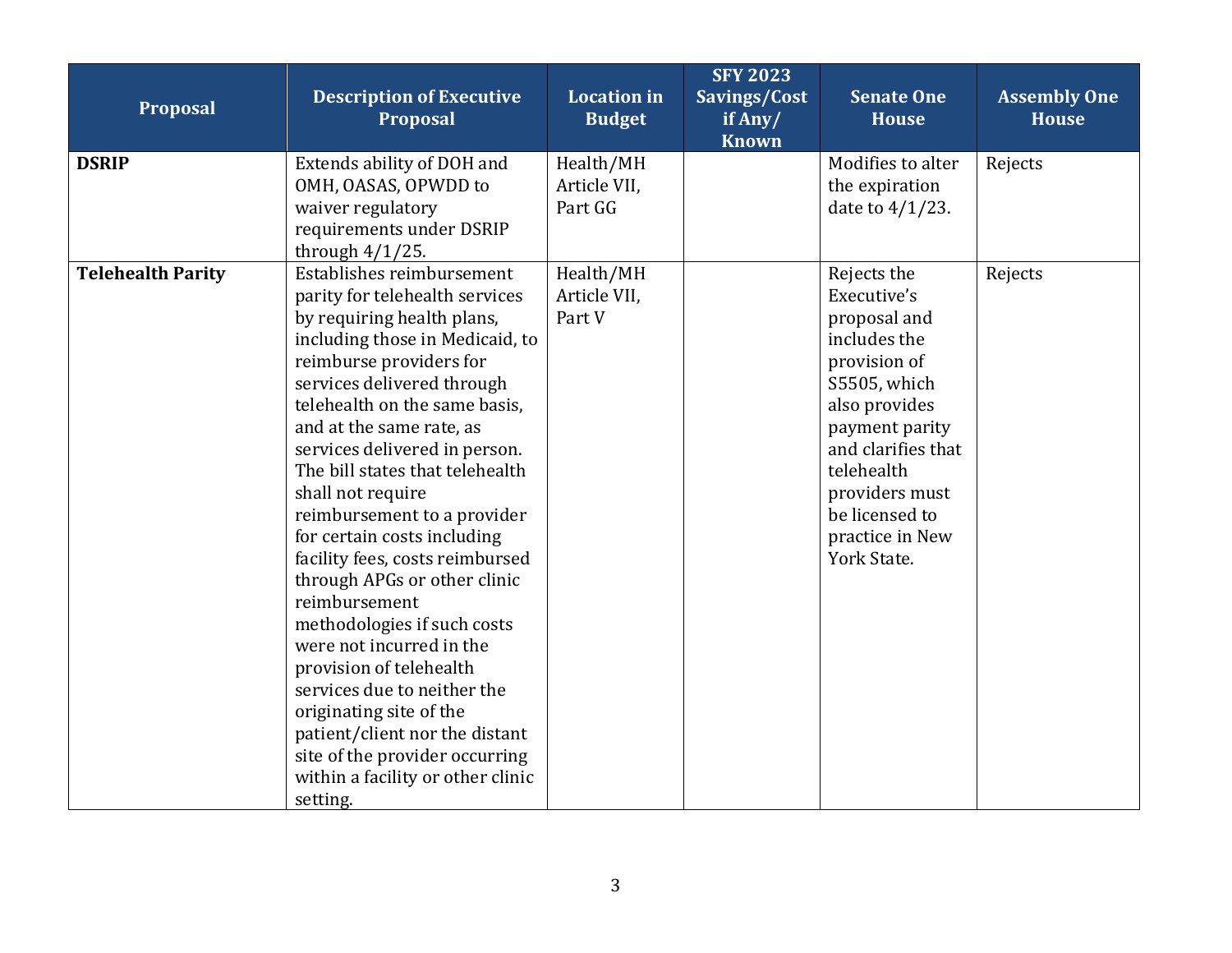| Proposal                                                   | <b>Description of Executive</b><br><b>Proposal</b>                                                                                                                                                                                                                                                                                      | <b>Location</b> in<br><b>Budget</b>  | <b>SFY 2023</b><br>Savings/Cost<br>if Any/<br><b>Known</b>                                                                                                                                                                     | <b>Senate One</b><br><b>House</b>                                                                                                                                                                                                                                   | <b>Assembly One</b><br><b>House</b>                                                                                                                                                                                                                           |
|------------------------------------------------------------|-----------------------------------------------------------------------------------------------------------------------------------------------------------------------------------------------------------------------------------------------------------------------------------------------------------------------------------------|--------------------------------------|--------------------------------------------------------------------------------------------------------------------------------------------------------------------------------------------------------------------------------|---------------------------------------------------------------------------------------------------------------------------------------------------------------------------------------------------------------------------------------------------------------------|---------------------------------------------------------------------------------------------------------------------------------------------------------------------------------------------------------------------------------------------------------------|
| <b>Human Services COLA</b>                                 | Provides a 5.4% human<br>services COLA effective<br>$4/1/22$ for programs and<br>services under OMH, OASAS,<br>OPWDD, OTDA, OCFS and<br><b>SOFA</b>                                                                                                                                                                                     | Health/MH<br>Article VII,<br>Part DD | The Financial<br>Plan had<br>\$130.8M<br>available for a<br>potential<br>COLA. The 5.4<br>percent COLA<br>would cost a<br>total of<br>\$411M,<br>resulting in an<br>additional cost<br>to the<br>Financial Plan<br>of \$280.2M | Accepts the<br>Executive's<br>proposal for the<br>5.4% Human<br>Services COLA<br>and adds an<br>additional 5.4%<br>for SFY 23-24<br>with the statute<br>effective on and<br>after April 1,<br>2022.                                                                 | Increases the<br><b>Human Services</b><br>COLA from 5.4%<br>to 11% and<br>would continue<br>an annual COLA<br>based on a CPI-U<br>index, with the<br>statute effective<br>on and after April<br>1,2022.                                                       |
| <b>General Public Health</b><br><b>Work County Support</b> | Allows DOH to increase<br>annual base grant funding to<br>full-service Local Health<br>Departments to \$750,000 (\$<br>1.30 per capita for larger<br>counties) and to all partial-<br>service to \$577,500. This bill<br>would also allow all LHDs to<br>claim up to 50% of personnel<br>services costs for State Aid<br>reimbursement. | Health/MH<br>Article VII,<br>Part E  | Cost of \$25.7<br>million in FY<br>2023 and a full<br>annual impact<br>of \$5 1.5<br>million<br>beginning in<br><b>FY</b><br>2024.                                                                                             | Modifies the<br>Executive<br>proposal to<br>increase annual<br>base grant<br>funding for Local<br>Health<br>Departments by<br>increasing fringe<br>benefits and<br>restoring New<br>York City's<br><b>General Public</b><br><b>Health Work</b><br>funding. Provides | Modifies the<br>Executive<br>proposal to<br>increase the<br>annual base<br>grant reimbursed<br>to municipalities<br>for core public<br>health services<br>and authorize<br>local health<br>districts to claim<br>personnel<br>services costs for<br>State Aid |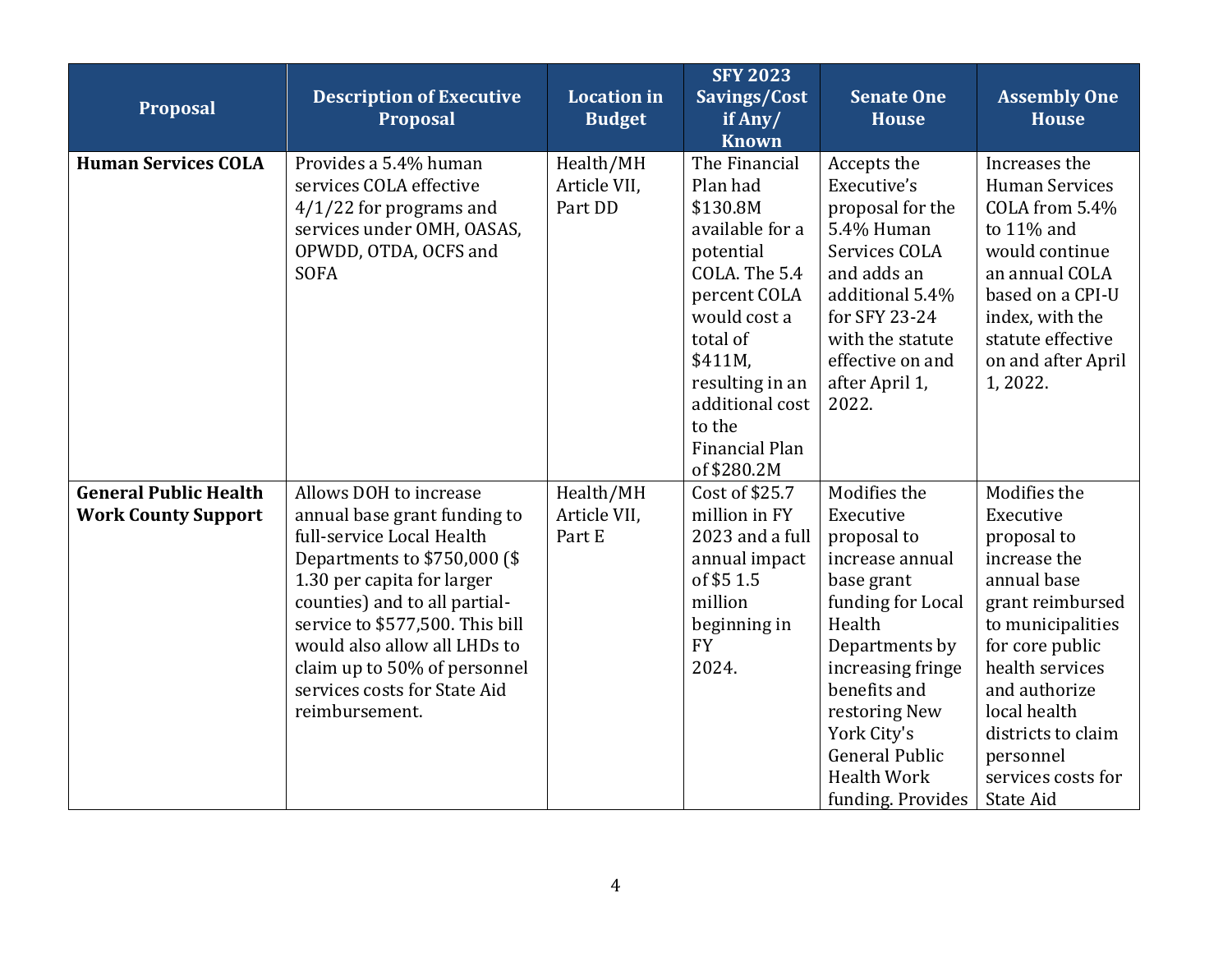| <b>Proposal</b>                                                 | <b>Description of Executive</b><br><b>Proposal</b>                                                                                                                                                                                                                                              | <b>Location</b> in<br><b>Budget</b>              | <b>SFY 2023</b><br>Savings/Cost<br>if Any/<br><b>Known</b>                                                                                                                          | Senate One<br><b>House</b>                                                                                                                                                  | <b>Assembly One</b><br><b>House</b>                                                                                                                                                 |
|-----------------------------------------------------------------|-------------------------------------------------------------------------------------------------------------------------------------------------------------------------------------------------------------------------------------------------------------------------------------------------|--------------------------------------------------|-------------------------------------------------------------------------------------------------------------------------------------------------------------------------------------|-----------------------------------------------------------------------------------------------------------------------------------------------------------------------------|-------------------------------------------------------------------------------------------------------------------------------------------------------------------------------------|
|                                                                 |                                                                                                                                                                                                                                                                                                 |                                                  |                                                                                                                                                                                     | an additional<br>\$12.5 million.                                                                                                                                            | reimbursement.                                                                                                                                                                      |
| <b>Essential Community</b><br><b>Provider/VAP Funding</b>       | Continues level funding of<br>\$132 million                                                                                                                                                                                                                                                     | Aid to<br>Localities,<br>Department of<br>Health |                                                                                                                                                                                     | Accepts                                                                                                                                                                     | Accepts                                                                                                                                                                             |
| <b>Health Homes</b>                                             | Includes \$524.01 million for<br><b>Health Homes</b>                                                                                                                                                                                                                                            | Aid to<br>Localities,<br>Department of<br>Health |                                                                                                                                                                                     | Accepts                                                                                                                                                                     | Accepts                                                                                                                                                                             |
| <b>SHIN-NY</b>                                                  | Continues level funding of \$30<br>million                                                                                                                                                                                                                                                      | Capital<br>Projects,<br>Department of<br>Health  |                                                                                                                                                                                     | Accepts                                                                                                                                                                     | Accepts                                                                                                                                                                             |
| <b>All Payers Database</b>                                      | Continues level funding of \$10<br>million                                                                                                                                                                                                                                                      | Capital<br>Projects,<br>Department of<br>Health  |                                                                                                                                                                                     | Accepts                                                                                                                                                                     | Accepts                                                                                                                                                                             |
| <b>Statewide Healthcare</b><br><b>Transformation Fund</b><br>IV | <b>Creates the Statewide</b><br><b>Healthcare Transformation</b><br>Fund IV with \$1.6B.<br>Includes \$450M for<br>community-based providers<br>including \$25M for<br>community providers, \$25M<br>for providers pursuant to<br>articles 31, 32, 16, 36 and<br>hospice, \$50M for residential | Health/MH<br>Article VII.<br>Part K              | <b>State Fiscal</b><br>Impact of \$35<br>million in FY<br>2023, \$75<br>million in FY<br>2024, \$205<br>million in FY<br>2025, \$270<br>million in FY<br>2026, and<br>\$265 million | Modifies the<br>Executive<br>proposal to<br>authorize a<br>fourth round of<br>grants for the<br>Statewide<br><b>Health Care</b><br>Facility<br>Transformation<br>Program by | Modifies the<br>Executive<br>proposal to<br>provide funding<br>for capital<br>projects in<br>licensed health<br>care facilities<br>over a multi-year<br>period by<br>increasing the |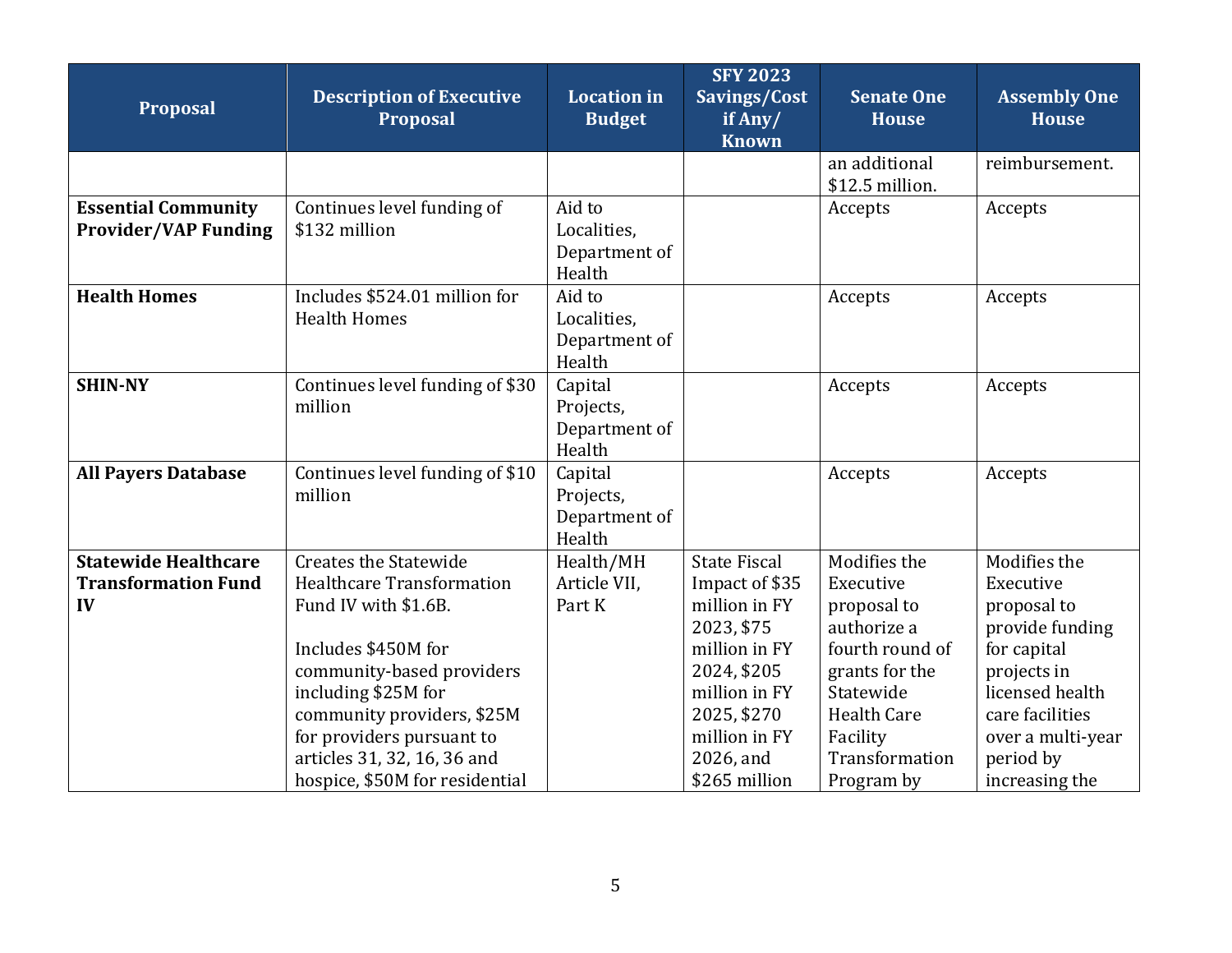| Proposal | <b>Description of Executive</b><br>Proposal                                                                                                                                                                                                                                                                                                                                                                                                                                                                                                                                                                                                                                                                                        | <b>Location in</b><br><b>Budget</b> | <b>SFY 2023</b><br>Savings/Cost<br>if Any/<br><b>Known</b> | <b>Senate One</b><br><b>House</b>                                                                                                                                                                                                                                                                                                                                                                       | <b>Assembly One</b><br><b>House</b>                                                                                                                                                                                                                                                                                                                                                               |
|----------|------------------------------------------------------------------------------------------------------------------------------------------------------------------------------------------------------------------------------------------------------------------------------------------------------------------------------------------------------------------------------------------------------------------------------------------------------------------------------------------------------------------------------------------------------------------------------------------------------------------------------------------------------------------------------------------------------------------------------------|-------------------------------------|------------------------------------------------------------|---------------------------------------------------------------------------------------------------------------------------------------------------------------------------------------------------------------------------------------------------------------------------------------------------------------------------------------------------------------------------------------------------------|---------------------------------------------------------------------------------------------------------------------------------------------------------------------------------------------------------------------------------------------------------------------------------------------------------------------------------------------------------------------------------------------------|
|          | healthcare facilities/adult care<br>facilities to be awarded by<br>12/31/22 from applications<br>from round III.<br>Provides up to \$200 million to<br>be awarded, without a<br>competitive bid or request for<br>proposal, for grants to health<br>care providers for<br>modernization of an<br>emergency department (ED)<br>of "regional significance."<br>Regional significance means<br>it:<br>- Serves as a Level 1 Trauma<br>Center with the highest<br>volume in its region;<br>- Has the capacity to<br>segregate patients with<br>communicable diseases,<br>trauma or severe<br>behavioral health issues<br>from other patients in the<br>ED;<br>- Provides training in<br>emergency care and<br>trauma care to residents |                                     | in FY 2027.                                                | creating a<br>carveout of 25<br>percent for<br>community-<br>based<br>organizations,<br>including State<br>University of<br>New York<br>hospitals in the<br>program, and<br>including \$400<br>million for<br>safety net<br>facilities. Retains<br>up to \$200<br>million for grants<br>to health care<br>providers for<br>modernization of<br>emergency<br>departments of<br>regional<br>significance. | amount of<br>funding set aside<br>for community-<br>based<br>organizations to<br>at least \$100<br>million, expand<br>the category of<br>providers eligible<br>for funding, and<br>maintaining the<br>Comptroller's<br>oversight. Retains<br>up to \$200<br>million for grants<br>to health care<br>providers for<br>modernization of<br>emergency<br>departments of<br>regional<br>significance. |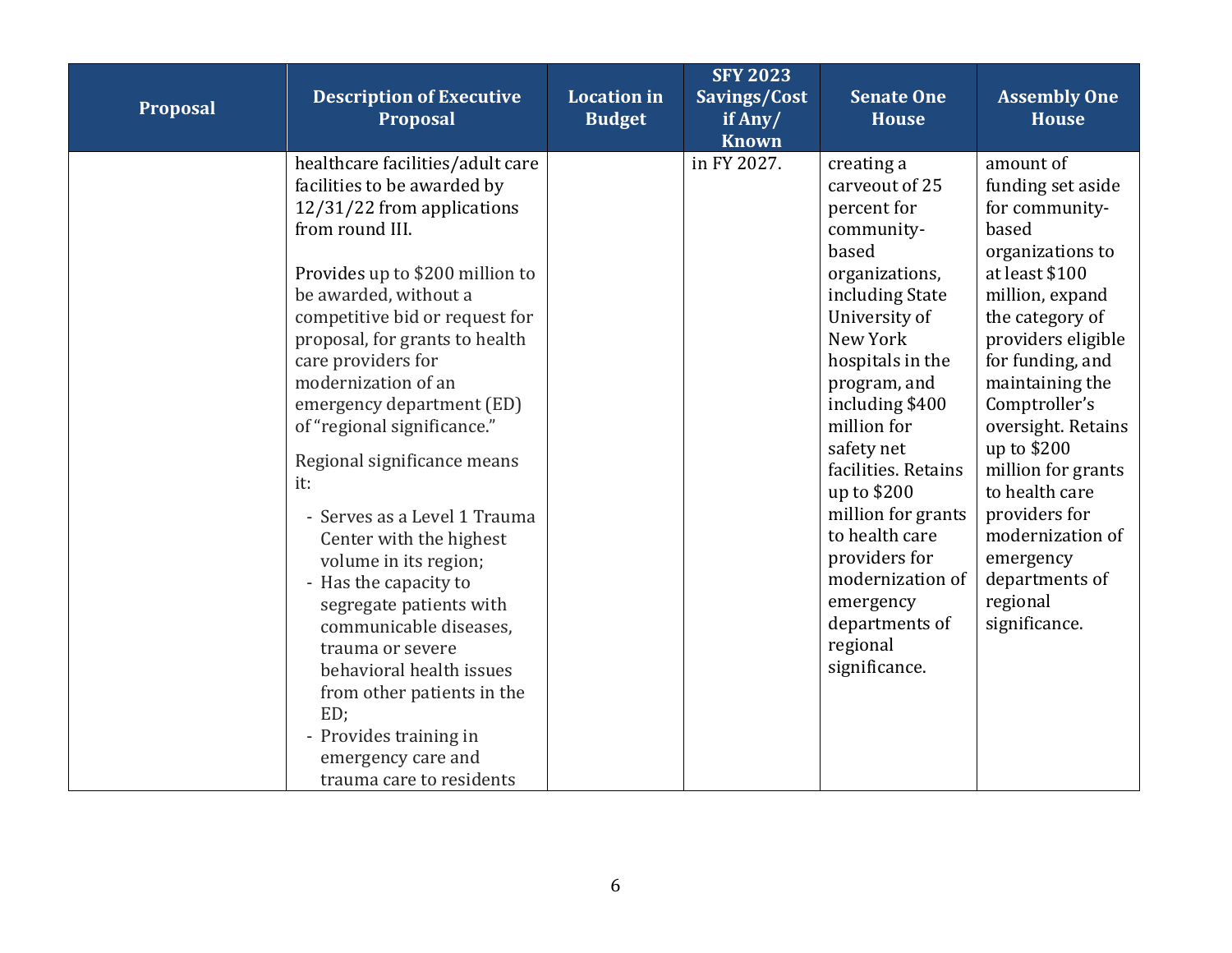| Proposal                                                                                                  | <b>Description of Executive</b><br><b>Proposal</b>                                                                                                                                                                                                                                                                       | <b>Location</b> in<br><b>Budget</b> | <b>SFY 2023</b><br>Savings/Cost<br>if Any/<br><b>Known</b> | <b>Senate One</b><br><b>House</b> | <b>Assembly One</b><br><b>House</b> |
|-----------------------------------------------------------------------------------------------------------|--------------------------------------------------------------------------------------------------------------------------------------------------------------------------------------------------------------------------------------------------------------------------------------------------------------------------|-------------------------------------|------------------------------------------------------------|-----------------------------------|-------------------------------------|
|                                                                                                           | from multiple hospitals in<br>the region; and<br>- Serves a high proportion of<br>Medicaid patients.                                                                                                                                                                                                                     |                                     |                                                            |                                   |                                     |
| <b>Marriage Certificates</b>                                                                              | This bill would amend<br>domestic relations law to<br>allow for changes in name or<br>gender to make it easier for<br>New Yorkers to accurately<br>express their gender identity.                                                                                                                                        | Health/MH<br>Article VII Part<br>Y  |                                                            | Accepts                           | Rejects                             |
| <b>Rename the Office of</b><br><b>Minority Health</b>                                                     | This bill would rename the<br>Office of Minority Health<br>under the Department of<br>Health to the Office of Health<br>Equity, and redefine the<br>mission and scope for the<br>office.                                                                                                                                 | Health/MH<br>Article VII,<br>Part X |                                                            | Rejects                           | Rejects                             |
| <b>New York State</b><br><b>Department of Health</b><br><b>Oversight of Certain</b><br><b>Professions</b> | This proposal would remove<br>the health care professions<br>(including physicians, nurses,<br>pharmacists, certified<br>pharmacy technicians,<br>respiratory therapists,<br>midwives, dentists,<br>chiropractors, social workers,<br>massage therapists, others)<br>from Title VIII of the<br>Education Law and include | Health/MH<br>Article VII,<br>Part G |                                                            | Rejects                           | Rejects                             |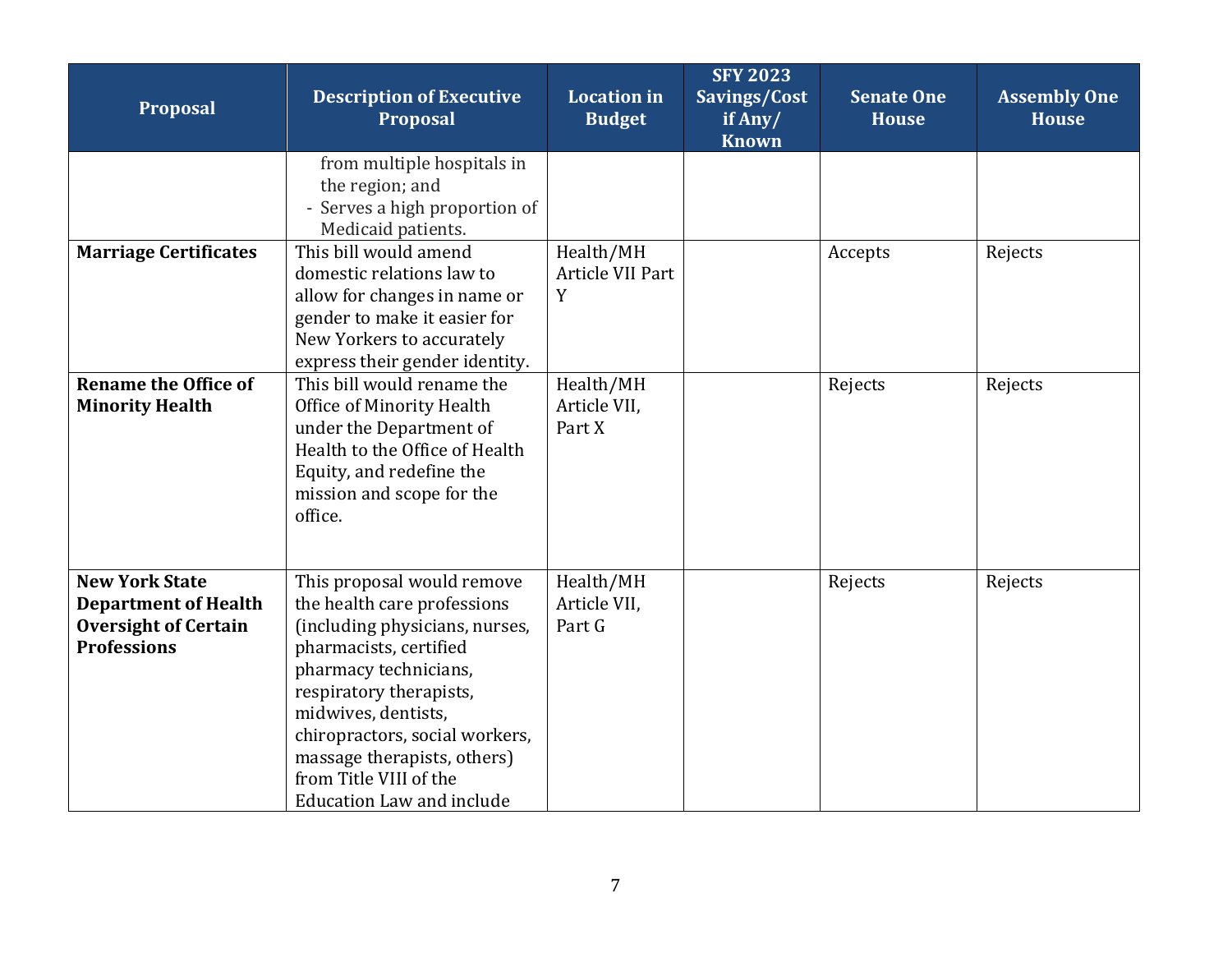| Proposal                                                               | <b>Description of Executive</b><br>Proposal                                                                                                                                                                                                                                                   | <b>Location in</b><br><b>Budget</b>  | <b>SFY 2023</b><br>Savings/Cost<br>if Any/<br><b>Known</b> | <b>Senate One</b><br><b>House</b>                                                                                                                     | <b>Assembly One</b><br><b>House</b>                                                                                                                                                                                                          |
|------------------------------------------------------------------------|-----------------------------------------------------------------------------------------------------------------------------------------------------------------------------------------------------------------------------------------------------------------------------------------------|--------------------------------------|------------------------------------------------------------|-------------------------------------------------------------------------------------------------------------------------------------------------------|----------------------------------------------------------------------------------------------------------------------------------------------------------------------------------------------------------------------------------------------|
|                                                                        | those professions in the<br>Health Law. This would<br>correspond with a transfer of<br>oversight, regulation, agency<br>actions, and records from SED<br>to DOH.                                                                                                                              |                                      |                                                            |                                                                                                                                                       |                                                                                                                                                                                                                                              |
| 988 Crisis Program                                                     | Establishes the infrastructure<br>for the 988 suicide prevention<br>and behavioral health crisis<br>hotline system.                                                                                                                                                                           | Health/MH<br>Article VII,<br>Part EE |                                                            | Modifies the<br>Executive<br>proposal<br>by modifying<br>reporting metrics<br>and ensuring call<br>centers are<br>established in-<br>house.           | Modifies the<br>Executive<br>proposal by<br>clarifying who is<br>authorized to be a<br>member of a<br>mobile crisis<br>team and includes<br>veterans and<br>members of rural<br>communities to<br>the list of<br>specialized<br>populations. |
| <b>Health Care/Mental</b><br><b>Health Workforce</b><br><b>Bonuses</b> | One-time bonus of \$3000 for<br>workers who make up to<br>\$125,000 annually; employers<br>with at least one employee<br>who serves Medicaid and 20%<br>of revenue derived from<br>Medicaid are eligible to<br>receive monies for bonus<br>payments. It imposes<br>substantial obligations on | Health/MH<br>Article VII,<br>Part D  | \$1.2 billion<br>State share<br>expense                    | Modifies the<br>Executive<br>proposal by<br>expanding the<br>list of eligible<br>personnel to<br>include other<br>front-line<br>workers in<br>support | Reallocates<br>\$1.2 billion to<br>support recurring<br>wage increases in<br>DOH and various<br>human service<br>agencies. Retains<br>bonus for state<br>employees only.                                                                     |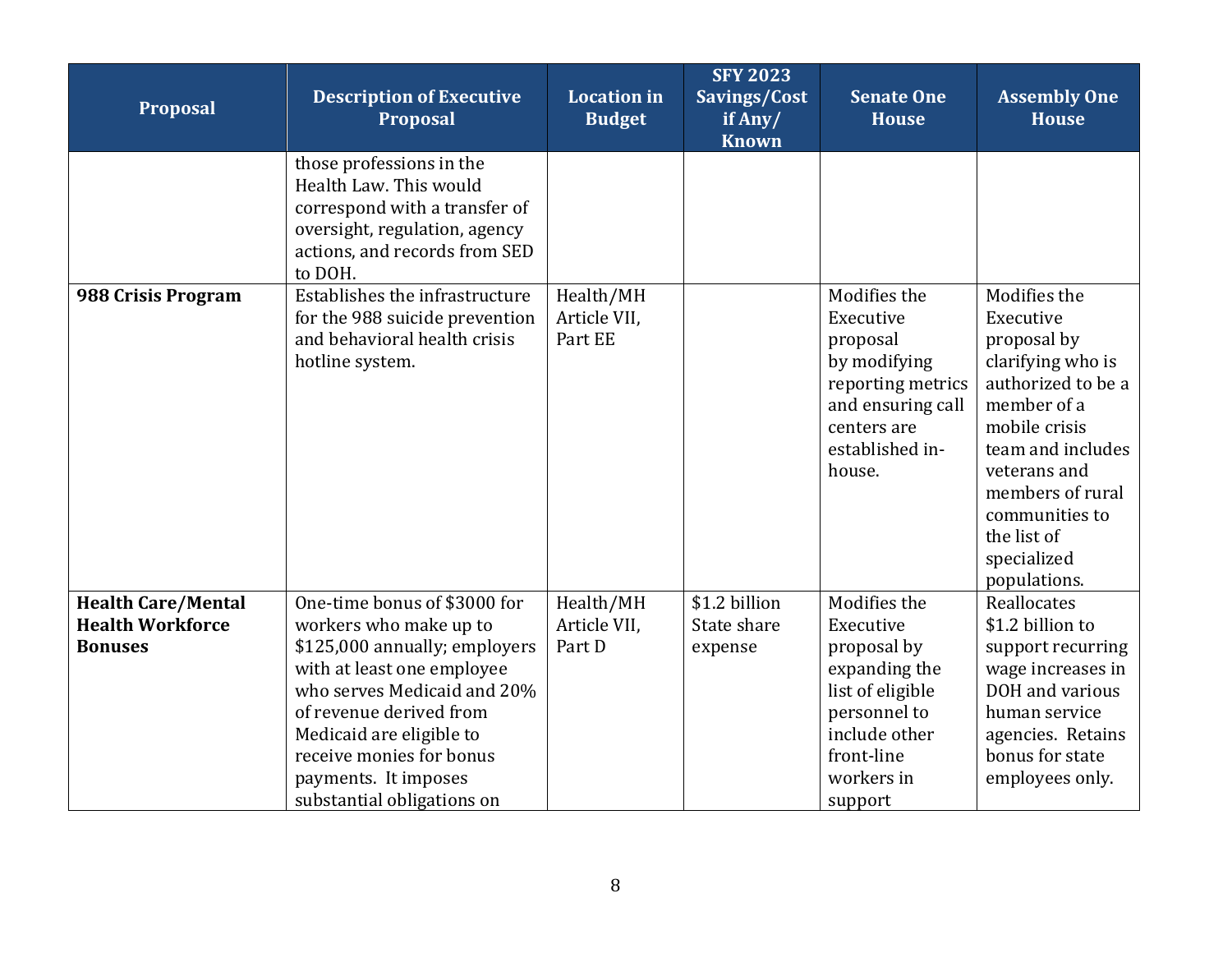| Proposal                   | <b>Description of Executive</b><br><b>Proposal</b>                                                                                                                                                                                                                                                                                                                                                                                                                                                                 | <b>Location</b> in<br><b>Budget</b> | <b>SFY 2023</b><br>Savings/Cost<br>if Any/<br><b>Known</b> | <b>Senate One</b><br><b>House</b>                                                                                                                                                                                                                                             | <b>Assembly One</b><br><b>House</b>                                                                                                                                                                                                                                                                    |
|----------------------------|--------------------------------------------------------------------------------------------------------------------------------------------------------------------------------------------------------------------------------------------------------------------------------------------------------------------------------------------------------------------------------------------------------------------------------------------------------------------------------------------------------------------|-------------------------------------|------------------------------------------------------------|-------------------------------------------------------------------------------------------------------------------------------------------------------------------------------------------------------------------------------------------------------------------------------|--------------------------------------------------------------------------------------------------------------------------------------------------------------------------------------------------------------------------------------------------------------------------------------------------------|
|                            | employers and penalties for<br>failure to identify claim and<br>pay a bonus for each<br>employee. The OMIG is<br>responsible for audits of<br>payments and actions by<br>employers. ARP and HCBS<br>monies are referenced as<br>sources.; Income tax not<br>applied                                                                                                                                                                                                                                                |                                     |                                                            | positions and by<br>addressing the<br>benefits cliff that<br>would have<br>inadvertently<br>made certain<br>workers<br>ineligible for<br>public assistance.                                                                                                                   |                                                                                                                                                                                                                                                                                                        |
| <b>Statutory Extenders</b> | • Extends the deadline to<br>determine the Assisted<br>Living Program (ALP) Need<br>Methodology through April<br>1,2025.<br>• Extends provisions related<br>to the Statewide Patient<br><b>Centered Medical Home</b><br>program through April 1,<br>2025.<br>• Extends authorization for<br>temporary operators of<br>adult homes permanently.<br>• Extends the authority of the<br>Department to make<br>DSH/IGT payments to<br>hospitals outside of NYC<br>through March 31, 2025.<br>• Extends authorization of | Health/MH<br>Article VII Part<br>CC |                                                            | Modifies the<br>Executive<br>proposal as<br>follows:<br>• Intentionally<br>omits<br>provisions<br>extending the<br>deadline to<br>determine the<br>(ALP) Need<br>Methodology.<br>• Intentionally<br>omits<br>provisions<br>related to the<br>Statewide<br>Patient<br>Centered | Modifies<br>Executive<br>proposal as<br>follows:<br>• Extends<br>authorization<br>for temporary<br>operators of<br>adult homes<br>through $4/1/31$<br>• Extends<br>authorization of<br>pharmacists to<br>enter into<br>collaborative<br>agreements<br>with physicians<br>in certain<br>settings (CDTM) |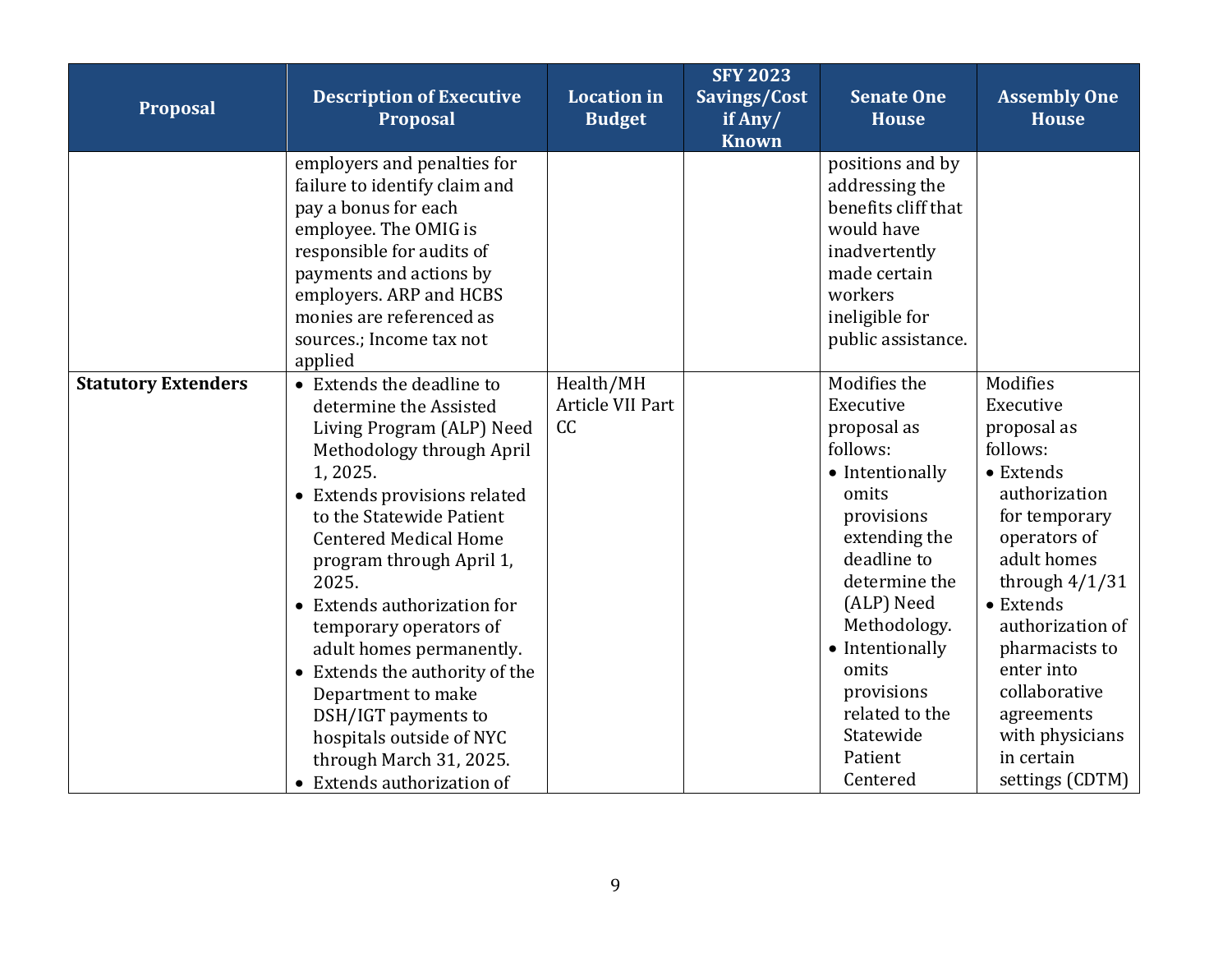| Proposal | <b>Description of Executive</b><br>Proposal                                                                                                                                                                                                                                       | <b>Location</b> in<br><b>Budget</b> | <b>SFY 2023</b><br>Savings/Cost<br>if Any/<br><b>Known</b> | <b>Senate One</b><br><b>House</b>                                                                                                                                                                                                                                                                                                                                                                                                       | <b>Assembly One</b><br><b>House</b> |
|----------|-----------------------------------------------------------------------------------------------------------------------------------------------------------------------------------------------------------------------------------------------------------------------------------|-------------------------------------|------------------------------------------------------------|-----------------------------------------------------------------------------------------------------------------------------------------------------------------------------------------------------------------------------------------------------------------------------------------------------------------------------------------------------------------------------------------------------------------------------------------|-------------------------------------|
|          | pharmacists to enter into<br>collaborative agreements<br>with physicians in certain<br>settings (CDTM)<br>permanently.<br>• Extends a Statewide<br>Medicaid integrity and<br>efficiency initiative for the<br>purpose of achieving audit<br>recoveries through March<br>31, 2024. |                                     |                                                            | <b>Medical Home</b><br>program.<br>• Intentionally<br>omits<br>provisions<br>granting<br>permanent<br>authority to<br>DOH to appoint<br>a temporary<br>operator<br>• Intentionally<br>omits a<br>permanent<br>extension of<br>the CDTM<br>Program.<br>• Intentionally<br>omits an<br>extension of<br>the Statewide<br>Medicaid<br>Integrity &<br>Efficiency<br>Initiative.<br>• Intentionally<br>omits the<br>permanent<br>extension of | through<br>7/1/24.                  |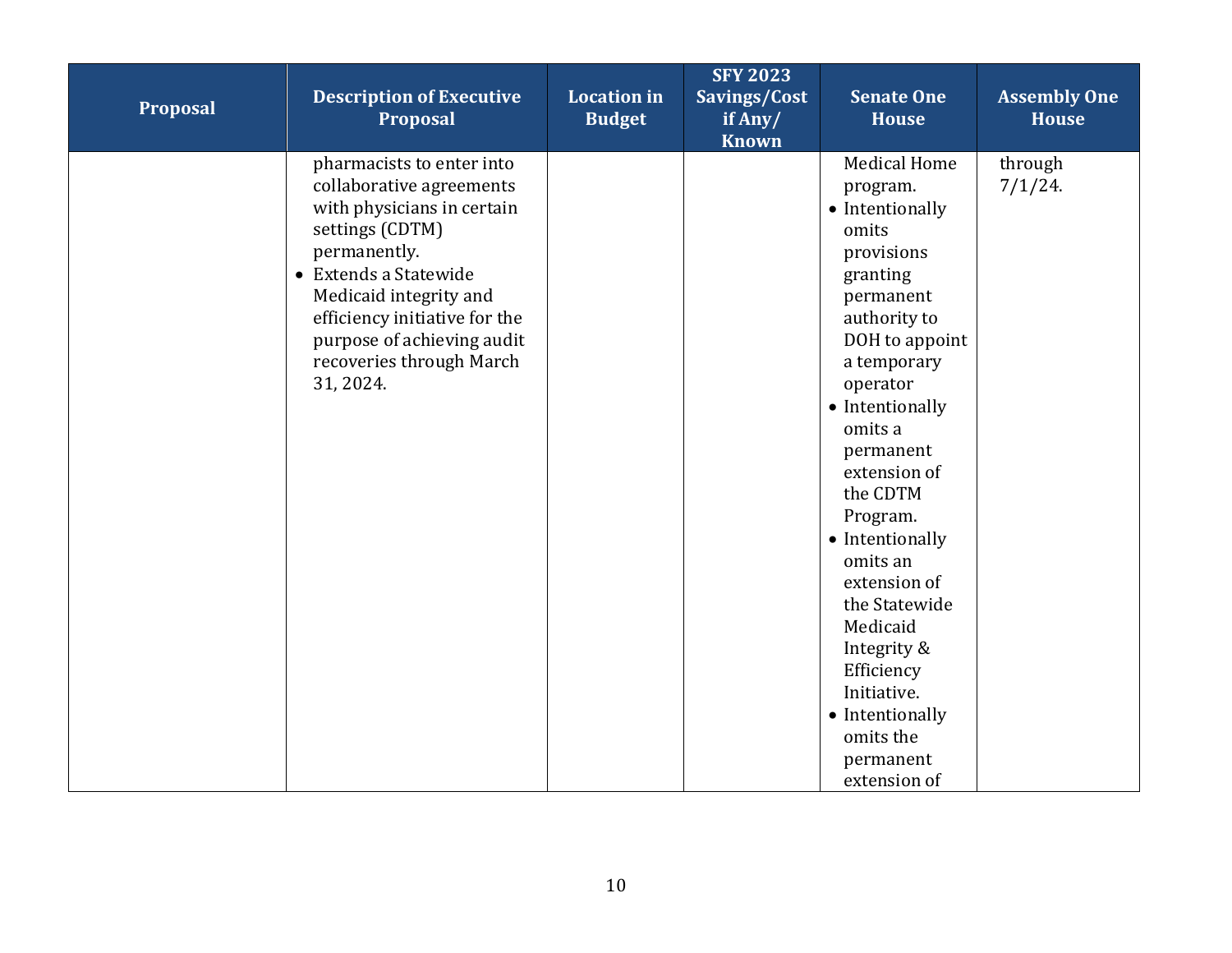| Proposal                                                                                            | <b>Description of Executive</b><br><b>Proposal</b> | <b>Location in</b><br><b>Budget</b>                          | <b>SFY 2023</b><br>Savings/Cost<br>if Any/<br><b>Known</b> | <b>Senate One</b><br><b>House</b>                                                                                                                                                                                                                                                                                                                                                                                                                 | <b>Assembly One</b><br><b>House</b> |
|-----------------------------------------------------------------------------------------------------|----------------------------------------------------|--------------------------------------------------------------|------------------------------------------------------------|---------------------------------------------------------------------------------------------------------------------------------------------------------------------------------------------------------------------------------------------------------------------------------------------------------------------------------------------------------------------------------------------------------------------------------------------------|-------------------------------------|
| <b>SENATE: Competitive</b><br><b>Bidding Requirements</b><br>for Health-related<br><b>Contracts</b> | N/A                                                | Senate One<br>House,<br>Health/MH<br>Article VII,<br>Part TT |                                                            | the Distressed<br>Provider<br>Assistance<br>Program.<br>• Intentionally<br>omits<br>extensions to<br>various due<br>dates for<br>working<br>groups and<br>task force<br>reports.<br>The Senate<br>includes a new<br>proposal to<br>nullify certain<br>provisions in<br>current law,<br>which exempted<br>contracts from<br>competitive<br>bidding<br>requirements for<br>enrollment<br>brokers,<br>contractors for<br>personal care<br>and CDPAP. | N/A                                 |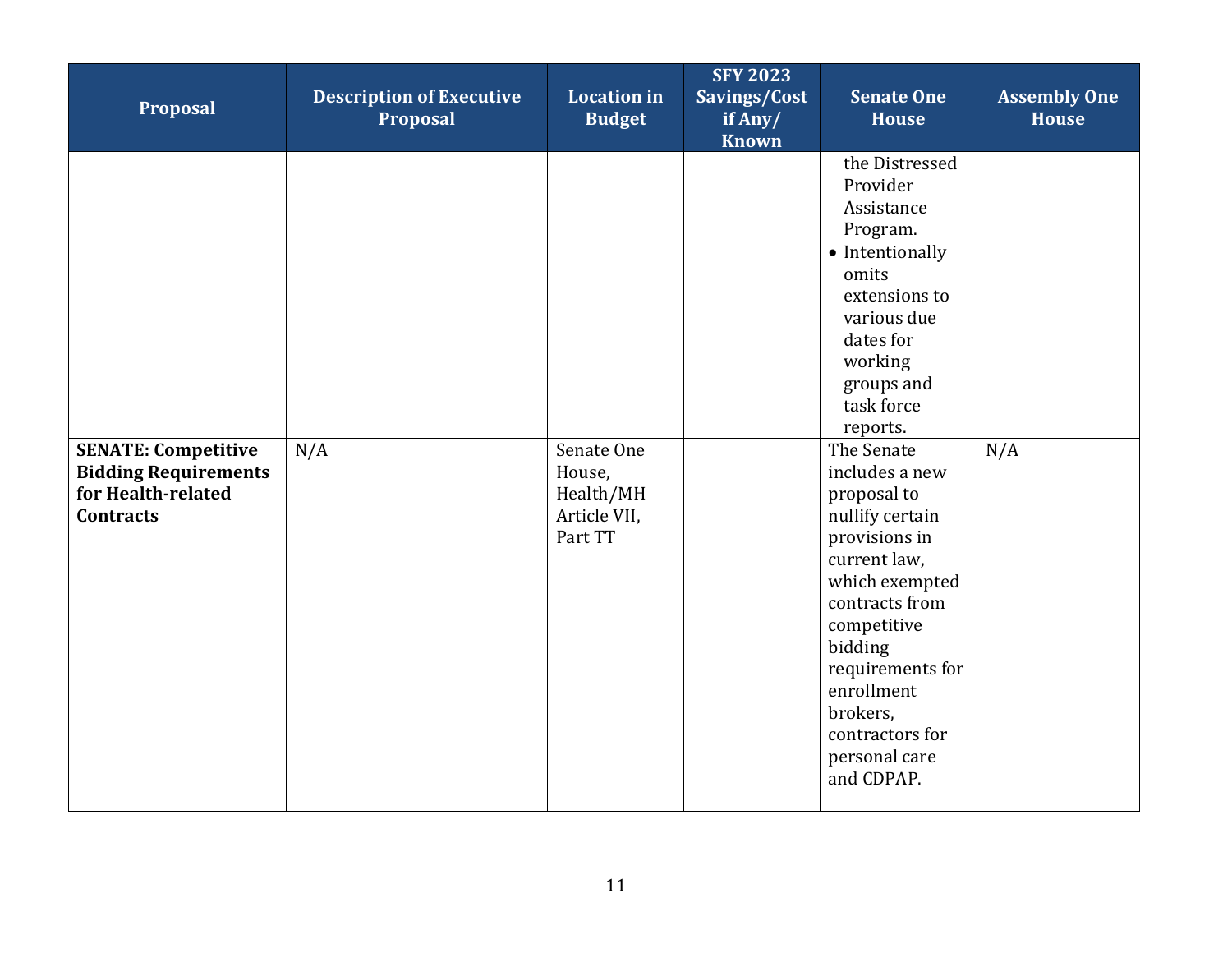<span id="page-11-0"></span>

| Proposal                                                          | <b>Description of Executive</b><br>Proposal        | <b>Location</b> in<br><b>Budget</b>                                   | <b>SFY 2023</b><br>Savings/Cost<br>if Any/<br><b>Known</b> | <b>Senate One</b><br><b>House</b> | <b>Assembly One</b><br><b>House</b>                                                                                                                                                                                                                      |
|-------------------------------------------------------------------|----------------------------------------------------|-----------------------------------------------------------------------|------------------------------------------------------------|-----------------------------------|----------------------------------------------------------------------------------------------------------------------------------------------------------------------------------------------------------------------------------------------------------|
| <b>ASSEMBLY:</b><br><b>Correctional Health</b><br><b>Services</b> |                                                    | Assembly One<br>House<br>Health/MH<br>Article VII,<br>Part QQ         |                                                            | N/A                               | The Assembly<br>includes a<br>proposal to<br>expand DOH's<br>oversight of<br>prison health<br>services to<br>additional<br>categories of<br>inmates.                                                                                                     |
| <b>HOSPITALS</b>                                                  |                                                    |                                                                       |                                                            |                                   |                                                                                                                                                                                                                                                          |
| <b>Hospital Rates</b>                                             | Extends hospital rebasing<br>rates through 1/1/24. | Health/MH<br>Article VII,<br>Part I                                   |                                                            | Accepts                           | Accepts                                                                                                                                                                                                                                                  |
| <b>ASSEMBLY: Financially</b><br><b>Distressed Hospitals</b>       | N/A                                                | <b>Assembly One</b><br>House,<br>Health/MH<br>Article VII,<br>Part UU |                                                            | N/A                               | The Assembly<br>includes a<br>proposal to<br>eliminate the \$50<br>million intercept<br>of sales tax<br>revenue outside<br>of New York City;<br>to reduce the<br>New York City<br>intercept from<br>\$200 million to<br>\$150 million; and<br>to instead |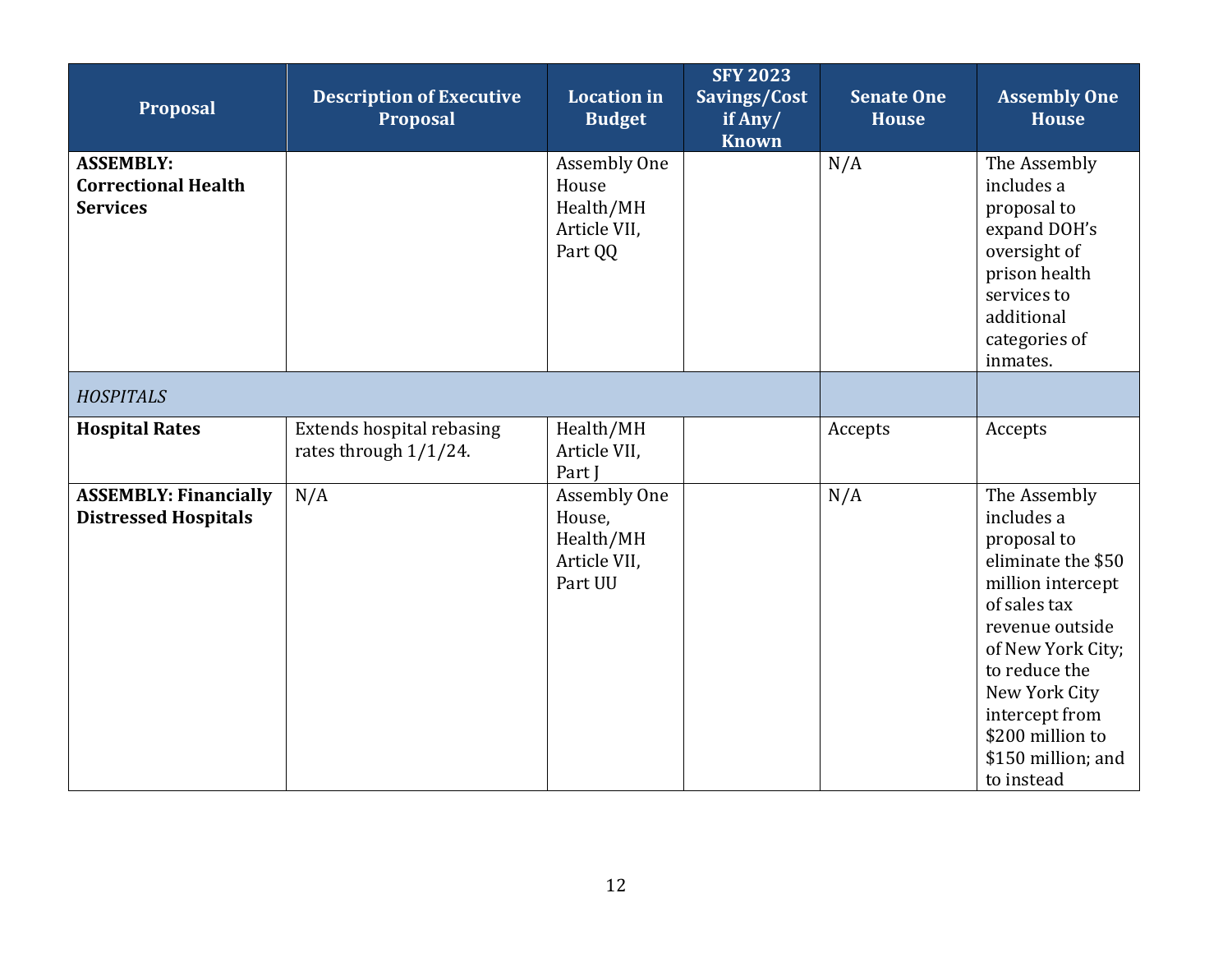<span id="page-12-0"></span>

| Proposal                                                                        | <b>Description of Executive</b><br><b>Proposal</b>                                                                                                                                                                                                                                                        | <b>Location</b> in<br><b>Budget</b>     | <b>SFY 2023</b><br>Savings/Cost<br>if Any/<br><b>Known</b>                                 | <b>Senate One</b><br><b>House</b>                                                                                                                             | <b>Assembly One</b><br><b>House</b>                                                                      |
|---------------------------------------------------------------------------------|-----------------------------------------------------------------------------------------------------------------------------------------------------------------------------------------------------------------------------------------------------------------------------------------------------------|-----------------------------------------|--------------------------------------------------------------------------------------------|---------------------------------------------------------------------------------------------------------------------------------------------------------------|----------------------------------------------------------------------------------------------------------|
|                                                                                 |                                                                                                                                                                                                                                                                                                           |                                         |                                                                                            |                                                                                                                                                               | support these<br>distressed<br>provider<br>payments<br>with \$100 million<br>in General Fund<br>support. |
| LONG TERM CARE/HOME CARE/NURSING HOMES                                          |                                                                                                                                                                                                                                                                                                           |                                         |                                                                                            |                                                                                                                                                               |                                                                                                          |
| <b>Notice for Changes in</b><br><b>Ownership in Licensed</b><br><b>Entities</b> | Includes new provisions for<br>changes in ownership of all<br>licenses entities including<br>home care agencies. Under the<br>proposal, DOH will consider a<br>need methodology for any<br>transfer of a license for a<br>licensed home care services<br>agency (LHCSA).                                  | Health/MH<br>Article VII,<br>Part L     |                                                                                            | Modifies the<br>Executive<br>proposal by<br>including a<br>study on the<br>current oversight<br>process to<br>identify potential<br>barriers to<br>licensure. | Rejects                                                                                                  |
| <b>Competitive Bidding</b><br>for Managed Care                                  | Would require MCOs and<br>MLTCs to go through a<br>competitive bidding process<br>with the DOH (similar to the<br>recent fiscal intermediary<br>RFO) in order to be allowed to<br>continue to operate as a MCO<br>or a MLTC in New York State.<br>The Request for Proposals<br>("RFP") would be posted on | Health/MH<br>Article VII,<br>Part 0 & P | Fiscal savings<br>of \$100<br>million in FY<br>2024 and<br>\$200 million<br>in<br>FY 2025. | Rejects                                                                                                                                                       | Rejects                                                                                                  |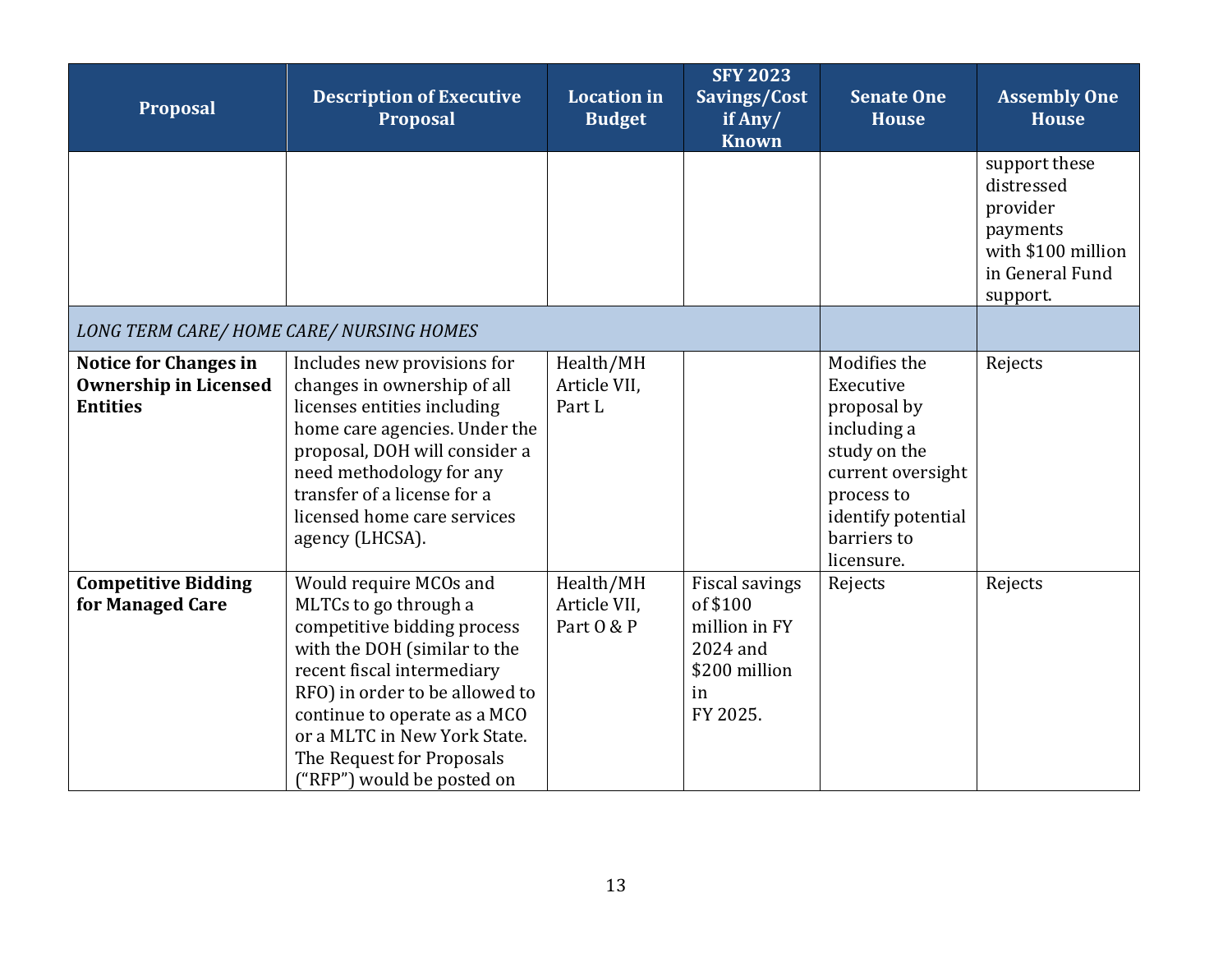| Proposal                                                                                                  | <b>Description of Executive</b><br>Proposal                                                                                                                                                                                                                                                                                                                                                                                                                                            | <b>Location</b> in<br><b>Budget</b>             | <b>SFY 2023</b><br>Savings/Cost<br>if Any/<br><b>Known</b> | <b>Senate One</b><br><b>House</b>                      | <b>Assembly One</b><br><b>House</b> |
|-----------------------------------------------------------------------------------------------------------|----------------------------------------------------------------------------------------------------------------------------------------------------------------------------------------------------------------------------------------------------------------------------------------------------------------------------------------------------------------------------------------------------------------------------------------------------------------------------------------|-------------------------------------------------|------------------------------------------------------------|--------------------------------------------------------|-------------------------------------|
|                                                                                                           | the Department of Health<br>website, along with the<br>criteria the Department would<br>consider and the manner in<br>which the selections would be<br>made.                                                                                                                                                                                                                                                                                                                           |                                                 |                                                            |                                                        |                                     |
| <b>Criminal Background</b><br><b>Checks (Clean Slate</b><br>Act)                                          | Would seal the convictions of<br>certain felonies after 7 years<br>and misdemeanor records<br>after 3 years, DCJS would not<br>be authorized to provide<br>criminal history information<br>that is sealed. The proposal<br>provides limited exemptions.                                                                                                                                                                                                                                | Public<br>Protection<br>Article VII,<br>Part AA |                                                            | Modifies to allow<br>criminal<br>background<br>checks. | Rejects                             |
| <b>New York State</b><br><b>Department of Health</b><br><b>Oversight of Certain</b><br><b>Professions</b> | This proposal would remove<br>the health care professions<br>(including physicians, nurses,<br>pharmacists, pharmacy<br>technicians, respiratory<br>therapists, midwives, dentists,<br>chiropractors, social workers,<br>massage therapists, others)<br>from Title VIII of the<br><b>Education Law and include</b><br>those professions in the<br>Health Law. This would<br>correspond with a transfer of<br>oversight, regulation, agency<br>actions, and records from SED<br>to DOH. | Health/MH<br>Article VII,<br>Part G             |                                                            | Rejects                                                | Rejects                             |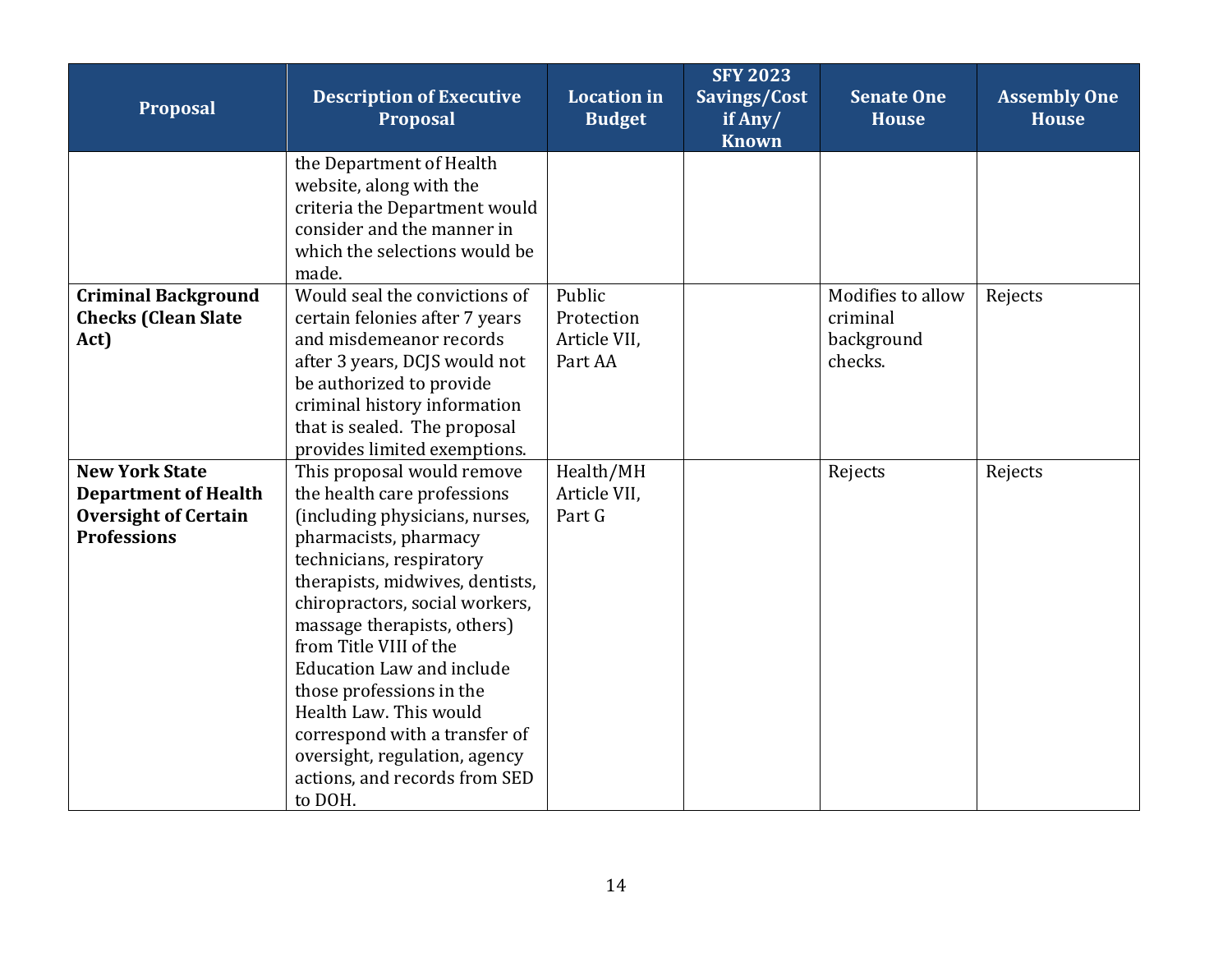| Proposal                                                                                                                                              | <b>Description of Executive</b><br><b>Proposal</b>                                                                                                                                                                                                                                                                                                                                                                                                                                                                           | <b>Location</b> in<br><b>Budget</b> | <b>SFY 2023</b><br>Savings/Cost<br>if Any/<br><b>Known</b> | <b>Senate One</b><br><b>House</b>                                                                                                                                                                                  | <b>Assembly One</b><br><b>House</b>                                                                                                                                                                                            |
|-------------------------------------------------------------------------------------------------------------------------------------------------------|------------------------------------------------------------------------------------------------------------------------------------------------------------------------------------------------------------------------------------------------------------------------------------------------------------------------------------------------------------------------------------------------------------------------------------------------------------------------------------------------------------------------------|-------------------------------------|------------------------------------------------------------|--------------------------------------------------------------------------------------------------------------------------------------------------------------------------------------------------------------------|--------------------------------------------------------------------------------------------------------------------------------------------------------------------------------------------------------------------------------|
| <b>Medication</b><br><b>Administration and</b><br><b>Non-Patient Specific</b><br>Orders for COVID-19,<br>Flu, and Upper<br><b>Respiratory Testing</b> | Changes laws to allow<br>certified medication aides to<br>administer routine<br>medications under certain<br>conditions and in certain<br>institutional settings; allows<br>physicians and NPs to issue<br>non-patient specific standing<br>orders for COVID-19, flu and<br>upper respiratory illness<br>testing, and allows registered<br>professional nurses to collect<br>specimens from patients for<br>COVID-19 or flu testing with<br>training and under the<br>supervision of a registered<br>nurse, NP or physician. | Health/MH<br>Article VII,<br>Part C |                                                            | Rejects                                                                                                                                                                                                            | Rejects                                                                                                                                                                                                                        |
| <b>Health Care Workforce</b><br><b>Bonuses</b>                                                                                                        | <b>Establishes Healthcare</b><br>Workforce Bonuses of \$3000<br>on a one time basis, employers<br>eligible subject to certificate of<br>need or with at least one<br>employee who serves<br>Medicaid and 20% of revenue<br>derived from Medicaid are<br>eligible to receive monies for<br>bonus payments. It imposes<br>substantial obligations on<br>employers and penalties for<br>failure to identify claims and                                                                                                          | Health/MH<br>Article VII,<br>Part D | <b>FY 2023 Cost</b><br>\$861.248<br>Million                | Modifies the<br>Executive<br>proposal by<br>expanding the<br>list of eligible<br>personnel to<br>include other<br>front-line<br>workers in<br>support<br>positions and by<br>addressing the<br>benefits cliff that | Rejects health<br>care worker wage<br>bonuses and<br>instead<br>reallocates<br>\$1.2 billion to<br>support recurring<br>wage increases in<br>DOH and various<br>human service<br>agencies.<br>Reallocates for<br>COLA and rate |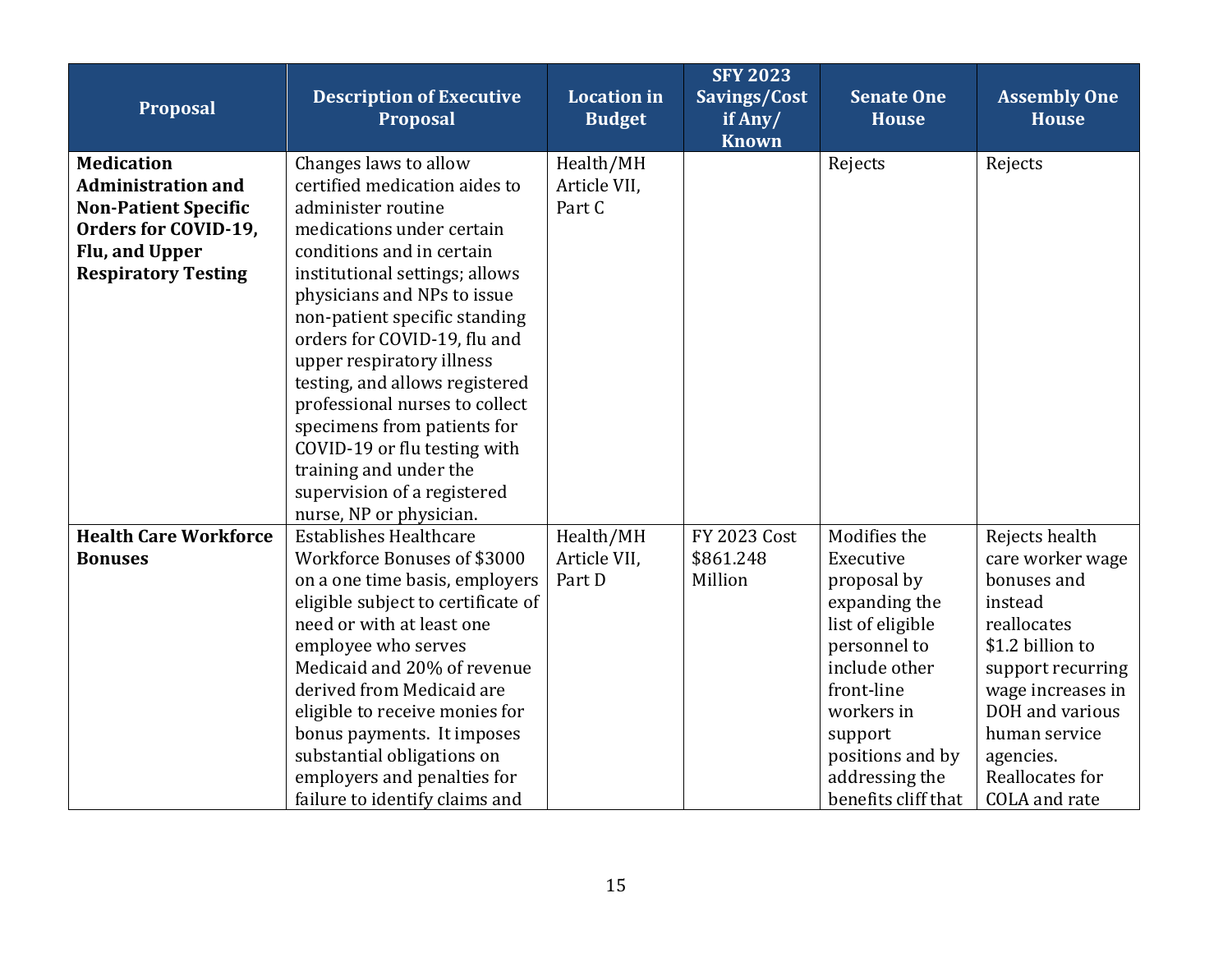| Proposal                                                                  | <b>Description of Executive</b><br><b>Proposal</b>                                                                                                                                                                                                                                                                                                                             | <b>Location</b> in<br><b>Budget</b> | <b>SFY 2023</b><br>Savings/Cost<br>$\overline{\textbf{if} \textbf{Any}}$<br><b>Known</b> | <b>Senate One</b><br><b>House</b>                                                                                                                                                                                             | <b>Assembly One</b><br><b>House</b>                                                                                                                                                                                            |
|---------------------------------------------------------------------------|--------------------------------------------------------------------------------------------------------------------------------------------------------------------------------------------------------------------------------------------------------------------------------------------------------------------------------------------------------------------------------|-------------------------------------|------------------------------------------------------------------------------------------|-------------------------------------------------------------------------------------------------------------------------------------------------------------------------------------------------------------------------------|--------------------------------------------------------------------------------------------------------------------------------------------------------------------------------------------------------------------------------|
|                                                                           | pay a bonus for each<br>employee. The OMIG is<br>responsible for audits of<br>payments and actions by<br>employers. ARPA and HCBS<br>monies are referenced as<br>sources.                                                                                                                                                                                                      |                                     |                                                                                          | would have<br>inadvertently<br>made certain<br>workers<br>ineligible for<br>public assistance.                                                                                                                                | increases.                                                                                                                                                                                                                     |
| <b>Medicaid Global Cap</b><br><b>Metric Modification</b><br>and Extension | Updates the metric used to set<br>the global cap spending limit<br>from a 10-year rolling average<br>of the Medicaid component of<br>the Consumer Price Index to a<br>five-year rolling average of<br>Medicaid spending<br>projections within the<br>National Health Expenditure<br>Accounts produced by the<br><b>Centers for Medicare and</b><br>Medicaid Services' actuary. | Health/MH<br>Article VII,<br>Part H | <b>FY 2023 Cost</b><br>\$366.000<br>million; FY<br>2024 Cost<br>\$899.380<br>million     | The Senate<br>rejects the<br>Executive<br>proposal to<br>change how the<br><b>Medicaid Global</b><br>Cap is<br>calculated and<br>instead advances<br>language to<br>repeal the State's<br>Medicaid<br>spending cap<br>(S5255) | The Assembly<br>rejects the<br>Executive<br>proposal to<br>change how the<br><b>Medicaid Global</b><br>Cap is<br>calculated and<br>instead advances<br>language to<br>repeal the State's<br>Medicaid<br>spending cap<br>(A226) |
| <b>Increase Medicaid</b><br><b>Trend Factor by 1%</b>                     | Allows for a payment of 1%<br>across the board for health<br>care providers including<br>licensed home health care<br>agencies.                                                                                                                                                                                                                                                | Health/MH<br>Article VII,<br>Part I | <b>FY 2023 Cost</b><br>\$318.310<br>million; FY<br>2024 Costs<br>\$318.310<br>million    | Accepts and<br>modifies by<br>changing the 1%<br>Medicaid rate<br>increase<br>proposal from<br>two years to<br>making it<br>permanent.                                                                                        | Accepts                                                                                                                                                                                                                        |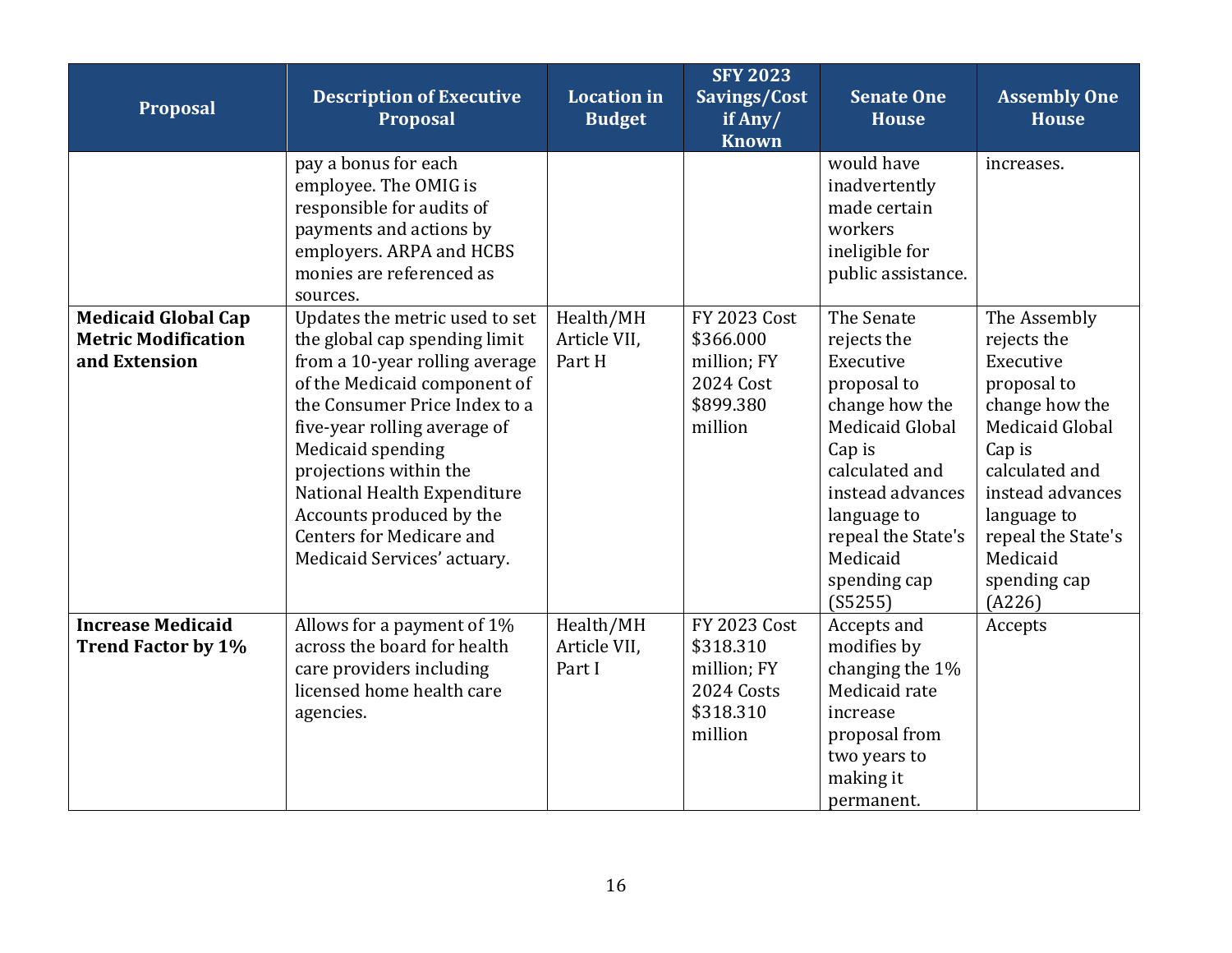| Proposal                                | <b>Description of Executive</b><br><b>Proposal</b>                                                                                                    | <b>Location</b> in<br><b>Budget</b> | <b>SFY 2023</b><br>Savings/Cost<br>if $Any/$<br><b>Known</b> | <b>Senate One</b><br><b>House</b>                                                                                                                                                                                                                                                                                                                                                                                      | <b>Assembly One</b><br><b>House</b>                                                                                                                                                                                                                                                                                                                                                                                      |
|-----------------------------------------|-------------------------------------------------------------------------------------------------------------------------------------------------------|-------------------------------------|--------------------------------------------------------------|------------------------------------------------------------------------------------------------------------------------------------------------------------------------------------------------------------------------------------------------------------------------------------------------------------------------------------------------------------------------------------------------------------------------|--------------------------------------------------------------------------------------------------------------------------------------------------------------------------------------------------------------------------------------------------------------------------------------------------------------------------------------------------------------------------------------------------------------------------|
| <b>Capital Support</b>                  | \$1 billion for Statewide Health<br><b>Transformation Fund IV with</b><br>commitment of \$450 million<br>for community based<br>providers and others. | Health/MH<br>Article VII,<br>Part K |                                                              | Modifies the<br>Executive<br>proposal to<br>authorize a<br>fourth round of<br>grants for the<br>Statewide<br><b>Health Care</b><br>Facility<br>Transformation<br>Program by<br>creating a<br>carveout of 25<br>percent for<br>community-<br>based<br>organizations,<br>including State<br>University of<br>New York<br>hospitals in the<br>program, and<br>including \$400<br>million for<br>safety net<br>facilities. | Modifies the<br>Executive<br>proposal to<br>provide funding<br>for capital<br>projects in<br>licensed health<br>care facilities<br>over a multi-year<br>period by<br>increasing the<br>amount of<br>funding set aside<br>for community-<br>based<br>organizations to<br>at least \$100<br>million, expand<br>the category of<br>providers eligible<br>for funding, and<br>maintaining the<br>Comptroller's<br>oversight. |
| <b>Interstate Licensure</b><br>Compacts | Establishes that NY will join<br>the interstate medical<br>licensure compact and<br>interstate nursing licensure                                      | Health/MH<br>Article VII,<br>Part B |                                                              | Accepts                                                                                                                                                                                                                                                                                                                                                                                                                | Rejects                                                                                                                                                                                                                                                                                                                                                                                                                  |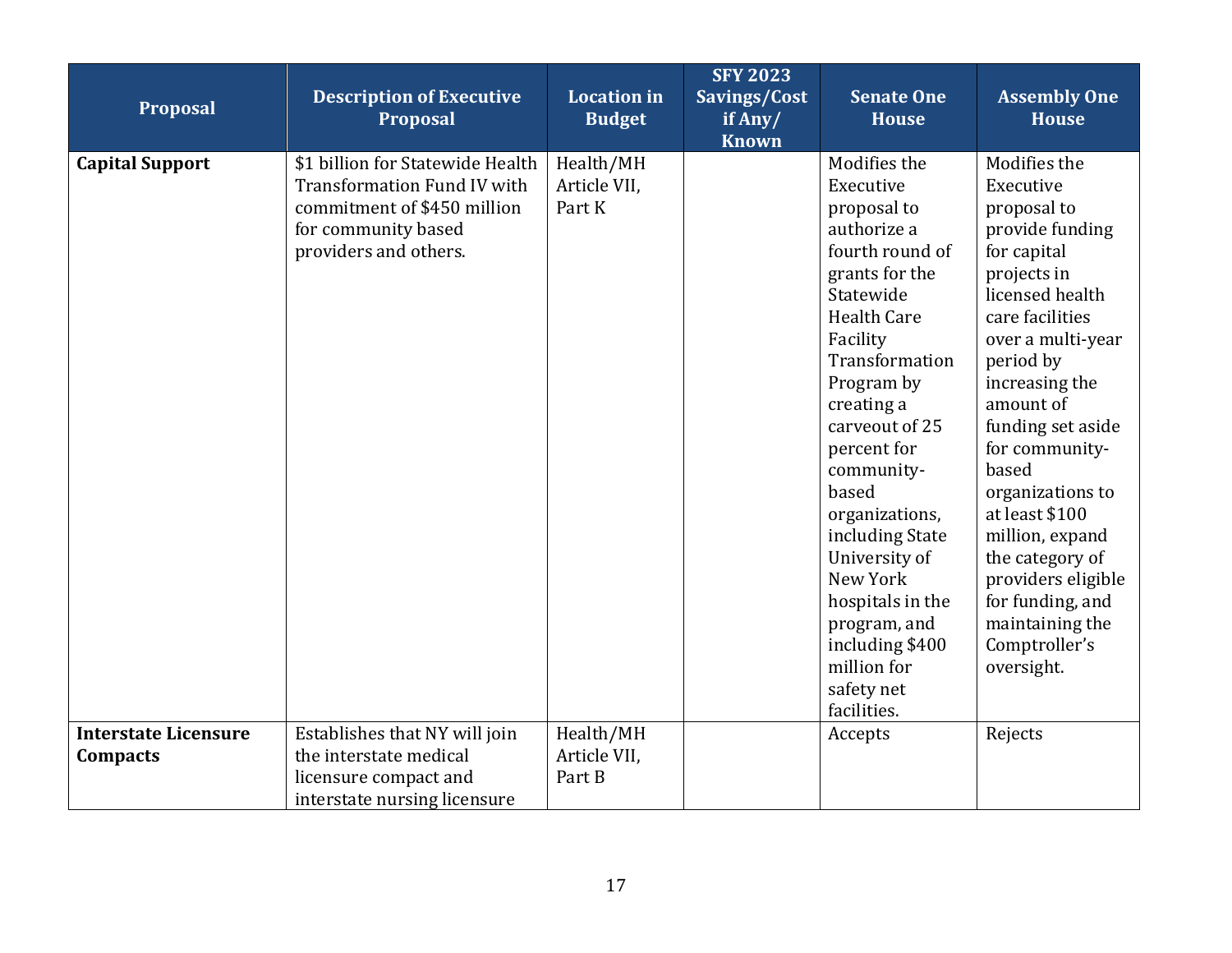| Proposal                    | <b>Description of Executive</b><br><b>Proposal</b>                                                            | <b>Location in</b><br><b>Budget</b> | <b>SFY 2023</b><br>Savings/Cost<br>if Any/<br><b>Known</b> | <b>Senate One</b><br><b>House</b>                                                                                                                                                                                                                                                                                                            | <b>Assembly One</b><br><b>House</b>                                                                                                                                                                                                                                                                                                                                                       |
|-----------------------------|---------------------------------------------------------------------------------------------------------------|-------------------------------------|------------------------------------------------------------|----------------------------------------------------------------------------------------------------------------------------------------------------------------------------------------------------------------------------------------------------------------------------------------------------------------------------------------------|-------------------------------------------------------------------------------------------------------------------------------------------------------------------------------------------------------------------------------------------------------------------------------------------------------------------------------------------------------------------------------------------|
|                             | compact with other states in<br>the compact for a streamlined<br>licensure process with one<br>application    |                                     |                                                            |                                                                                                                                                                                                                                                                                                                                              |                                                                                                                                                                                                                                                                                                                                                                                           |
| <b>Private Nursing Duty</b> | The commissioner shall<br>increase private duty nursing<br>rates for the care of medically<br>fragile adults. | Health/MH<br>Article VII,<br>Part 0 | <b>FY 2024 Cost</b><br>\$25.600<br>million                 | Rejects Executive<br>proposal and<br>instead advances<br>language to<br>restore inpatient<br>reimbursement<br>rates for Article<br>16 facilities,<br>establish the<br><b>State's Program</b><br>of All-Inclusive<br>Care for the<br>Elderly, and<br>revise rates for<br>medically fragile<br>adults (S.6861,<br>S.6664-A, and<br>$S.7513$ ). | Modifies the<br>Executive<br>proposal by<br>rejecting proposal<br>to replace the<br>uniform task<br>assessment tool<br>for the<br>determination of<br>home care<br>services with<br>guidelines and<br>standards; and<br>does not include<br>the Executive<br>proposal to<br>establish a<br>uniform licensure<br>process for the<br>Program for All-<br>Inclusive Care for<br>the Elderly. |
| <b>LCHSA RFO</b>            | Licensed Agency RFO 5/1/22                                                                                    | Medicaid<br>Scorecard               | FY 2024<br>Savings \$25<br>million                         | N/A                                                                                                                                                                                                                                                                                                                                          | N/A                                                                                                                                                                                                                                                                                                                                                                                       |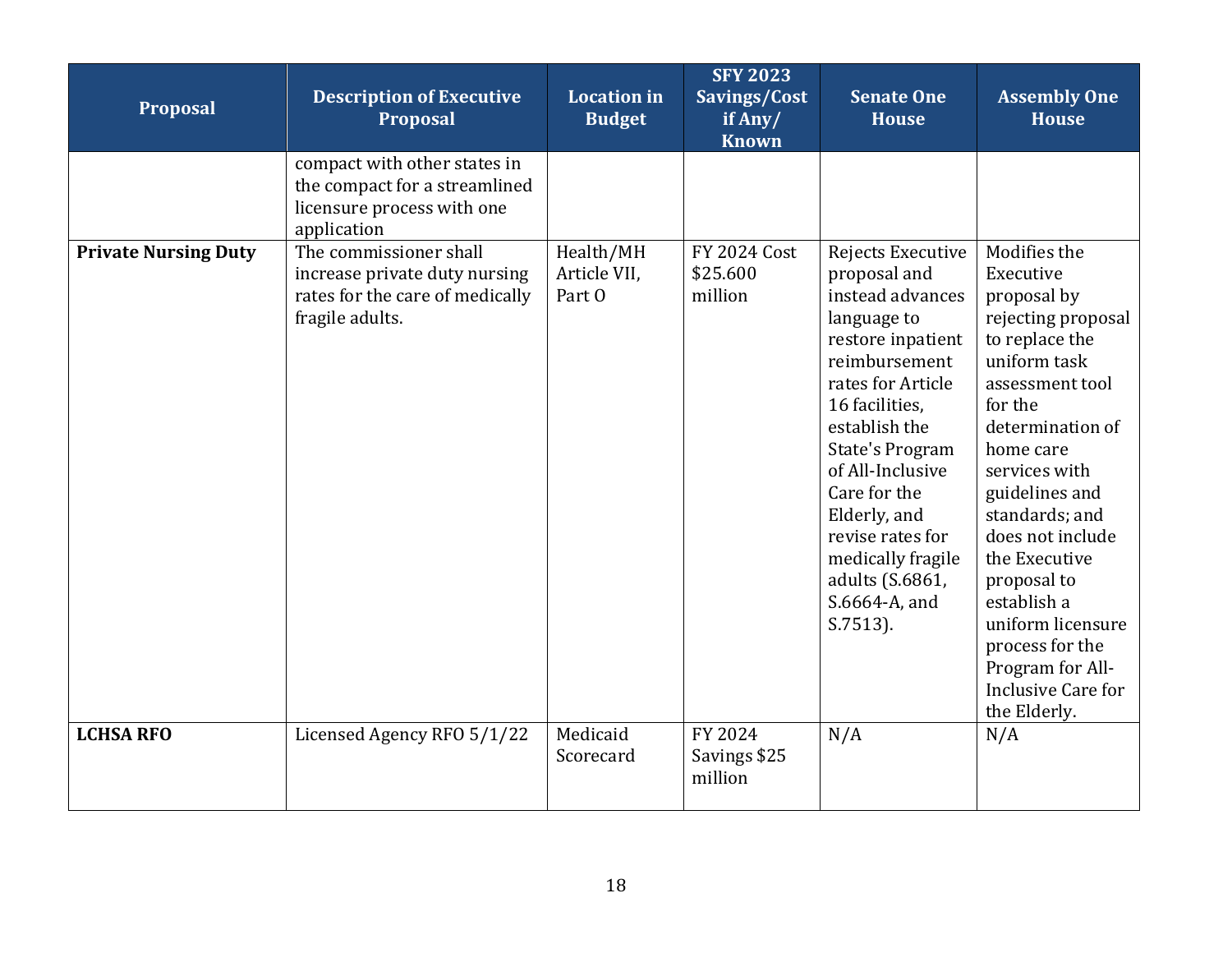| Proposal                                              | <b>Description of Executive</b><br>Proposal                                                                                                                                      | <b>Location</b> in<br><b>Budget</b> | <b>SFY 2023</b><br>Savings/Cost<br>if Any/<br><b>Known</b> | <b>Senate One</b><br><b>House</b>                                                                                                                                                                                                                                                                                                               | <b>Assembly One</b><br><b>House</b>                                                                                                                                                                                                                                                                                                                                                                                                                                                      |
|-------------------------------------------------------|----------------------------------------------------------------------------------------------------------------------------------------------------------------------------------|-------------------------------------|------------------------------------------------------------|-------------------------------------------------------------------------------------------------------------------------------------------------------------------------------------------------------------------------------------------------------------------------------------------------------------------------------------------------|------------------------------------------------------------------------------------------------------------------------------------------------------------------------------------------------------------------------------------------------------------------------------------------------------------------------------------------------------------------------------------------------------------------------------------------------------------------------------------------|
| <b>Implement Prior</b><br><b>Nursing Home Reforms</b> | Amend Definition of Revenue<br>to Exclude Capital Per Diem,<br><b>Expand NH Quality Pool</b><br>(NHQP), Increase Nursing<br>Home Vital Access Provider<br>Funding (VAP) $4/1/22$ | Health/MH<br>Article VII,<br>Part M | <b>FY 2023 Cost</b><br>\$100 million                       | Provides an<br>additional \$30<br>million to<br>support nursing<br>home reforms.<br>Modifies the<br>Executive<br>proposal to<br>expand<br>exemptions<br>within the<br>definition of<br>revenue used to<br>determine<br>minimum<br>spending<br>requirements<br>and conditioning<br>appropriations to<br>the<br>implementation<br>of the program. | Modifies the<br>Executive<br>proposal by<br>removing the<br>authority to<br>exclude<br>additional<br>sources of<br>revenue from<br>nursing home<br>direct care<br>spending<br>requirements;<br>modify the<br>expansion of the<br><b>Nursing Home</b><br><b>Quality Pool to</b><br>remove language<br>providing<br>expansive<br>discretion to DOH<br>and DOB; and<br>modify the Vital<br><b>Access Provider</b><br>Assistance<br>Program proposal<br>to include adult<br>care facilities. |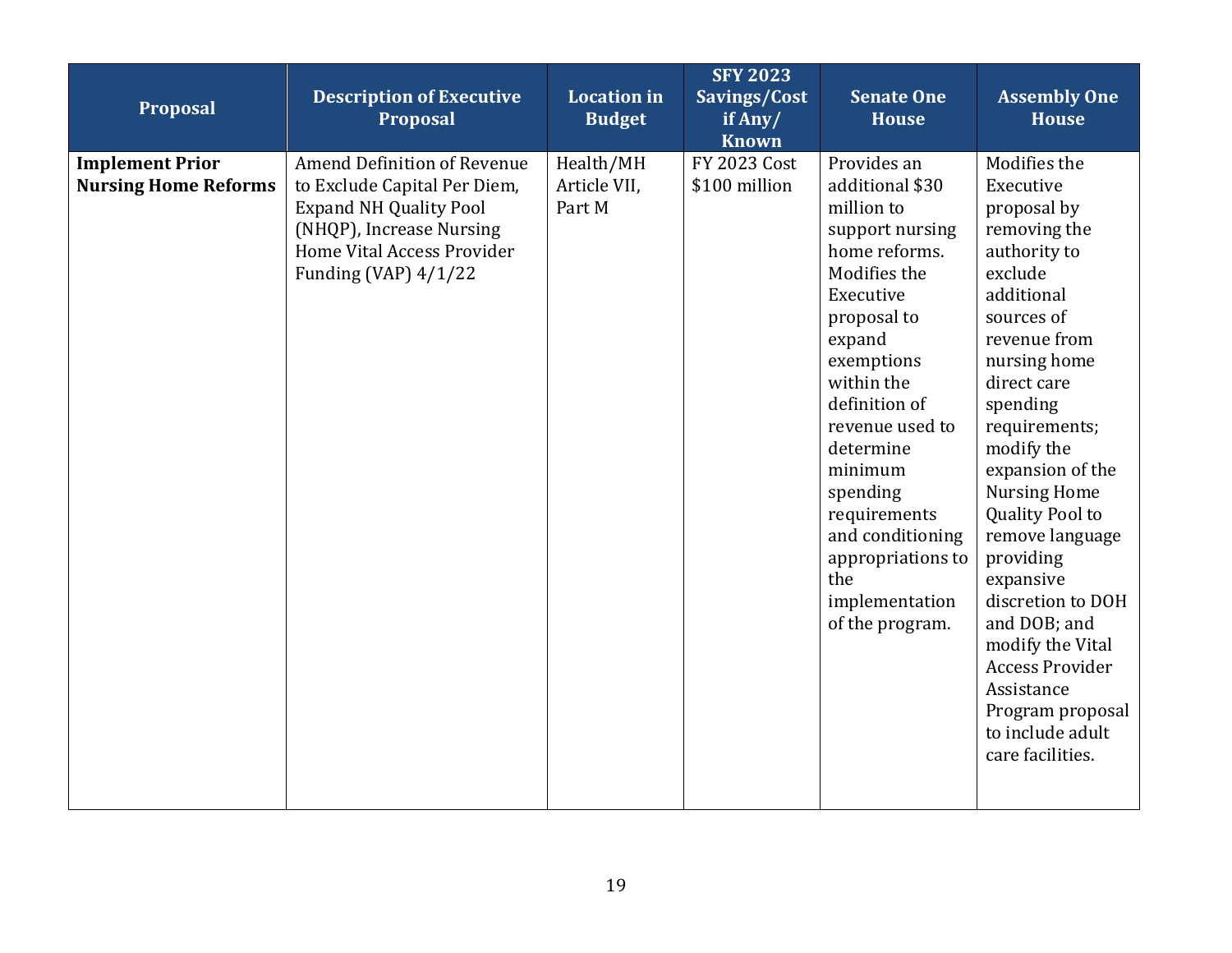| <b>Proposal</b>                                                                                       | <b>Description of Executive</b><br><b>Proposal</b>                                                                                                                                                         | <b>Location</b> in<br><b>Budget</b>                                                            | <b>SFY 2023</b><br>Savings/Cost<br>if Any/<br><b>Known</b>                                                                          | <b>Senate One</b><br><b>House</b>                                                                                                                                                                       | <b>Assembly One</b><br><b>House</b>                                                                                               |
|-------------------------------------------------------------------------------------------------------|------------------------------------------------------------------------------------------------------------------------------------------------------------------------------------------------------------|------------------------------------------------------------------------------------------------|-------------------------------------------------------------------------------------------------------------------------------------|---------------------------------------------------------------------------------------------------------------------------------------------------------------------------------------------------------|-----------------------------------------------------------------------------------------------------------------------------------|
| <b>Increase Medicaid</b><br><b>Eligibility for Seniors</b><br>and Persons with<br><b>Disabilities</b> | Amend SS 366 to remove<br>resources from consideration<br>for Medicaid eligibility and<br>increase the income limit of<br>the Federal Poverty Level for<br>Seniors and Persons with<br><b>Disabilities</b> | Health/MH<br>Article VII,<br>Part N                                                            | <b>FY 2023 Cost</b><br>\$5 million FY<br>2024 Cost \$20<br>Million                                                                  | Accepts                                                                                                                                                                                                 | Modifies the<br>Executive<br>proposal by<br>making technical<br>amendments<br>regarding<br>Medicaid income<br>eligibility limits. |
| <b>SENATE: Removing</b><br><b>Restrictions on Access</b><br>to Home Care Services                     | N/A                                                                                                                                                                                                        | Senate One<br>House,<br>Health/MH,<br>Article VII.<br>Part QQ                                  | Provides an<br>additional<br>\$277.5 million<br>to eliminate<br>the eligibility<br>requirement<br>for personal<br>and home<br>care. | The Senate<br>advances<br>language to<br>adjust activity of<br>daily living-<br>based<br>restrictions on<br>eligibility for<br>personal and<br>home care<br>services under<br>Medicaid<br>$(S.5028-A).$ | N/A                                                                                                                               |
| <b>SENATE</b> and<br><b>ASSEMBLY: Fair Pay for</b><br><b>Home Care</b>                                | N/A                                                                                                                                                                                                        | Senate &<br>Assembly One<br>Houses,<br>Health/MH,<br>Article VII,<br>Part RR,<br>Senate<br>and | The Senate<br>provides an<br>additional<br>\$625 million<br>for Fair Pay<br>for Home Care<br>Workers.                               | The Senate<br>advances<br>language to<br>establish a base<br>wage for home<br>care workers at<br>150% of the<br>regional                                                                                | The Senate<br>advances<br>language to<br>establish a base<br>wage for home<br>care workers at<br>150% of the<br>regional          |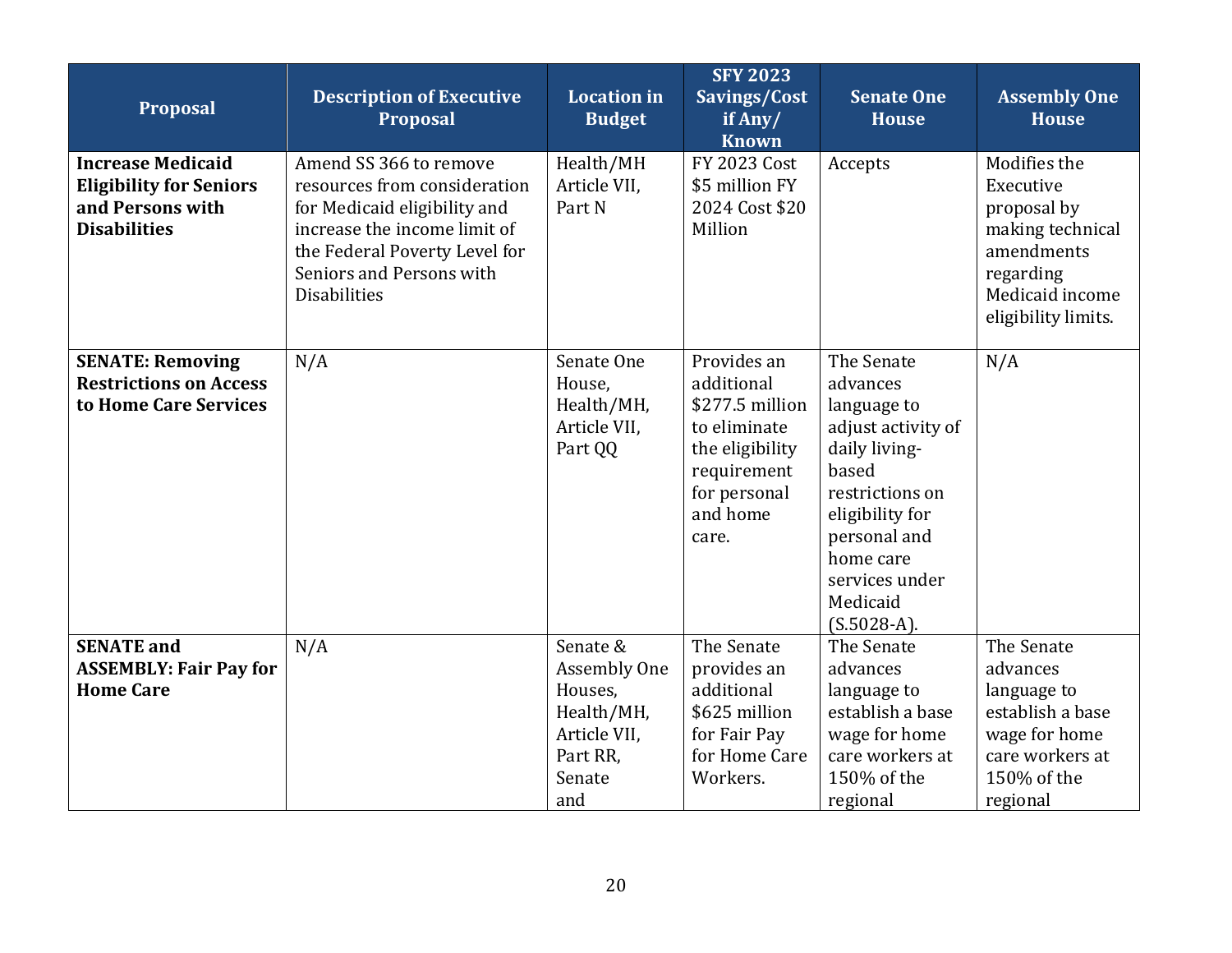| Proposal                                                                        | <b>Description of Executive</b><br><b>Proposal</b> | <b>Location</b> in<br><b>Budget</b>                           | <b>SFY 2023</b><br>Savings/Cost<br>if Any/<br><b>Known</b> | <b>Senate One</b><br><b>House</b>                                                                                                                                                              | <b>Assembly One</b><br><b>House</b>                                                                                 |
|---------------------------------------------------------------------------------|----------------------------------------------------|---------------------------------------------------------------|------------------------------------------------------------|------------------------------------------------------------------------------------------------------------------------------------------------------------------------------------------------|---------------------------------------------------------------------------------------------------------------------|
|                                                                                 |                                                    | Part TT,<br>Assembly                                          |                                                            | minimum wage<br>and a regional<br>minimum rate of<br>reimbursement<br>for fiscal<br>intermediaries<br>$(S.5374-A).$                                                                            | minimum wage<br>and a regional<br>minimum rate of<br>reimbursement<br>for fiscal<br>intermediaries<br>$(A.6329-A).$ |
| <b>SENATE: Quality</b><br><b>Incentive/Vital Access</b><br><b>Provider Pool</b> | N/A                                                | Senate One<br>House,<br>Health/MH,<br>Article VII,<br>Part TT | \$70 million                                               | The Senate<br>advances<br>language to<br>codify the<br><b>Quality Incentive</b><br><b>Vital Access</b><br>Provider<br>Program and<br>provide funding<br>to support its<br>growth.              | N/A                                                                                                                 |
| <b>SENATE: CDPAP Study</b>                                                      | N/A                                                | Senate One<br>House,<br>Health/MH,<br>Article VII,<br>Part XX |                                                            | The Senate<br>advances<br>language to<br>require a study<br>of the Consumer<br>Directed<br>Personal Care<br>Program and to<br>pause any<br>program changes<br>while such study<br>is underway. | N/A                                                                                                                 |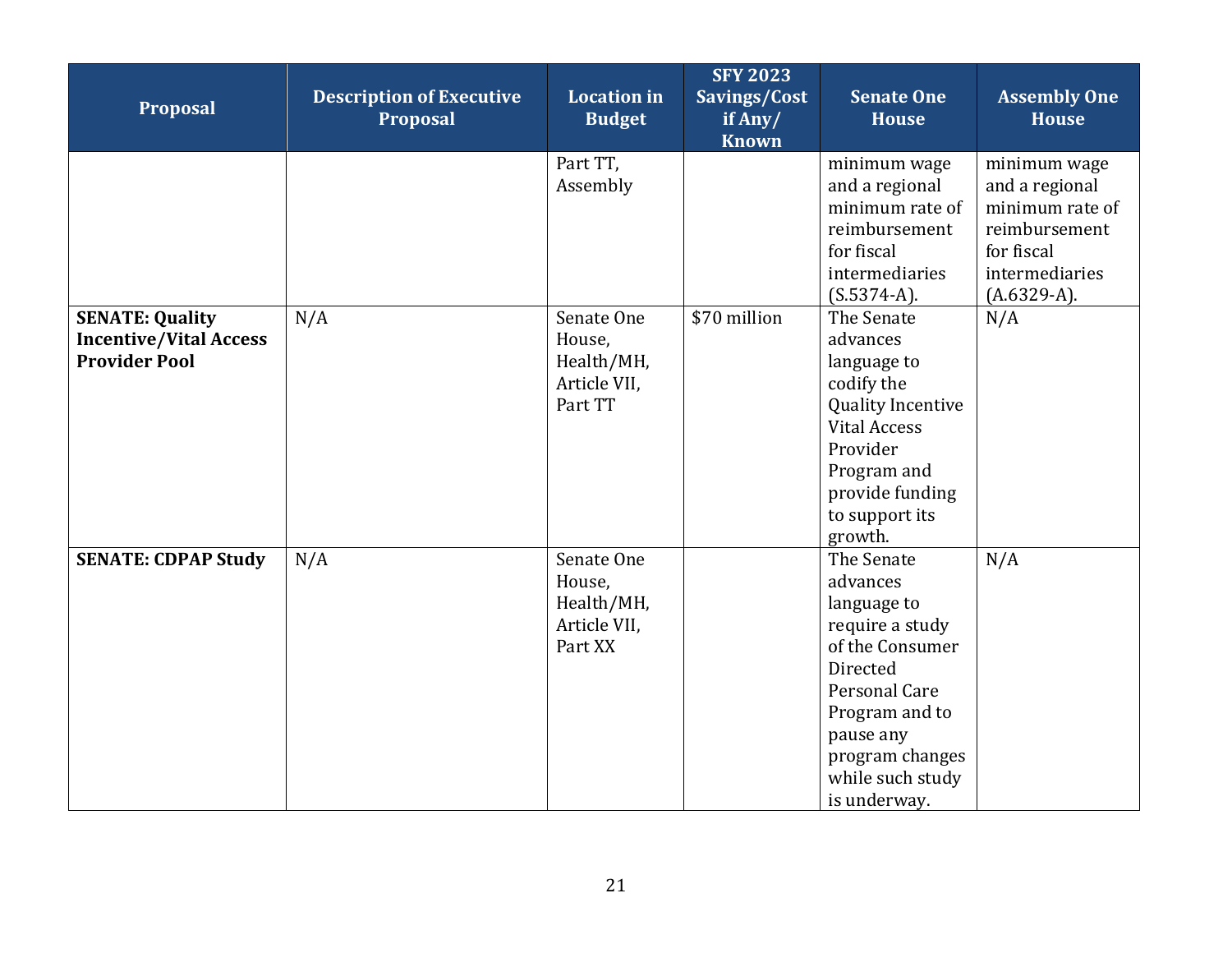<span id="page-21-0"></span>

| Proposal                                                                                         | <b>Description of Executive</b><br><b>Proposal</b>                                                                                                                                                                                                                                        | <b>Location</b> in<br><b>Budget</b>                                                          | <b>SFY 2023</b><br>Savings/Cost<br>if Any/<br><b>Known</b>                                                        | <b>Senate One</b><br><b>House</b>                                                                                                                                                                                       | <b>Assembly One</b><br><b>House</b>                                                                                                                                                                                     |
|--------------------------------------------------------------------------------------------------|-------------------------------------------------------------------------------------------------------------------------------------------------------------------------------------------------------------------------------------------------------------------------------------------|----------------------------------------------------------------------------------------------|-------------------------------------------------------------------------------------------------------------------|-------------------------------------------------------------------------------------------------------------------------------------------------------------------------------------------------------------------------|-------------------------------------------------------------------------------------------------------------------------------------------------------------------------------------------------------------------------|
| PHYSICIANS/ HEALTHCARE PROFESSIONALS                                                             |                                                                                                                                                                                                                                                                                           |                                                                                              |                                                                                                                   |                                                                                                                                                                                                                         |                                                                                                                                                                                                                         |
| <b>Physician Excess</b><br><b>Medical Malpractice</b><br>Program                                 | The program is extended<br>through June 30, 2023.<br>Restructures payments from<br>one per year to two over two<br>fiscal years if funds in the pool<br>are sufficient and pursuant to<br>eligibility requirements,<br>beginning 7/1/22. Funded at<br>\$102.1 million.                    | Health/MH<br>Article VII,<br>Part Z                                                          | Savings of<br>\$51.1 million<br>in FY 2023.                                                                       | Rejects the<br>Executive<br>proposal to<br>restructure the<br><b>Excess Medical</b><br>Malpractice<br>Program and<br>accepts the<br>continued<br>funding and<br>extension of this<br>program for an<br>additional year. | Rejects the<br>Executive<br>proposal to<br>restructure the<br><b>Excess Medical</b><br>Malpractice<br>Program and<br>accepts the<br>continued<br>funding and<br>extension of this<br>program for an<br>additional year. |
| <b>Doctors Across New</b><br><b>York</b><br><b>Medicaid Primary Care</b><br><b>Rate Increase</b> | Funds the program at<br>\$15,865,000, an increase from<br>\$7,252,000 in funding in the<br>final state budget for SFY<br>2021-22, a cut from prior<br>years.<br>Increases Medicaid fees for<br><b>Evaluation and</b><br>Management (E&M) codes<br>for primary care to 70% of<br>Medicare. | Aid to<br>Localities,<br>Department of<br>Health<br>Medicaid<br>Scorecard,<br>Administrative | Increases state<br>investment by<br>\$8,613,000.<br>\$4.93 million<br>for SFY23 and<br>\$6.6 million<br>for SFY24 | Accepts<br>Accepts                                                                                                                                                                                                      | Accepts<br>Accepts                                                                                                                                                                                                      |
| <b>Nurses Across New</b><br><b>York</b>                                                          | <b>Establishes the Nurses Across</b><br>New York (NANY) loan<br>repayment program, which                                                                                                                                                                                                  | Health/MH<br>Article VII,<br>Part A                                                          | The State will<br>invest \$2.5<br>million in FY                                                                   | Modifies the<br>Executive<br>proposal by                                                                                                                                                                                | Modifies the<br>Executive<br>proposal by                                                                                                                                                                                |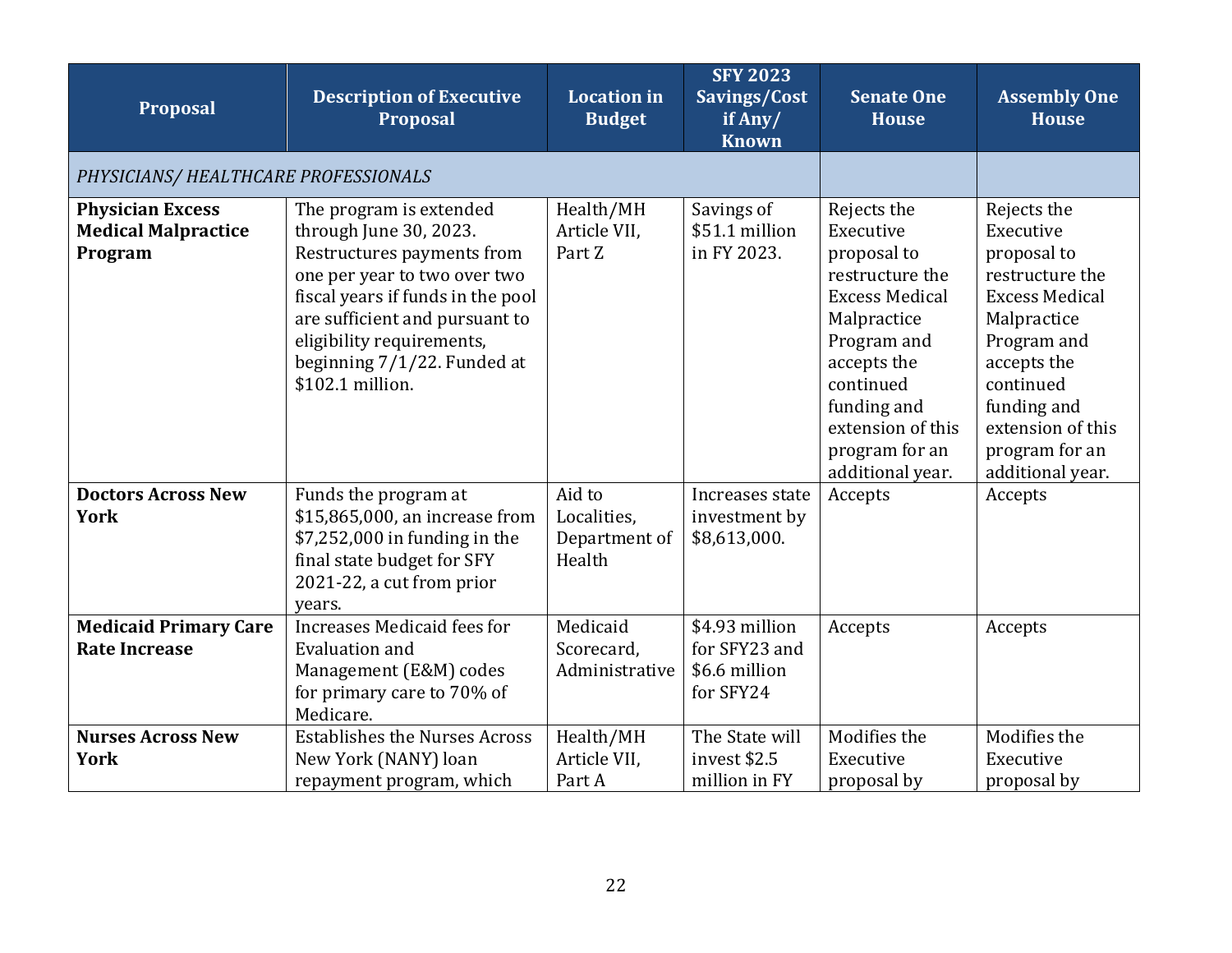| Proposal                                                               | <b>Description of Executive</b><br>Proposal                                                                                                                                     | <b>Location</b> in<br><b>Budget</b>  | <b>SFY 2023</b><br>Savings/Cost<br>if Any/<br><b>Known</b> | <b>Senate One</b><br><b>House</b>                                                                                         | <b>Assembly One</b><br><b>House</b>                                                                                                                                  |
|------------------------------------------------------------------------|---------------------------------------------------------------------------------------------------------------------------------------------------------------------------------|--------------------------------------|------------------------------------------------------------|---------------------------------------------------------------------------------------------------------------------------|----------------------------------------------------------------------------------------------------------------------------------------------------------------------|
|                                                                        | would reimburse nurses<br>working in underserved<br>communities for loan<br>repayment over three years.                                                                         |                                      | 2023 and \$3.0<br>million in FY<br>2024                    | expanding the<br>list of<br>professions<br>eligible for the<br>program and<br>provides an<br>additional \$1.3<br>million. | expanding the<br>types of locations<br>and the<br>categories of<br>nurses that will<br>be eligible for the<br>program.                                               |
| <b>CLIA-Waived Testing</b>                                             | Allows licensed pharmacists<br>to serve as limited service<br>laboratory, directors ordering<br>and administering CLIA-<br>waived tests.                                        | Health/MH<br>Article VII,<br>Part C  |                                                            | Rejects                                                                                                                   | Rejects                                                                                                                                                              |
| <b>Collaborative Drug</b><br><b>Therapy Management</b><br>(CDTM)       | Makes current CDTM law,<br>which expires this year<br>permanent.                                                                                                                | Health/MH<br>Article VII,<br>Part CC |                                                            | Rejects                                                                                                                   | Extends<br>authorization of<br>pharmacists to<br>enter into<br>collaborative<br>agreements with<br>physicians in<br>certain settings<br>(CDTM) through<br>$7/1/24$ . |
| <b>Health Care/Mental</b><br><b>Health Workforce</b><br><b>Bonuses</b> | One-time bonus of \$3000 for<br>workers who make up to<br>\$125,000 annually; employers<br>with at least one employee<br>who serves Medicaid and 20%<br>of revenue derived from | Health/MH<br>Article VII,<br>Part D  | \$1.2 billion<br>State share<br>expense                    | Modifies the<br>Executive<br>proposal by<br>expanding the<br>list of eligible<br>personnel to                             | Rejects health<br>care worker wage<br>bonuses and<br>instead<br>reallocates<br>\$1.2 billion to                                                                      |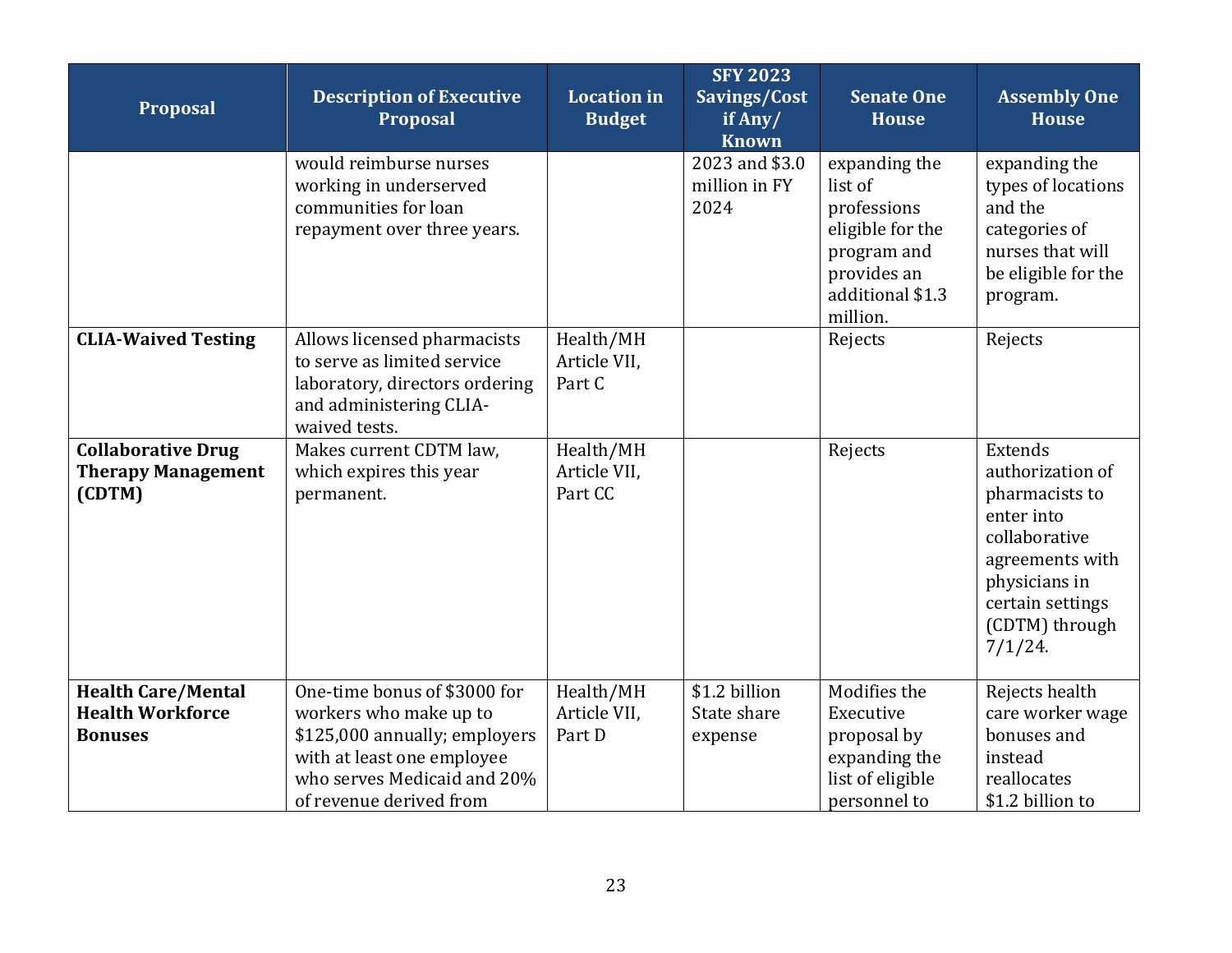| Proposal                                                                                                                                              | <b>Description of Executive</b><br><b>Proposal</b>                                                                                                                                                                                                                                                                                                                                                                   | <b>Location</b> in<br><b>Budget</b> | <b>SFY 2023</b><br>Savings/Cost<br>if Any/<br><b>Known</b> | <b>Senate One</b><br><b>House</b>                                                                                                                                                                                   | <b>Assembly One</b><br><b>House</b>                                                     |
|-------------------------------------------------------------------------------------------------------------------------------------------------------|----------------------------------------------------------------------------------------------------------------------------------------------------------------------------------------------------------------------------------------------------------------------------------------------------------------------------------------------------------------------------------------------------------------------|-------------------------------------|------------------------------------------------------------|---------------------------------------------------------------------------------------------------------------------------------------------------------------------------------------------------------------------|-----------------------------------------------------------------------------------------|
|                                                                                                                                                       | Medicaid are eligible to<br>receive monies for bonus<br>payments. It imposes<br>substantial obligations on<br>employers and penalties for<br>failure to identify claim and<br>pay a bonus for each<br>employee. The Office of<br>Medicaid Inspector General is<br>responsible for audits of<br>payments and actions by<br>employers. ARP and HCBS<br>monies are referenced as<br>sources.; Income tax not<br>applied |                                     |                                                            | include other<br>front-line<br>workers in<br>support<br>positions and by<br>addressing the<br>benefits cliff that<br>would have<br>inadvertently<br>made certain<br>workers<br>ineligible for<br>public assistance. | support recurring<br>wage increases in<br>DOH and various<br>human service<br>agencies. |
| <b>Nurse Practitioner</b><br>(NP) Independent<br><b>Practice in Primary</b><br>Care                                                                   | Removes requirement for NP<br>in primary care with over<br>3600 hours experience to<br>maintain a collaborative<br>relationship with physicians.<br>Makes the program<br>permanent by removing the<br>expiration currently in statute.                                                                                                                                                                               | Health/MH<br>Article VII,<br>Part C |                                                            | Rejects                                                                                                                                                                                                             | Rejects proposal;<br>removes sunset<br>on current law                                   |
| <b>Medication</b><br><b>Administration and</b><br><b>Non-Patient Specific</b><br>Orders for COVID-19,<br>Flu, and Upper<br><b>Respiratory Testing</b> | Changes laws to allow<br>certified medication aides to<br>administer routine<br>medications under certain<br>conditions and in certain<br>institutional settings; allows<br>physicians and NPs to issue                                                                                                                                                                                                              | Health/MH<br>Article VII,<br>Part C |                                                            | Rejects                                                                                                                                                                                                             | Rejects                                                                                 |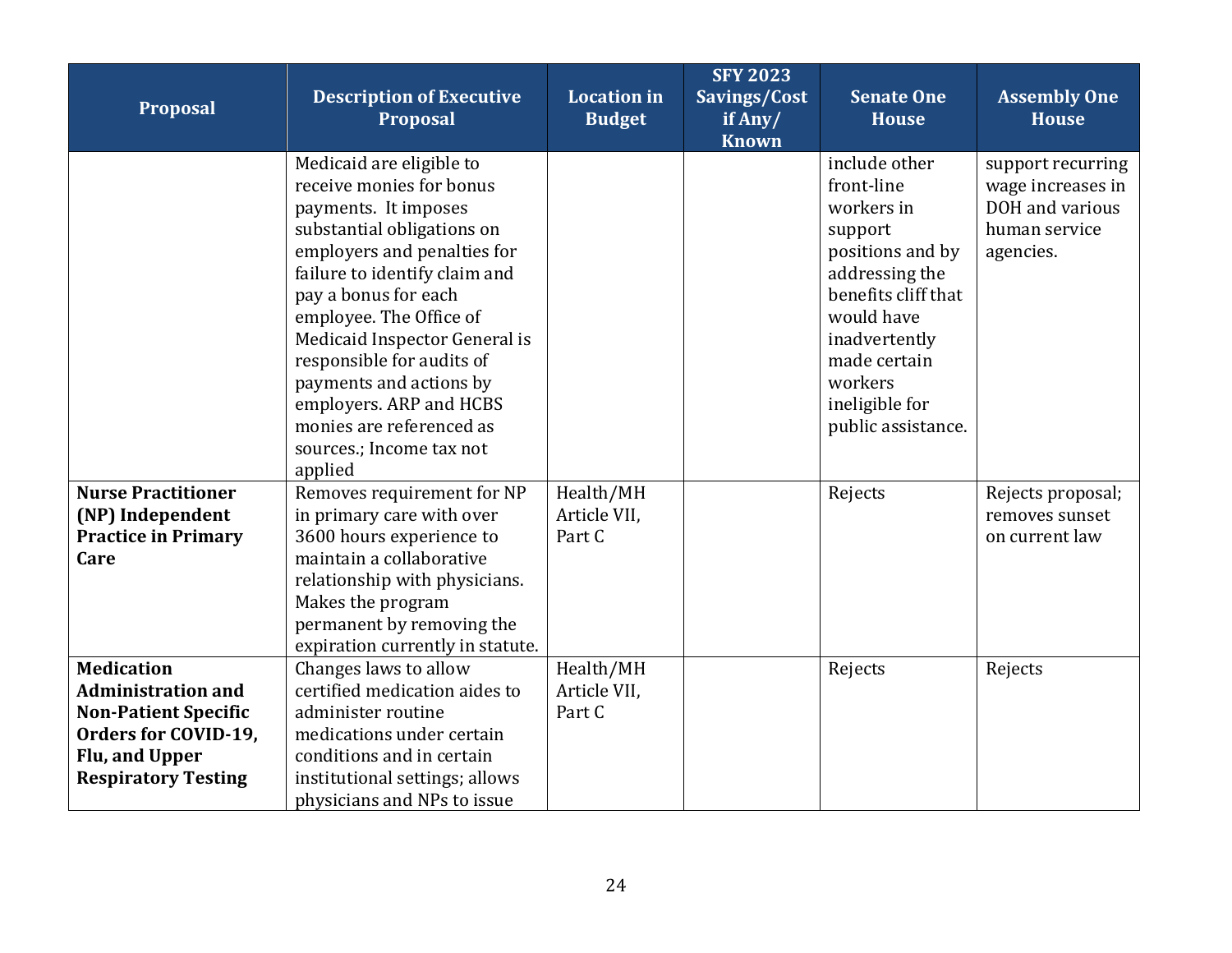| Proposal                                                                            | <b>Description of Executive</b><br>Proposal                                                                                                                                                                                                                                                                       | <b>Location</b> in<br><b>Budget</b>  | <b>SFY 2023</b><br>Savings/Cost<br>if Any/<br><b>Known</b>                                                                | <b>Senate One</b><br><b>House</b> | <b>Assembly One</b><br><b>House</b> |
|-------------------------------------------------------------------------------------|-------------------------------------------------------------------------------------------------------------------------------------------------------------------------------------------------------------------------------------------------------------------------------------------------------------------|--------------------------------------|---------------------------------------------------------------------------------------------------------------------------|-----------------------------------|-------------------------------------|
|                                                                                     | non-patient specific standing<br>orders for COVID-19, flu and<br>upper respiratory illness<br>testing, and allows registered<br>professional nurses to collect<br>specimens from patients for<br>COVID-19 or flu testing with<br>training and under the<br>supervision of a registered<br>nurse, NP or physician. |                                      |                                                                                                                           |                                   |                                     |
| <b>Interstate Licensure</b><br>Compacts                                             | <b>Establishes that New York</b><br>State will join the interstate<br>medical licensure compact<br>and interstate nursing<br>licensure compact with other<br>states in the compact for a<br>streamlined licensure process<br>with one application.                                                                | Health/MH<br>Article VII,<br>Part B  |                                                                                                                           | Accepts                           | Rejects                             |
| <b>Prescriber Prevails</b>                                                          | Eliminates prescriber prevails<br>under FFS and MMC except for<br>9 classes of drugs currently<br>allowed under MMC.                                                                                                                                                                                              | Health/MH<br>Article VII,<br>Part BB | \$41.21 million<br>in net State<br>savings in FY<br>2023<br>and \$49.45<br>million in net<br>State savings<br>in FY 2024. | Rejects                           | Rejects                             |
| <b>New York State</b><br><b>Department of Health</b><br><b>Oversight of Certain</b> | This proposal would remove<br>the health care professions<br>(including physicians, nurses,                                                                                                                                                                                                                       | Health/MH<br>Article VII,<br>Part G  |                                                                                                                           | Rejects                           | Rejects                             |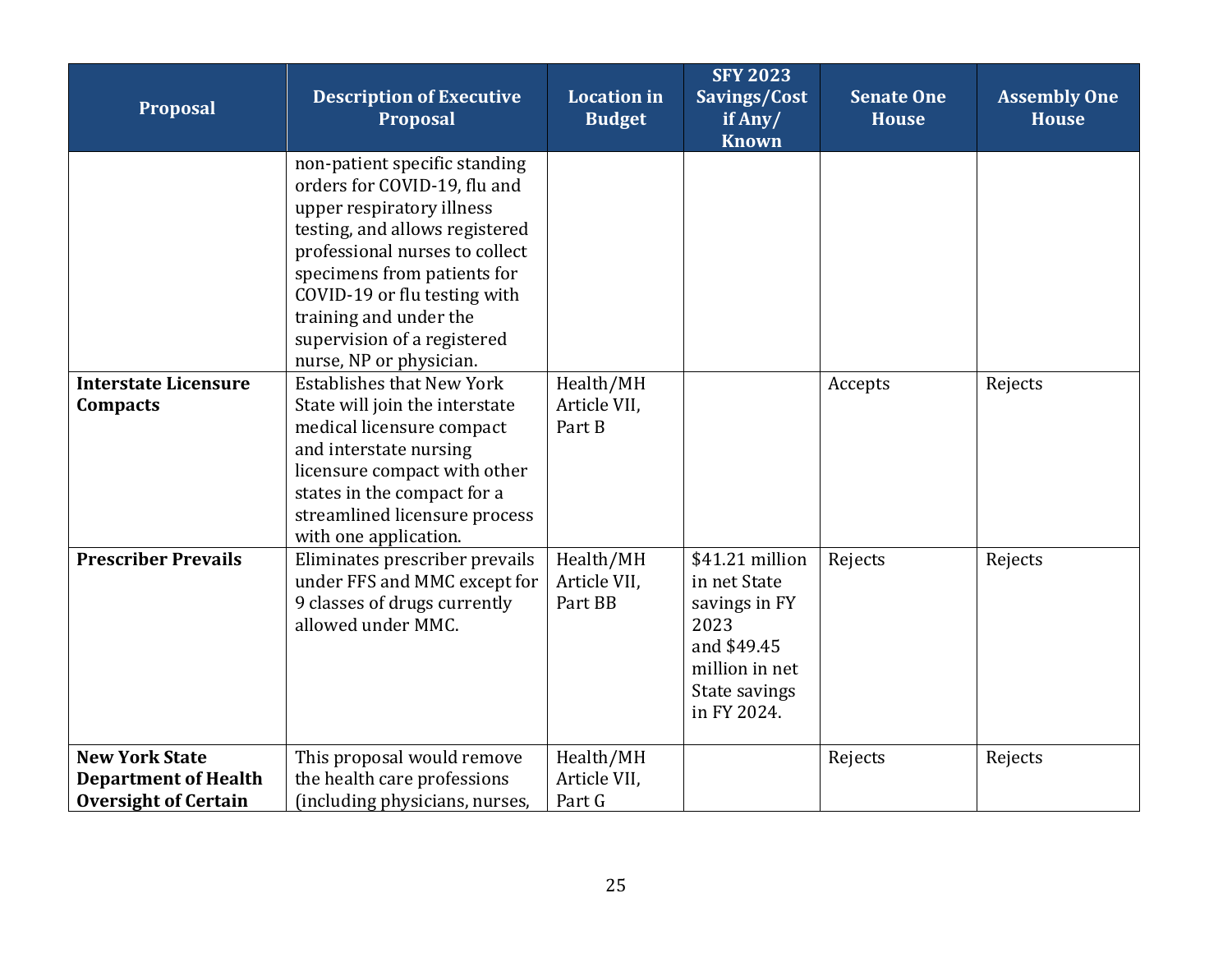| Proposal                                              | <b>Description of Executive</b><br>Proposal                                                                                                                                                                                                                                                                                                                                                                                                                                       | <b>Location</b> in<br><b>Budget</b> | <b>SFY 2023</b><br>Savings/Cost<br>if Any/<br><b>Known</b> | <b>Senate One</b><br><b>House</b>                                                 | <b>Assembly One</b><br><b>House</b> |
|-------------------------------------------------------|-----------------------------------------------------------------------------------------------------------------------------------------------------------------------------------------------------------------------------------------------------------------------------------------------------------------------------------------------------------------------------------------------------------------------------------------------------------------------------------|-------------------------------------|------------------------------------------------------------|-----------------------------------------------------------------------------------|-------------------------------------|
| <b>Professions</b>                                    | pharmacists, pharmacy<br>technicians, respiratory<br>therapists, midwives, dentists,<br>chiropractors, social workers,<br>massage therapists, others)<br>from Title VIII of the<br><b>Education Law and include</b><br>those professions in the<br>Health Law. This would<br>correspond with a transfer of<br>oversight, regulation, agency<br>actions, and records from SED<br>to DOH.                                                                                           |                                     |                                                            |                                                                                   |                                     |
| <b>Modernize Emergency</b><br><b>Medical Services</b> | • Define emergency medical<br>services to mean: "care of a<br>person to, from, at, in or<br>between the person's<br>home, scene of injury,<br>hospitals, health care<br>facilities, public events or<br>other locations by<br>emergency medical<br>services practitioners as a<br>patient care team member<br>for services including but<br>not limited to emergency,<br>non-emergency, specialty,<br>low acuity, preventative<br>and other services.<br>• Establish an Emergency | Health/MH<br>Article VII,<br>Part F | A one-time<br>cost of \$5<br>million                       | Modifies by<br>adding \$1 million<br>in funding and<br>clarifying<br>definitions. | Rejects                             |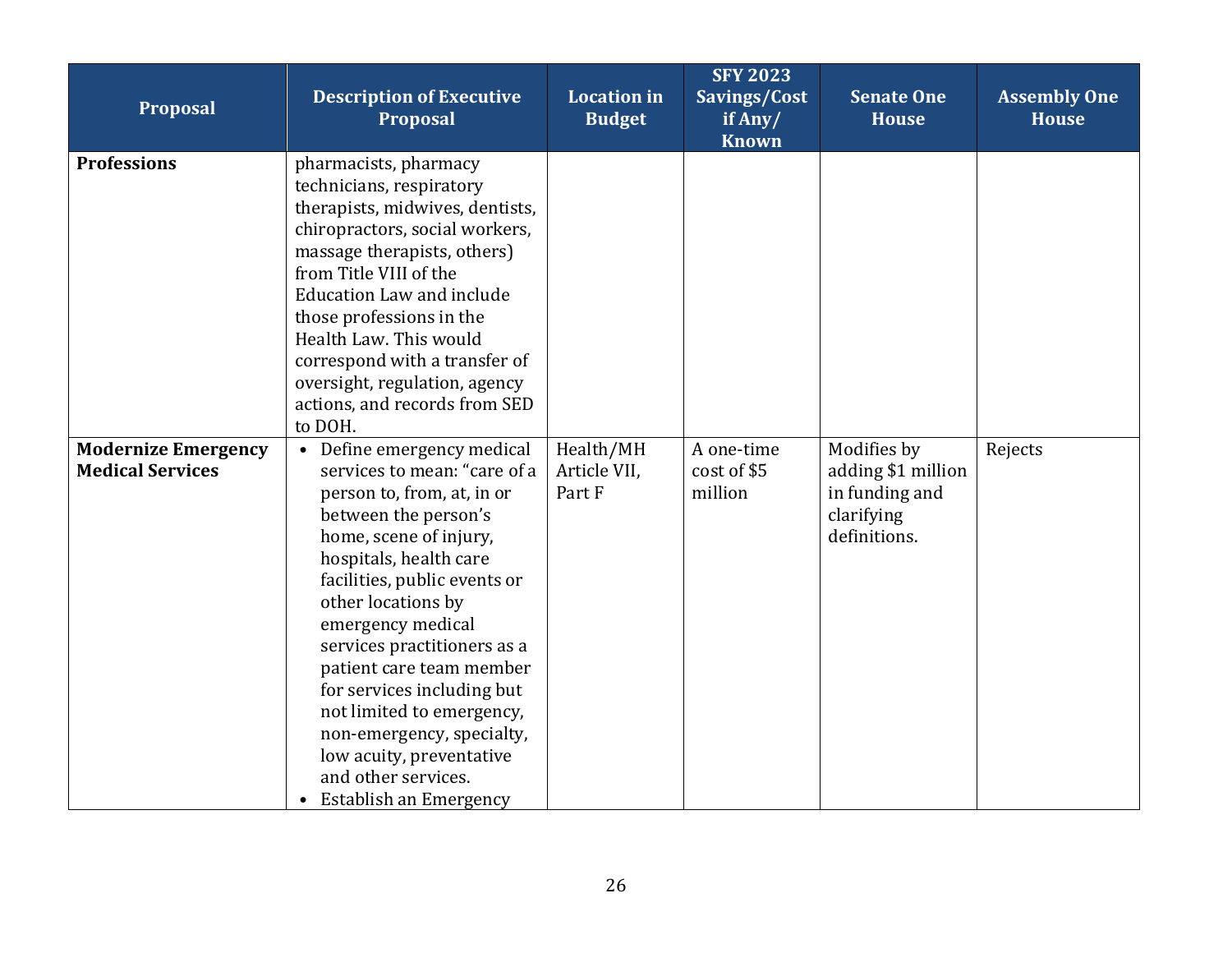| Proposal | <b>Description of Executive</b><br><b>Proposal</b>                                                                                                                                                                                                                                                                                                                                                                                                                                                                                                                                                                                                                                                                                                                                          | <b>Location</b> in<br><b>Budget</b> | <b>SFY 2023</b><br>Savings/Cost<br>if $Any/$<br><b>Known</b> | <b>Senate One</b><br><b>House</b> | <b>Assembly One</b><br><b>House</b> |
|----------|---------------------------------------------------------------------------------------------------------------------------------------------------------------------------------------------------------------------------------------------------------------------------------------------------------------------------------------------------------------------------------------------------------------------------------------------------------------------------------------------------------------------------------------------------------------------------------------------------------------------------------------------------------------------------------------------------------------------------------------------------------------------------------------------|-------------------------------------|--------------------------------------------------------------|-----------------------------------|-------------------------------------|
|          | <b>Medical Services Quality</b><br>and Sustainability<br>Assurance Program, which<br>may include development<br>of clinical standards,<br>quality metrics, safety<br>standards, emergency<br>vehicle operation<br>standards, and clinical<br>standards.<br>• Provide that EMS services<br>agencies that don't meet<br>standards and<br>requirements may be<br>subject to enforcement<br>actions.<br>Require NYS DOH in<br>$\bullet$<br>consultation with the State<br><b>Emergency Medical</b><br>Advisory Council to<br>develop and maintain a<br>statewide comprehensive<br>EMS system plan to<br>provide for a coordinated<br>system in the State.<br>Require each regional EMS<br>advisory committee to<br>develop and maintain a<br>comprehensive regional<br>emergency medical system |                                     |                                                              |                                   |                                     |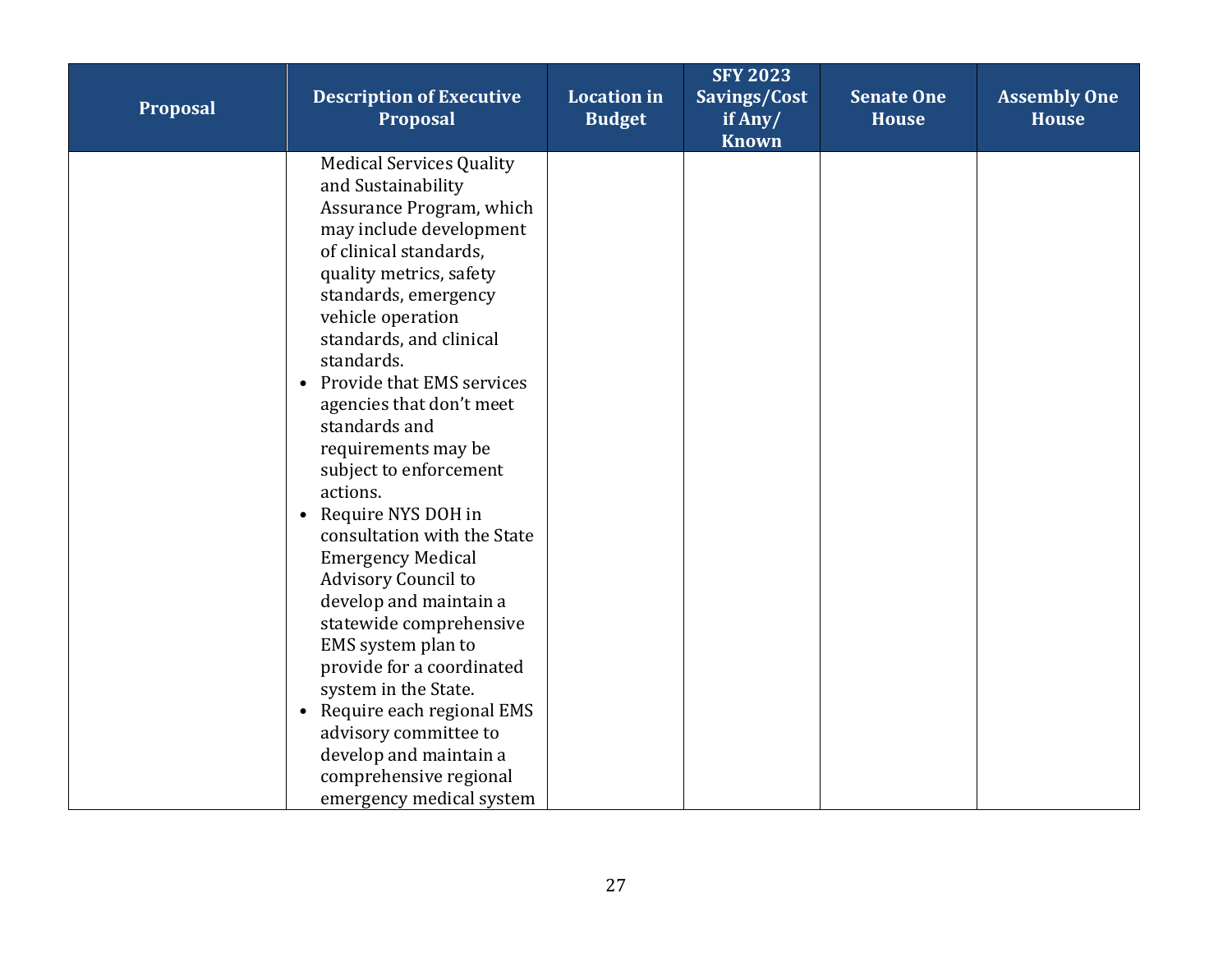| Proposal                                                                                                     | <b>Description of Executive</b><br><b>Proposal</b>                                                                                                                                                                                                                                                                                                                                                                                  | <b>Location</b> in<br><b>Budget</b> | <b>SFY 2023</b><br>Savings/Cost<br>if Any/<br><b>Known</b>           | <b>Senate One</b><br><b>House</b> | <b>Assembly One</b><br><b>House</b>                                                                                                                         |
|--------------------------------------------------------------------------------------------------------------|-------------------------------------------------------------------------------------------------------------------------------------------------------------------------------------------------------------------------------------------------------------------------------------------------------------------------------------------------------------------------------------------------------------------------------------|-------------------------------------|----------------------------------------------------------------------|-----------------------------------|-------------------------------------------------------------------------------------------------------------------------------------------------------------|
|                                                                                                              | plan.<br>• Require each county to<br>develop and maintain a<br>comprehensive county<br>emergency medical system<br>plan.                                                                                                                                                                                                                                                                                                            |                                     |                                                                      |                                   |                                                                                                                                                             |
| <b>Third Trimester</b><br><b>Syphilis Screenings</b>                                                         | Would amend Public Health<br>Law to require syphilis testing<br>of pregnant patients by a<br>physician or other authorized<br>practitioner in the third<br>trimester consistent with any<br>guidance and regulations<br>issued by the Department of<br>Health.                                                                                                                                                                      | Health/MH<br>Article VII,<br>Part T |                                                                      | Rejects                           | Rejects                                                                                                                                                     |
| <b>Eliminate Unnecessary</b><br><b>Requirements from the</b><br><b>Utilization Threshold</b><br>(UT) Program | This proposal would reduce<br>administrative burden from<br>the UT program for fee-for-<br>service (FFS) providers.<br>Would move monitoring<br>service utilization from a<br>prospective to a retrospective<br>function and would remove<br>the requirement for provider-<br>submitted increase requests.<br>This would eliminate the<br>current administrative burden<br>of requesting increases to<br>benefit limits for members | Health/MH<br>Article VII,<br>Part W | \$230,000 in<br>State savings<br>in FY 2023<br>and the out<br>years. | Rejects                           | Modifies the<br>Executive's<br>proposal to<br>eliminate<br>requirements<br>from the<br>Utilization<br>Threshold (UT)<br>Program,<br>restoring<br>\$230,000. |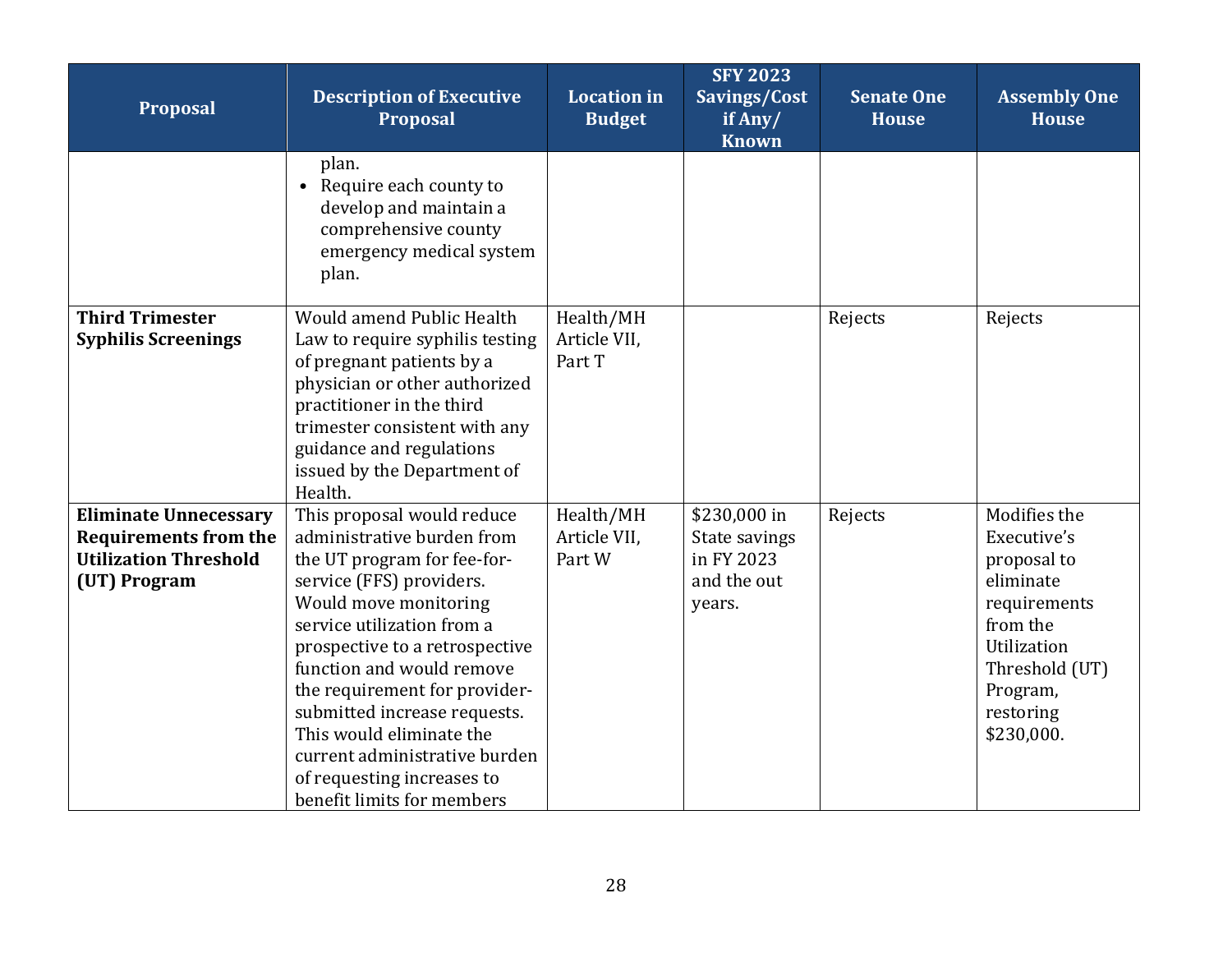<span id="page-28-0"></span>

| Proposal                                                         | <b>Description of Executive</b><br><b>Proposal</b>                                                                                       | <b>Location</b> in<br><b>Budget</b>  | <b>SFY 2023</b><br>Savings/Cost<br>if Any/<br><b>Known</b>                                                                | <b>Senate One</b><br><b>House</b> | <b>Assembly One</b><br><b>House</b>                                                                                                                                  |
|------------------------------------------------------------------|------------------------------------------------------------------------------------------------------------------------------------------|--------------------------------------|---------------------------------------------------------------------------------------------------------------------------|-----------------------------------|----------------------------------------------------------------------------------------------------------------------------------------------------------------------|
|                                                                  | and providers.                                                                                                                           |                                      |                                                                                                                           |                                   |                                                                                                                                                                      |
| PHARMACY/PHARMACEUTICALS                                         |                                                                                                                                          |                                      |                                                                                                                           |                                   |                                                                                                                                                                      |
| <b>Prescriber Prevails</b>                                       | Eliminates prescriber prevails<br>under FFS and MMC except for<br>9 classes of drugs currently<br>allowed under MMC.                     | Health/MH<br>Article VII,<br>Part BB | \$41.21 million<br>in net State<br>savings in FY<br>2023<br>and \$49.45<br>million in net<br>State savings<br>in FY 2024. | Rejects                           | Rejects                                                                                                                                                              |
| <b>CLIA-Waived Testing</b>                                       | Allows licensed pharmacists<br>to serve as limited service<br>laboratory, directors ordering<br>and administering CLIA-<br>waived tests. | Health/MH<br>Article VII,<br>Part C  |                                                                                                                           | Rejects                           | Rejects                                                                                                                                                              |
| <b>Collaborative Drug</b><br><b>Therapy Management</b><br>(CDTM) | Makes current CDTM law,<br>which expires this year<br>permanent.                                                                         | Health/MH<br>Article VII,<br>Part CC |                                                                                                                           | Rejects                           | Extends<br>authorization of<br>pharmacists to<br>enter into<br>collaborative<br>agreements with<br>physicians in<br>certain settings<br>(CDTM) through<br>$7/1/24$ . |
| Naloxone/MAT                                                     | Requires pharmacies to stock<br>a 30 day supply of naloxone                                                                              | Health/MH<br>Article VII,            |                                                                                                                           | Modifies<br>Executive             | Rejects                                                                                                                                                              |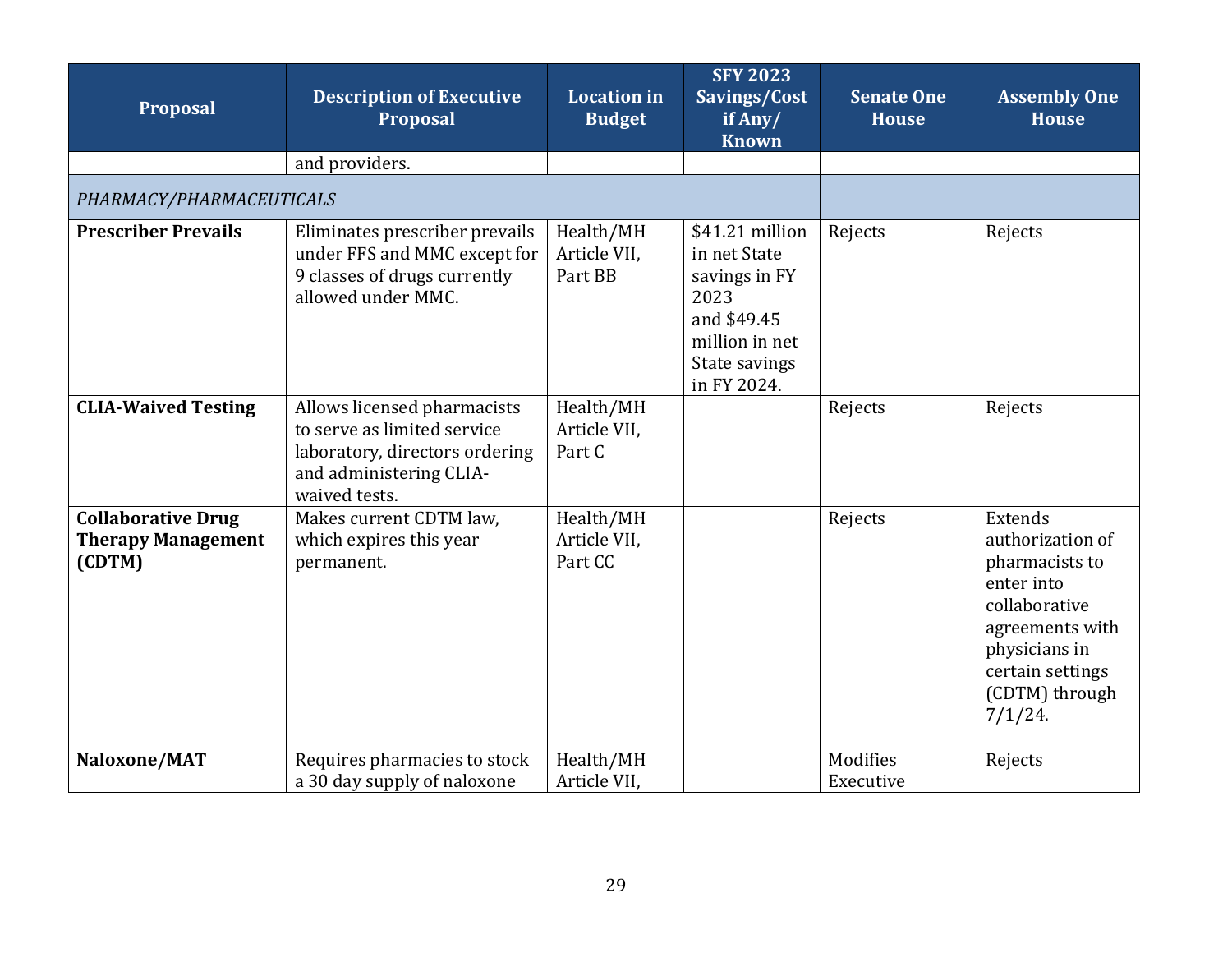| Proposal                                                                                                  | <b>Description of Executive</b><br><b>Proposal</b>                                                                                                                                                                                                                                                                                                                                                                                                                                                  | <b>Location</b> in<br><b>Budget</b>                    | <b>SFY 2023</b><br>Savings/Cost<br>if Any/<br><b>Known</b> | <b>Senate One</b><br><b>House</b>                                                           | <b>Assembly One</b><br><b>House</b> |
|-----------------------------------------------------------------------------------------------------------|-----------------------------------------------------------------------------------------------------------------------------------------------------------------------------------------------------------------------------------------------------------------------------------------------------------------------------------------------------------------------------------------------------------------------------------------------------------------------------------------------------|--------------------------------------------------------|------------------------------------------------------------|---------------------------------------------------------------------------------------------|-------------------------------------|
|                                                                                                           | and MAT/Buprenorphine, as<br>permitted within DEA rules<br>and wholesaler thresholds                                                                                                                                                                                                                                                                                                                                                                                                                | Part HH                                                |                                                            | proposal by<br>removing dosage<br>requirements<br>and add partial<br>antagonist<br>products |                                     |
| <b>New York State</b><br><b>Department of Health</b><br><b>Oversight of Certain</b><br><b>Professions</b> | This proposal would remove<br>the health care professions<br>(including physicians, nurses,<br>pharmacists, certified<br>pharmacy technicians,<br>respiratory therapists,<br>midwives, dentists,<br>chiropractors, social workers,<br>massage therapists, others)<br>from Title VIII of the<br><b>Education Law and include</b><br>those professions in the<br>Health Law. This would<br>correspond with a transfer of<br>oversight, regulation, agency<br>actions, and records from SED<br>to DOH. | Health/MH<br>Article VII,<br>Part G                    |                                                            | Rejects                                                                                     | Rejects                             |
| <b>Clinical Standards in</b><br><b>Pharmacy Benefits in</b><br><b>FFS</b>                                 | Establishes parity and<br>uniform clinical standards<br>across both Medicaid and<br>retail pharmacy benefits in<br>FFS to leverage existing<br>management tools under the<br>pharmacy benefit to establish                                                                                                                                                                                                                                                                                          | Administrative<br>per the SFY<br>Medicaid<br>Scorecard | Cost of \$5<br>million                                     | Accepts                                                                                     | Accept                              |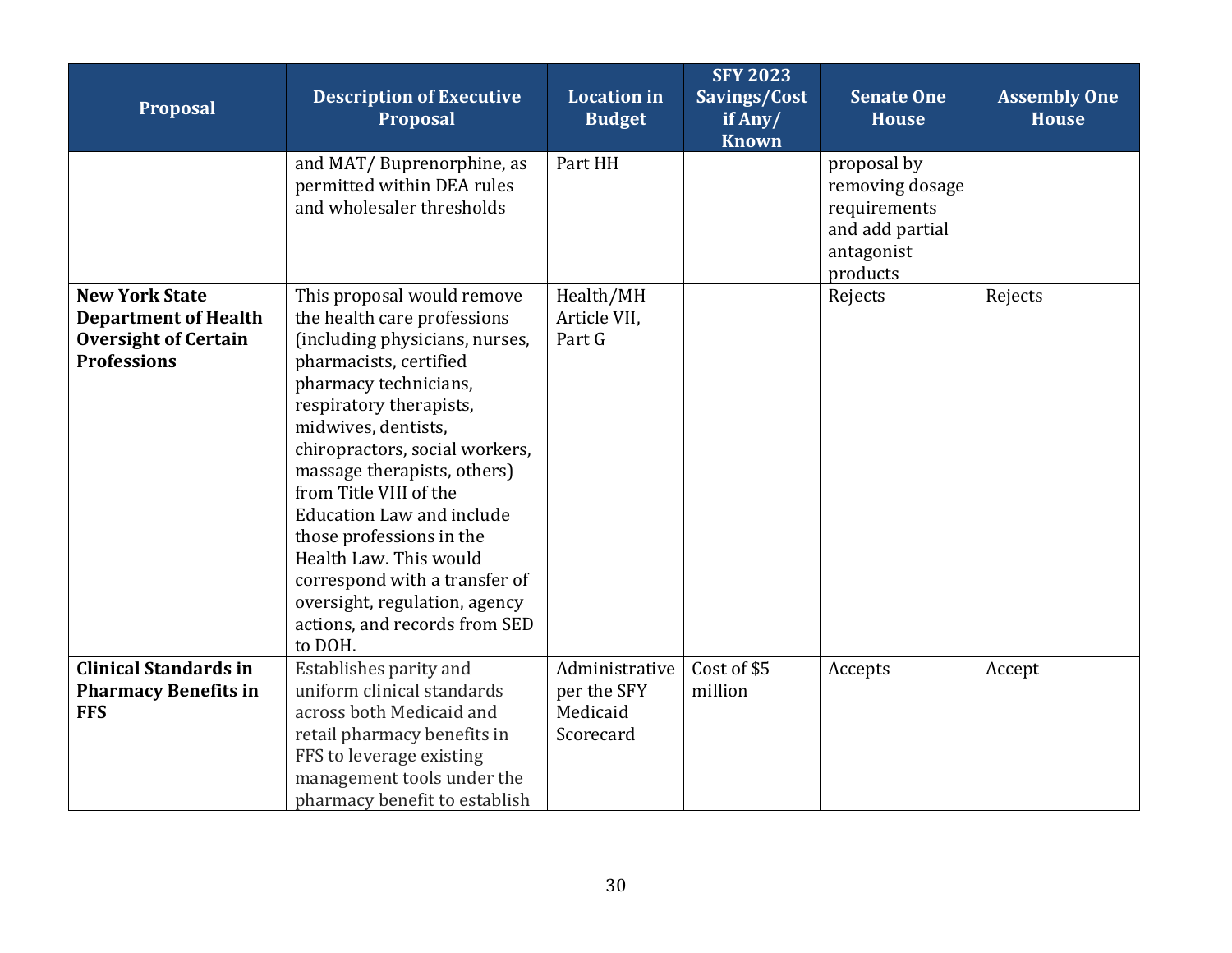| Proposal                                                                | <b>Description of Executive</b><br>Proposal                                                                                                                           | <b>Location</b> in<br><b>Budget</b>                           | <b>SFY 2023</b><br>Savings/Cost<br>if Any/<br><b>Known</b> | <b>Senate One</b><br><b>House</b>                                                                                                                                                                                                                                                                                               | <b>Assembly One</b><br><b>House</b> |
|-------------------------------------------------------------------------|-----------------------------------------------------------------------------------------------------------------------------------------------------------------------|---------------------------------------------------------------|------------------------------------------------------------|---------------------------------------------------------------------------------------------------------------------------------------------------------------------------------------------------------------------------------------------------------------------------------------------------------------------------------|-------------------------------------|
|                                                                         | utilization management tools<br>for drugs dispensed under the<br>medical benefit. This will<br>savings from additional<br>rebates from drug<br>manufacturers in FY24. |                                                               |                                                            |                                                                                                                                                                                                                                                                                                                                 |                                     |
| <b>SENATE: Medicaid</b><br><b>Pharmacy Access</b><br><b>Protections</b> |                                                                                                                                                                       | Senate One<br>House,<br>Health/MH,<br>Article VII,<br>Part PP | Senate<br>provides \$422<br>million                        | The Senate<br>includes a new<br>proposal to<br>create Medicaid<br>prescription<br>drug<br>reimbursement<br>rate parity<br>between<br>managed care<br>and fee-for-<br>service<br>pharmacy<br>benefits. Also<br>prohibits narrow<br>pharmacy<br>networks and<br>allows<br>pharmacies to<br>deliver<br>medications.<br>$(S7909)$ . | N/A                                 |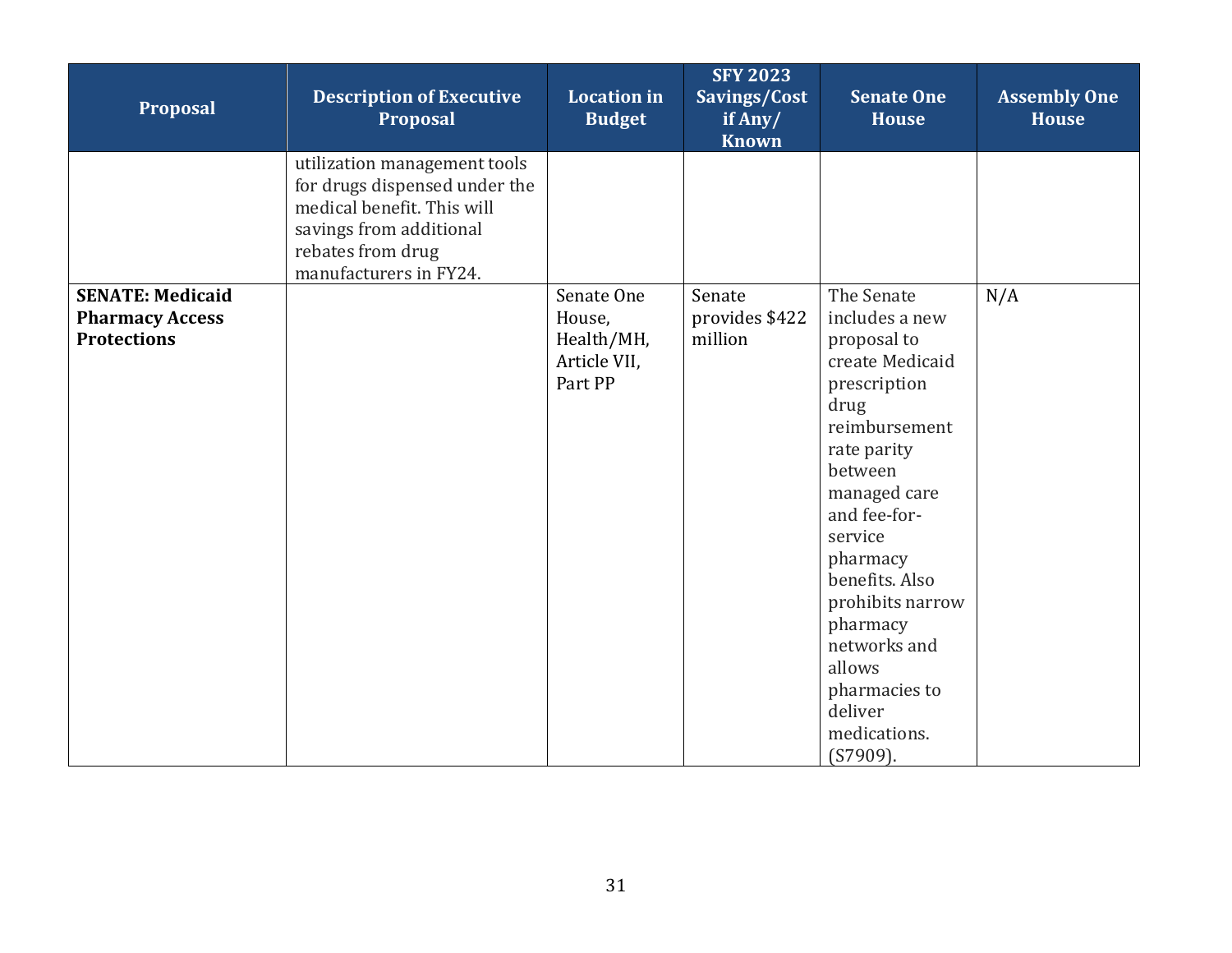<span id="page-31-0"></span>

| Proposal                   | <b>Description of Executive</b><br><b>Proposal</b>                                                                                                                                                                                                                             | <b>Location</b> in<br><b>Budget</b>  | <b>SFY 2023</b><br>Savings/Cost<br>if Any/<br><b>Known</b>                                                                                                                                                                            | <b>Senate One</b><br><b>House</b>                                                                                                           | <b>Assembly One</b><br><b>House</b>                                                                                                                                                                           |
|----------------------------|--------------------------------------------------------------------------------------------------------------------------------------------------------------------------------------------------------------------------------------------------------------------------------|--------------------------------------|---------------------------------------------------------------------------------------------------------------------------------------------------------------------------------------------------------------------------------------|---------------------------------------------------------------------------------------------------------------------------------------------|---------------------------------------------------------------------------------------------------------------------------------------------------------------------------------------------------------------|
| <b>BEHAVIORAL HEALTH</b>   |                                                                                                                                                                                                                                                                                |                                      |                                                                                                                                                                                                                                       |                                                                                                                                             |                                                                                                                                                                                                               |
| <b>Human Services COLA</b> | Provides a 5.4% human<br>services COLA effective<br>$4/1/22$ for programs and<br>services under OMH, OASAS,<br>OPWDD, OCFS, OTDA, SOFA;<br>Provides \$33.7 million for<br><b>COLA for OASAS</b><br>programs/services and \$95<br>million for COLA for OMH<br>programs/services | Health/MH<br>Article VII,<br>Part DD | The Financial<br>Plan had<br>\$130.8M<br>available for a<br>potential<br>COLA. The 5.4<br>percent COLA<br>would cost a<br>total of<br>\$411M,<br>resulting in an<br>additional cost<br>to the<br><b>Financial Plan</b><br>of \$280.2M | Accepts the<br>Executive's<br>proposal for the<br>5.4% Human<br>Services COLA<br>and adds an<br>additional 5.4%<br>for SFY 23-24.           | Increases the<br><b>Human Services</b><br>COLA from 5.4%<br>to 11% and<br>would continue<br>an annual COLA<br>based on a CPI-U<br>index.                                                                      |
| 988 Crisis Program         | Establishes the infrastructure<br>for the 988 suicide prevention<br>and behavioral health crisis<br>hotline system.                                                                                                                                                            | Health/MH<br>Article VII,<br>Part EE | Provides \$35<br>million in Aid<br>to Localities<br>OMH budget<br>for this                                                                                                                                                            | Modifies the<br>Executive<br>proposal<br>by modifying<br>reporting metrics<br>and ensuring call<br>centers are<br>established in-<br>house. | Modifies the<br>Executive<br>proposal by<br>clarifying who is<br>authorized to be a<br>member of a<br>mobile crisis<br>team and includes<br>veterans and<br>members of rural<br>communities to<br>the list of |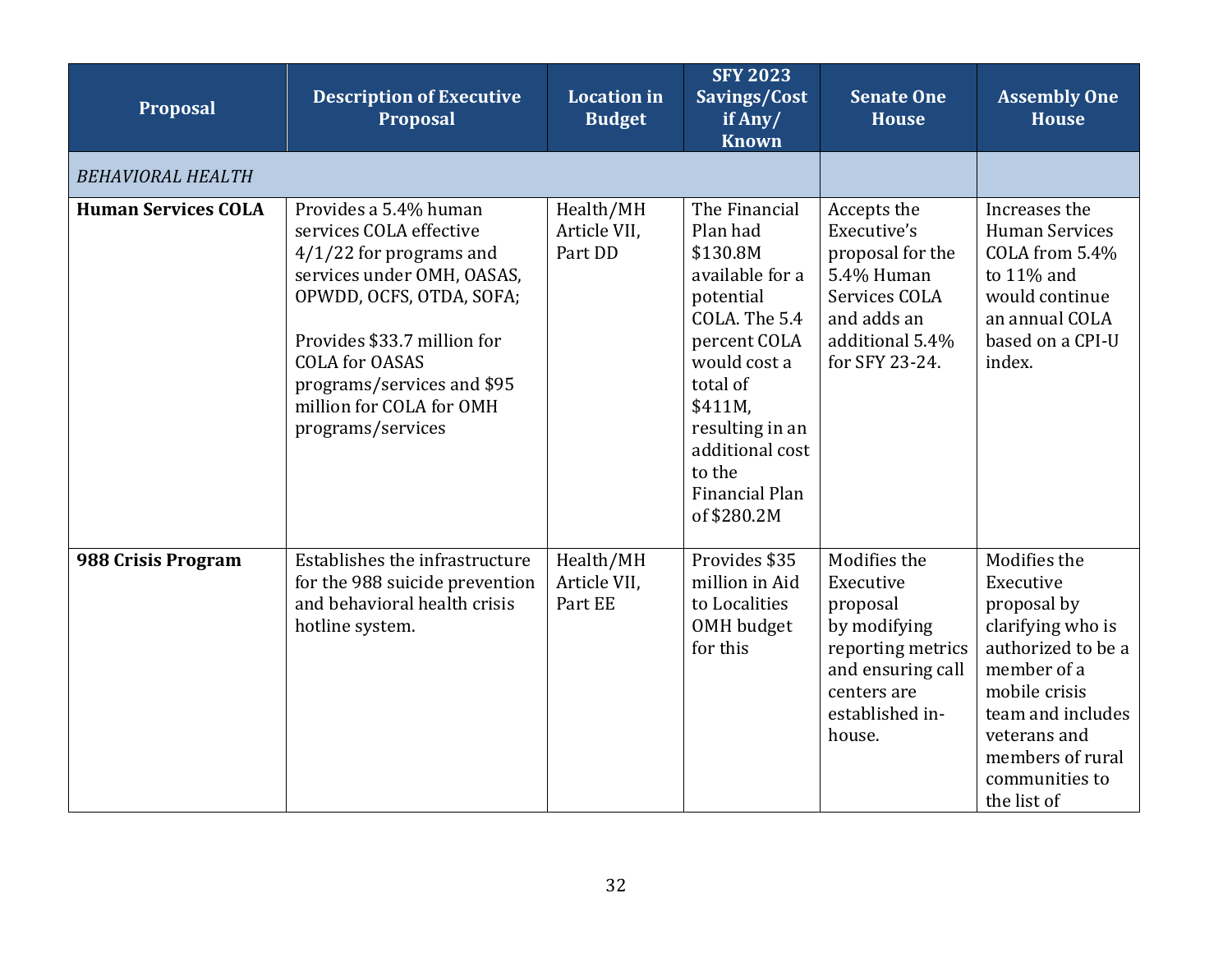| Proposal                                         | <b>Description of Executive</b><br>Proposal                                                                                                                                                                                                                                                                                                                                                                                                      | <b>Location</b> in<br><b>Budget</b>  | <b>SFY 2023</b><br>Savings/Cost<br>if Any/<br><b>Known</b>                                                                                                                     | <b>Senate One</b><br><b>House</b>                                                                                                                                                                                                                                                                                               | <b>Assembly One</b><br><b>House</b>                                                                                                                                                                             |
|--------------------------------------------------|--------------------------------------------------------------------------------------------------------------------------------------------------------------------------------------------------------------------------------------------------------------------------------------------------------------------------------------------------------------------------------------------------------------------------------------------------|--------------------------------------|--------------------------------------------------------------------------------------------------------------------------------------------------------------------------------|---------------------------------------------------------------------------------------------------------------------------------------------------------------------------------------------------------------------------------------------------------------------------------------------------------------------------------|-----------------------------------------------------------------------------------------------------------------------------------------------------------------------------------------------------------------|
|                                                  |                                                                                                                                                                                                                                                                                                                                                                                                                                                  |                                      |                                                                                                                                                                                |                                                                                                                                                                                                                                                                                                                                 | specialized<br>populations.                                                                                                                                                                                     |
| <b>Behavioral Health</b><br><b>Reinvestments</b> | Provides the methodology for<br>BH reinvestment from carve<br>into MMC, per targets/MLRs<br>which account for plan<br>recoupment of under<br>spending; Eliminates<br>requirement for regulation.<br>\$111M state share for SFY<br>2023. The Commissioner of<br>Health share provide<br>information on funds available<br>for reinvestment in the annual<br>report required under section<br>45-c of part A of chapter 56 of<br>the laws of 2013. | Health/MH<br>Article VII,<br>Part FF | The FY 2023<br>Executive<br><b>Budget plans</b><br>for the full<br>reinvestment<br>of the \$111M<br>State share of<br>FY 2022 actual<br>and FY 2023<br>projected<br>recoveries | Accepts<br>Executive<br>proposal for<br>reinvestment<br>from MMC plan<br>recoupments and<br>adds additional<br>language for<br>greater<br>transparency and<br>disclosure<br>around MMC<br>plan<br>recoupments.<br>Also adds<br>language to<br>require notice in<br><b>State Register for</b><br><b>MMC</b> contract<br>changes. | <b>Accepts Executive</b><br>proposal for<br>reinvestment<br>from MMC plan<br>recoupments and<br>adds additional<br>language for<br>greater<br>transparency and<br>disclosure around<br>MMC plan<br>recoupments. |
| <b>DSRIP</b>                                     | Extends ability of DOH and<br>OMH, OASAS, OPWDD to<br>waiver regulatory<br>requirements under DSRIP<br>through $4/1/25$ .                                                                                                                                                                                                                                                                                                                        | Health/MH<br>Article VII.<br>Part GG |                                                                                                                                                                                | Modifies to alter<br>the expiration<br>date to $4/1/23$ .                                                                                                                                                                                                                                                                       | Rejects                                                                                                                                                                                                         |
| Naloxone/MAT                                     | Requires pharmacies to stock<br>a 30 day supply of naloxone<br>and MAT/Buprenorphine, as                                                                                                                                                                                                                                                                                                                                                         | Health/MH<br>Article VII,<br>Part HH |                                                                                                                                                                                | Modifies<br>Executive<br>proposal by                                                                                                                                                                                                                                                                                            | Rejects                                                                                                                                                                                                         |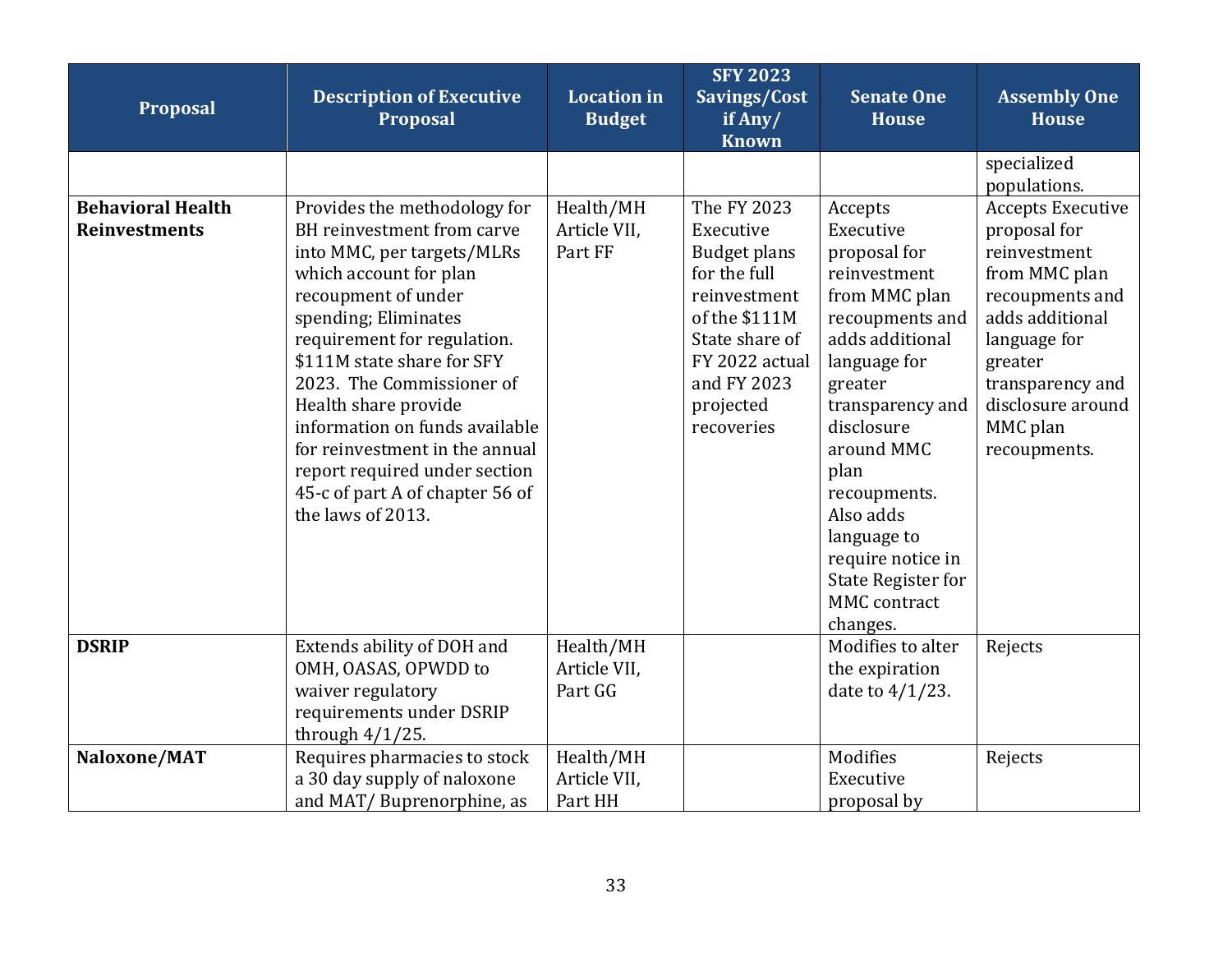| Proposal                   | <b>Description of Executive</b><br><b>Proposal</b>                                                       | <b>Location</b> in<br><b>Budget</b>  | <b>SFY 2023</b><br>Savings/Cost<br>if Any/<br><b>Known</b> | <b>Senate One</b><br><b>House</b>                                             | <b>Assembly One</b><br><b>House</b>                                                                                                                                                                                                                                                                                                                     |
|----------------------------|----------------------------------------------------------------------------------------------------------|--------------------------------------|------------------------------------------------------------|-------------------------------------------------------------------------------|---------------------------------------------------------------------------------------------------------------------------------------------------------------------------------------------------------------------------------------------------------------------------------------------------------------------------------------------------------|
|                            | permitted within DEA rules<br>and wholesaler thresholds                                                  |                                      |                                                            | removing dosage<br>requirements<br>and add partial<br>antagonist<br>products. |                                                                                                                                                                                                                                                                                                                                                         |
| <b>Temporary Operators</b> | Permanently allow OMH and<br>OPWDD to appoint temporary<br>operators to operate<br>programs and services | Health/MH<br>Article VII,<br>Part 00 |                                                            | Rejects                                                                       | Accepts the<br>Executive<br>proposal and sets<br>an expiration of<br>$3/31/2025$ .                                                                                                                                                                                                                                                                      |
| <b>Recovery Residences</b> | Establishes new certification<br>process for recovery<br>residences under OASAS                          | Health/MH<br>Article VII,<br>Part II | Cost of \$850,<br>000                                      | Accepts                                                                       | Modifies the<br>Executive<br>proposal by<br>including<br>certification and<br>housing<br>standards to<br>address entities<br>that hold<br>themselves out to<br>be a sober living<br>environment but<br>fail to meet such<br>standards;<br>and to allow time<br>for non-certified<br>facilities to come<br>into compliance<br>with the new<br>standards. |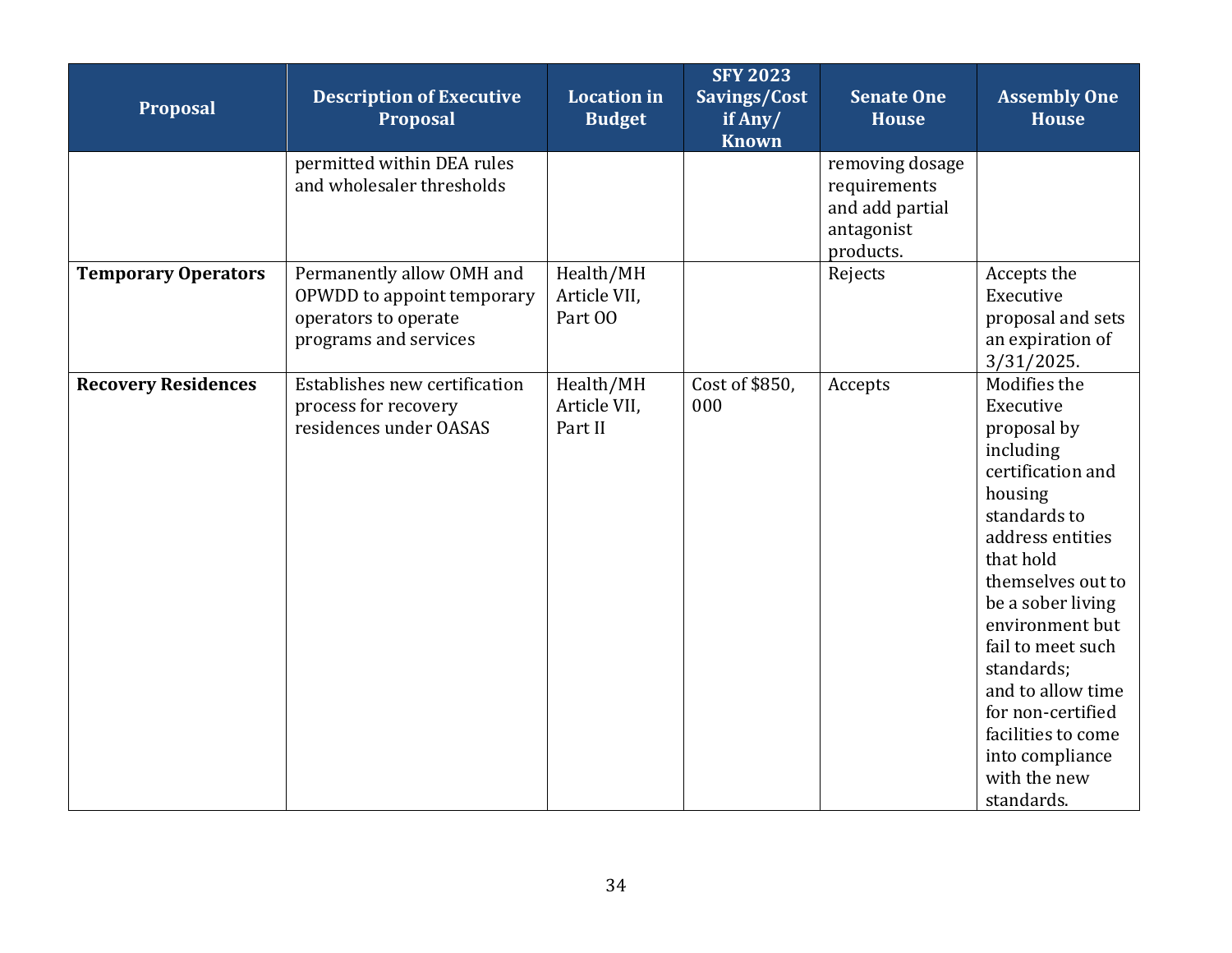| Proposal                                     | <b>Description of Executive</b><br>Proposal                                                                                                                                        | <b>Location</b> in<br><b>Budget</b>  | <b>SFY 2023</b><br>Savings/Cost<br>if Any/<br><b>Known</b> | <b>Senate One</b><br><b>House</b> | <b>Assembly One</b><br><b>House</b>                                                                                                                                                                                                                                                                           |
|----------------------------------------------|------------------------------------------------------------------------------------------------------------------------------------------------------------------------------------|--------------------------------------|------------------------------------------------------------|-----------------------------------|---------------------------------------------------------------------------------------------------------------------------------------------------------------------------------------------------------------------------------------------------------------------------------------------------------------|
| <b>Expanding Alcohol</b><br><b>Awareness</b> | Expands alcohol awareness<br>programs to include other<br>forms of addiction and<br>recreational cannabis.                                                                         | Health/MH<br>Article VII,<br>Part JJ | Cost of<br>\$750,000                                       | Rejects                           | Modifies the<br>Executive<br>proposal to name<br>the program the<br>Substance Use<br>Awareness<br>Program and<br>removes<br>reference to<br>cannabis use. Also<br>expands the<br>scope of the<br>program to<br>include a focus on<br>the health effects<br>and social costs of<br>substance use<br>disorders. |
| <b>OASAS Capital Reforms</b>                 | Expedites the development of<br>capital projects to support<br>voluntary-operated addiction<br>services programs under<br><b>OASAS and DASNY.</b>                                  | Health/MH<br>Article VII,<br>Part KK |                                                            | Rejects                           | Rejects                                                                                                                                                                                                                                                                                                       |
| <b>Extending APGs</b>                        | <b>Extends Behavioral Health</b><br>APG payments through<br>$3/31/27$ , including for<br>behavioral health crisis<br>programs licensed by<br>OMH/OASAS per Article 26 of<br>MH law | Health/MH<br>Article VII,<br>Part LL |                                                            | Accepts                           | Accepts                                                                                                                                                                                                                                                                                                       |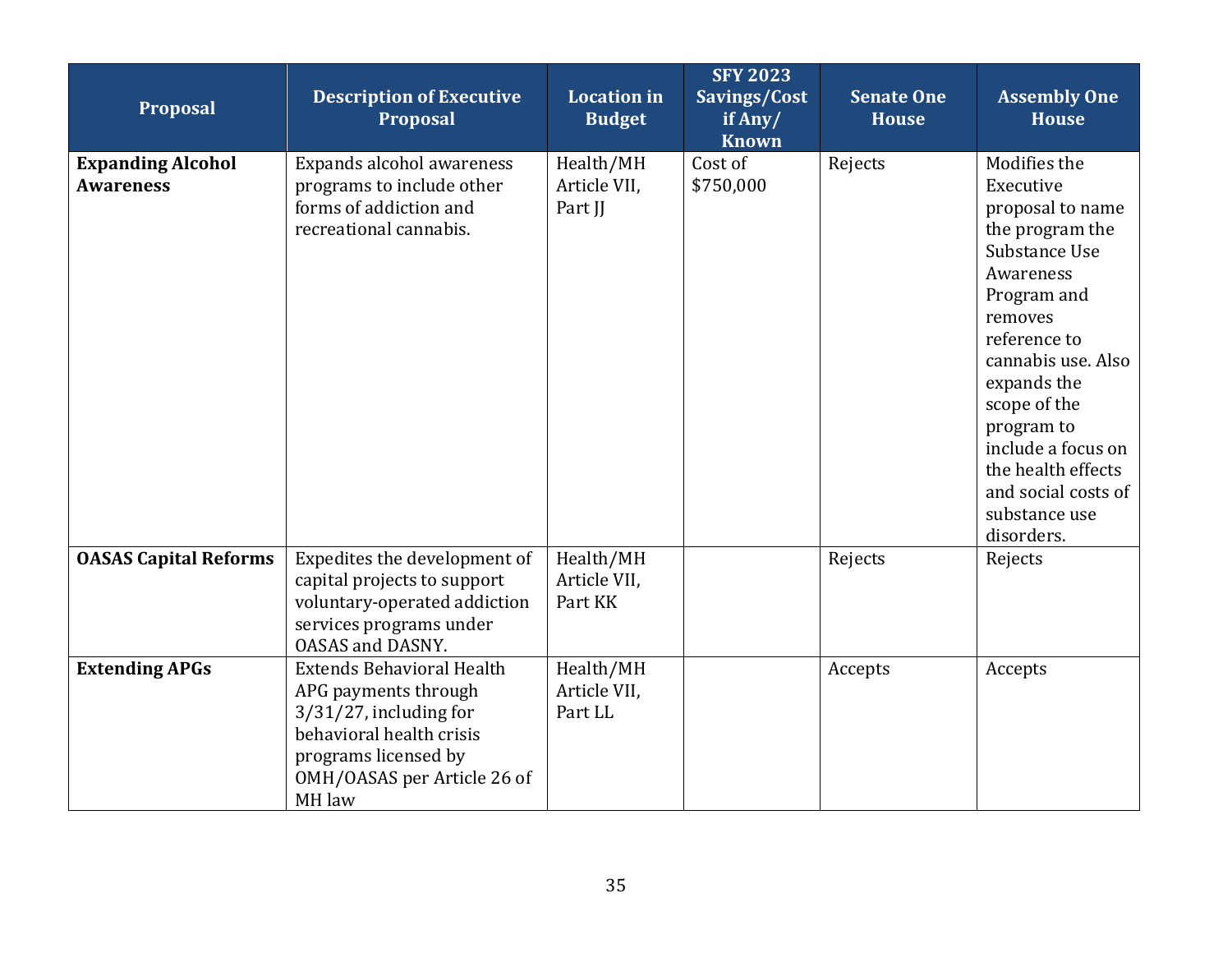| Proposal                          | <b>Description of Executive</b><br><b>Proposal</b>                                                                                                                                                                                                                              | <b>Location</b> in<br><b>Budget</b>  | <b>SFY 2023</b><br>Savings/Cost<br>if Any/<br><b>Known</b> | <b>Senate One</b><br><b>House</b>                                                        | <b>Assembly One</b><br><b>House</b>                                                                                                                                                                                                                                                                                                      |
|-----------------------------------|---------------------------------------------------------------------------------------------------------------------------------------------------------------------------------------------------------------------------------------------------------------------------------|--------------------------------------|------------------------------------------------------------|------------------------------------------------------------------------------------------|------------------------------------------------------------------------------------------------------------------------------------------------------------------------------------------------------------------------------------------------------------------------------------------------------------------------------------------|
| <b>Extending Kendra's</b><br>Law  | Extends Kendra's law and the<br><b>Assisted Outpatient</b><br>Treatment through 6/30/27.                                                                                                                                                                                        | Health/MH<br>Article VII,<br>Part MM | \$100,000 in<br>savings to<br>the Financial<br>Plan        | Modifies the<br>Executive<br>proposal to<br>extend Kendra's<br>Law for one year<br>only. | Modifies the<br>Executive<br>proposal related<br>to testifying at a<br>hearing for an<br>Assisted<br>Outpatient<br>Treatment (AOT)<br>order by<br>requiring efforts<br>to be made for in<br>person<br>testimony prior<br>to allowing<br>remote testimony<br>by a physician.<br>Makes other<br>modifications to<br>Executive<br>proposal. |
| <b>Expanding Property</b><br>Pass | <b>Expand the Property Pass to</b><br>expand allowable<br>reimbursement to supportive<br>housing providers for<br>property costs effective<br>4/1/22 and would allow OMH<br>to assist providers in<br>responding to annual<br>property related cost<br>increases for supportive | Health/MH<br>Article VII,<br>Part NN |                                                            | Accepts                                                                                  | Accepts                                                                                                                                                                                                                                                                                                                                  |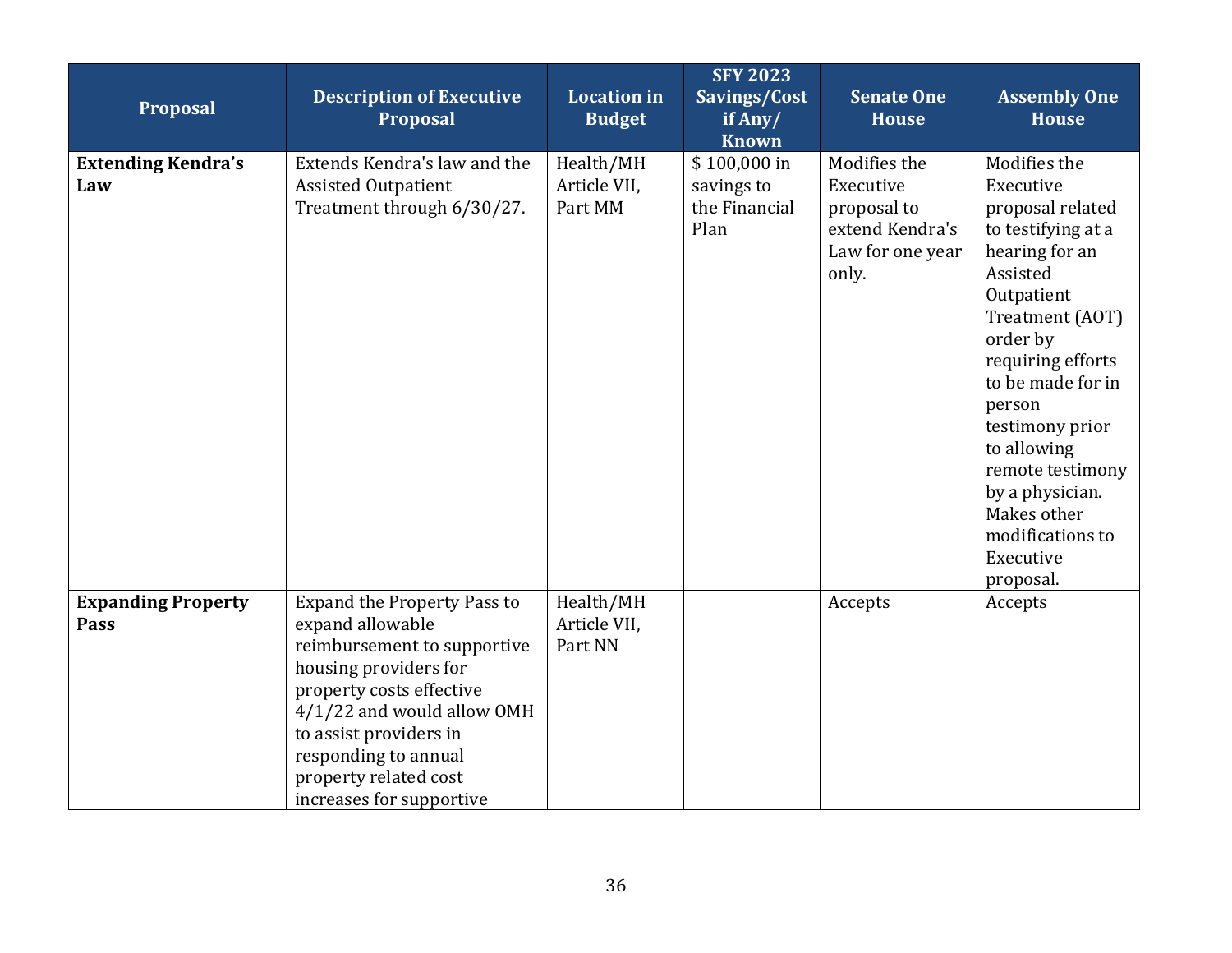| Proposal                                                          | <b>Description of Executive</b><br><b>Proposal</b>                                                                | <b>Location in</b><br><b>Budget</b>              | <b>SFY 2023</b><br>Savings/Cost<br>if Any/<br><b>Known</b> | <b>Senate One</b><br><b>House</b>                                                                                                                                                      | <b>Assembly One</b><br><b>House</b>                                    |
|-------------------------------------------------------------------|-------------------------------------------------------------------------------------------------------------------|--------------------------------------------------|------------------------------------------------------------|----------------------------------------------------------------------------------------------------------------------------------------------------------------------------------------|------------------------------------------------------------------------|
|                                                                   | housing programs                                                                                                  |                                                  |                                                            |                                                                                                                                                                                        |                                                                        |
| <b>Behavioral Health VAP</b>                                      | Continues level funding of \$50<br>million                                                                        | Aid to<br>Localities,<br>Department of<br>Health |                                                            | Accepts                                                                                                                                                                                | Accepts                                                                |
| <b>OMH Funding</b>                                                | All funds spending for OMH<br>services in Aid to Localities is<br>increased by \$789.635 million<br>from SFY 2022 | Aid to<br>Localities,<br><b>OMH</b>              |                                                            | Modifies by<br>increasing all<br>funds spending<br>by approx. \$18M                                                                                                                    | Modifies by<br>reducing all funds<br>spending by<br>approx. \$27M      |
| <b>Minimum Wage</b><br><b>Funding for OMH</b><br><b>Providers</b> | \$5.4 million is provided for<br>minimum wage funding<br>under OMH                                                | Aid to<br>Localities,<br><b>OMH</b>              |                                                            | Accepts                                                                                                                                                                                | Accepts                                                                |
| <b>BH</b> Investment from<br><b>MMC Carve In-OMH</b>              | Allocates \$74M from the plan<br>recoupments for OMH                                                              | Aid to<br>Localities,<br><b>OMH</b>              |                                                            | Modifies to<br>include<br>transparency/<br>disclosure<br>requirements on<br>plan<br>recoupments and<br>public notice in<br><b>State Register of</b><br><b>MMC</b> contract<br>changes. | Modifies to<br>include<br>transparency/<br>disclosure<br>requirements. |
| <b>OMH COLA</b>                                                   | Provides 5.4% COLA totaling<br>\$95 million for OMH                                                               | Aid to<br>Localities,<br><b>OMH</b>              |                                                            | Adds 5.4% for<br>SFY 23-24                                                                                                                                                             | Increases COLA to<br>11%                                               |
| <b>OASAS Funding</b>                                              | All funds spending for OASAS<br>services in Aid to Localities is                                                  | Aid to<br>Localities                             |                                                            | Increasing by<br>approx. \$20M                                                                                                                                                         | Reduces by<br>approx. \$31M                                            |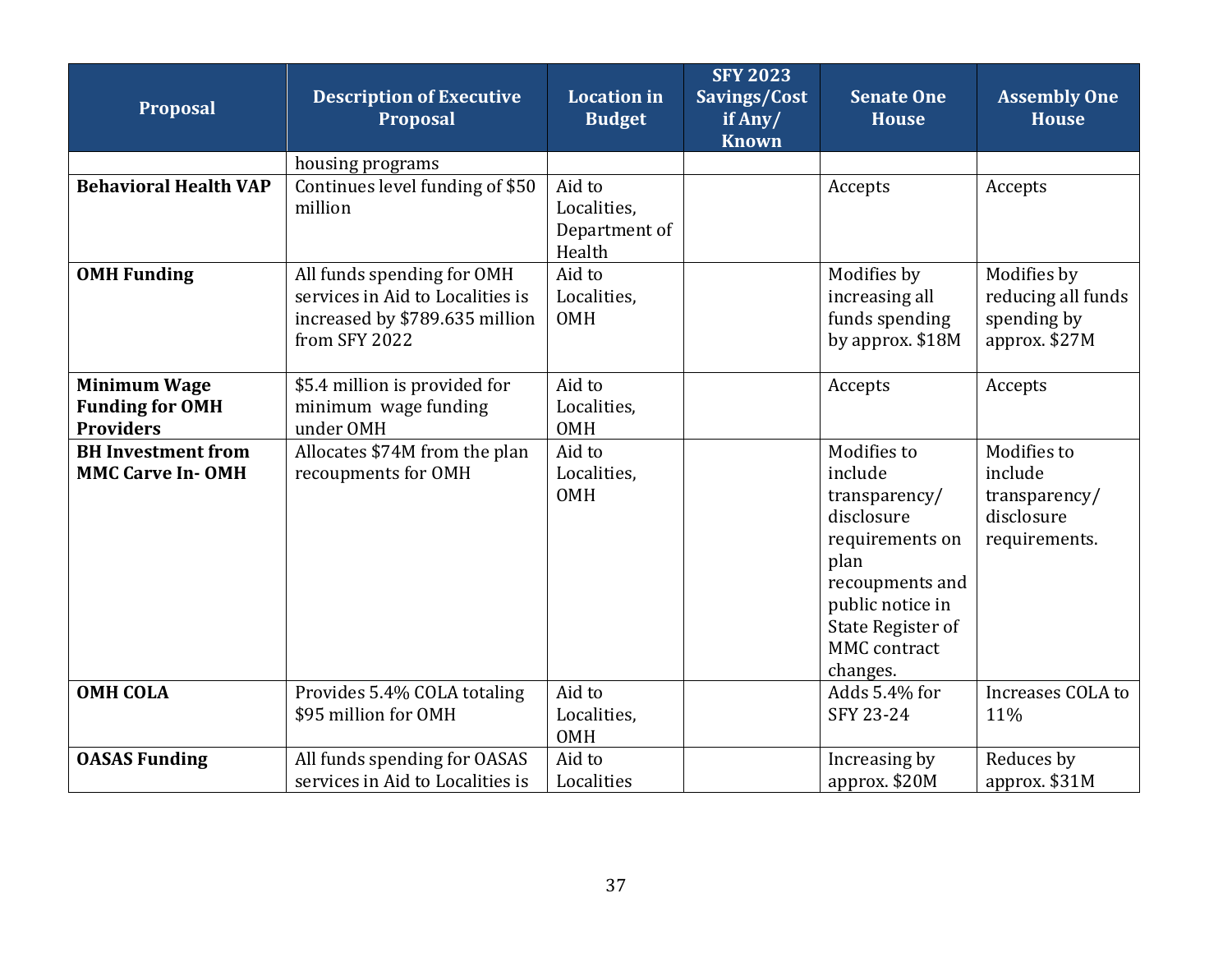| Proposal                                                            | <b>Description of Executive</b><br><b>Proposal</b>                                                                           | <b>Location</b> in<br><b>Budget</b>   | <b>SFY 2023</b><br>Savings/Cost<br>if Any/<br><b>Known</b> | <b>Senate One</b><br><b>House</b>                                                                                                                                       | <b>Assembly One</b><br><b>House</b>                                   |
|---------------------------------------------------------------------|------------------------------------------------------------------------------------------------------------------------------|---------------------------------------|------------------------------------------------------------|-------------------------------------------------------------------------------------------------------------------------------------------------------------------------|-----------------------------------------------------------------------|
|                                                                     | increased by \$513,806,500<br>from SFY 2022                                                                                  | <b>OASAS</b>                          |                                                            |                                                                                                                                                                         |                                                                       |
| <b>Minimum Wage</b><br><b>Funding for OASAS</b><br><b>Providers</b> | \$2 million is provided for<br>minimum wage funding under<br><b>OASAS</b>                                                    | Aid to<br>Localities,<br><b>OASAS</b> |                                                            | Accepts                                                                                                                                                                 | Accepts                                                               |
| <b>BH</b> Investment from<br><b>MMC Carve In-OASAS</b>              | Allocates \$37M from the plan<br>recoupments for OASAS                                                                       | Aid to<br>Localities,<br><b>OASAS</b> |                                                            | Modifies to<br>include<br>transparency/<br>disclosure<br>requirements on<br>plan<br>recoupments and<br>public notice in<br>State Register of<br>MMC contract<br>changes | Modifies to<br>include<br>transparency/<br>disclosure<br>requirements |
| <b>OASAS COLA</b>                                                   | Provides 5.4% COLA totaling<br>\$33.7 million for OASAS                                                                      | Aid to<br>Localities,<br><b>OASAS</b> |                                                            | Adds 5.4% for<br>SFY 23-24                                                                                                                                              | Increases COLA to<br>11%                                              |
| <b>Opioid Settlement</b>                                            | Allocates \$265,952,000 from<br>Opioid Settlement Fund in<br><b>OASAS</b> budget                                             | Aid to<br>Localities,<br><b>OASAS</b> |                                                            | Accepts                                                                                                                                                                 | Accepts                                                               |
| <b>Opioid Addiction</b><br><b>Services</b>                          | Includes \$200 million for<br>services and expenses for a<br>public health-style mitigation<br>strategy for opioid addiction | Aid to<br>Localities.<br><b>OASAS</b> |                                                            | Accepts                                                                                                                                                                 | Accepts                                                               |
| <b>CHAMP Funding</b>                                                | Includes two appropriations<br>for the BH ombudsman                                                                          | Aid to<br>Localities,                 | \$1.5M and<br>\$5M                                         | Accepts                                                                                                                                                                 | Accepts                                                               |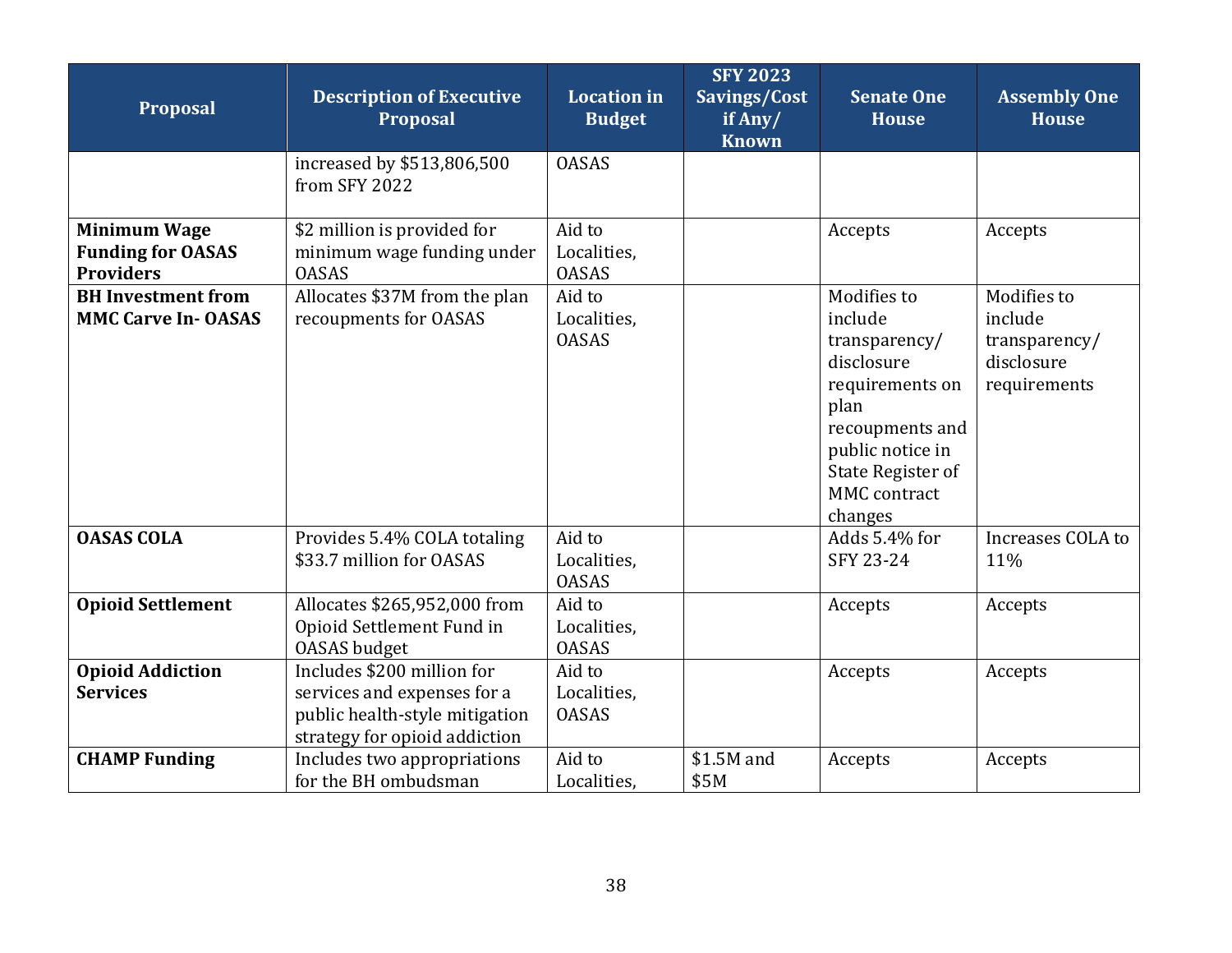<span id="page-38-0"></span>

| Proposal                                                                                                         | <b>Description of Executive</b><br>Proposal                                                                                                                                                                                          | <b>Location</b> in<br><b>Budget</b>                                  | <b>SFY 2023</b><br>Savings/Cost<br>if Any/<br><b>Known</b>                                                   | <b>Senate One</b><br><b>House</b>                                                                                                                                                                                                        | <b>Assembly One</b><br><b>House</b>                                                                                               |
|------------------------------------------------------------------------------------------------------------------|--------------------------------------------------------------------------------------------------------------------------------------------------------------------------------------------------------------------------------------|----------------------------------------------------------------------|--------------------------------------------------------------------------------------------------------------|------------------------------------------------------------------------------------------------------------------------------------------------------------------------------------------------------------------------------------------|-----------------------------------------------------------------------------------------------------------------------------------|
|                                                                                                                  | program                                                                                                                                                                                                                              | <b>OASAS</b>                                                         | (increased<br>from \$1.5M in<br>30 day<br>amendments)                                                        |                                                                                                                                                                                                                                          |                                                                                                                                   |
| <b>SENATE: Member</b><br><b>Items</b>                                                                            | N/A                                                                                                                                                                                                                                  | Senate One-<br>House, Aid to<br>Localities<br><b>OMH &amp; OASAS</b> |                                                                                                              | Includes new<br>funding including<br>\$10 million for<br>Member<br>Initiatives, \$7.5M<br>for Joseph Dwyer<br>programs, \$5M<br>for Behavioral<br><b>Health Crisis</b><br>Initiatives and<br>\$5M for Crisis<br>Demonstration<br>program | N/A                                                                                                                               |
| DEVELOPMENTAL DISABILITIES                                                                                       |                                                                                                                                                                                                                                      |                                                                      |                                                                                                              |                                                                                                                                                                                                                                          |                                                                                                                                   |
| <b>Continuity of Coverage</b><br>for Vulnerable<br><b>Seniors and</b><br>Individuals with<br><b>Disabilities</b> | Would make statutory<br>changes necessary to<br>eliminate the Medicaid<br>resource test and raise the<br>income level of the Federal<br>Poverty Level to 133% for<br><b>Vulnerable Seniors and</b><br>individuals with Disabilities. | Health/MH<br>Article VII.<br>Part N                                  | State share<br>investment of<br>\$5 million in<br><b>FY</b><br>2023 growing<br>to \$20 million<br>in FY 2024 | Accepts                                                                                                                                                                                                                                  | Modifies the<br>Executive<br>proposal by<br>making technical<br>amendments<br>regarding<br>Medicaid income<br>eligibility limits. |
| <b>Human Services COLA</b>                                                                                       | Provides a 5.4% human<br>services COLA effective                                                                                                                                                                                     | Health/MH<br>Article VII.                                            | The Financial<br>Plan had                                                                                    | Accepts the<br>Executive's                                                                                                                                                                                                               | Increases the<br><b>Human Services</b>                                                                                            |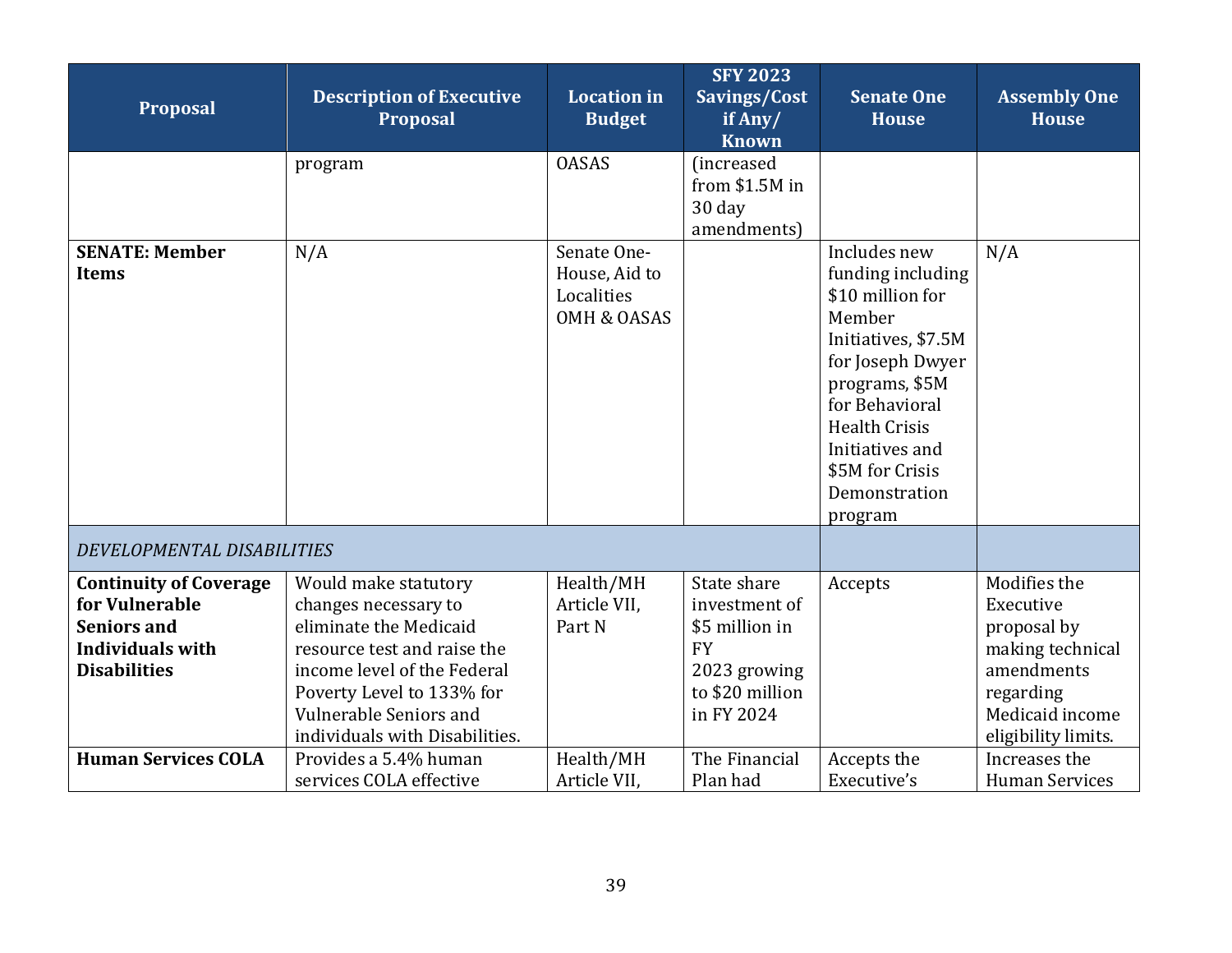| Proposal                                                            | <b>Description of Executive</b><br><b>Proposal</b>                                                                                    | <b>Location in</b><br><b>Budget</b>   | <b>SFY 2023</b><br>Savings/Cost<br>if Any/<br><b>Known</b>                                                                                                                                        | <b>Senate One</b><br><b>House</b>                                                                   | <b>Assembly One</b><br><b>House</b>                                                            |
|---------------------------------------------------------------------|---------------------------------------------------------------------------------------------------------------------------------------|---------------------------------------|---------------------------------------------------------------------------------------------------------------------------------------------------------------------------------------------------|-----------------------------------------------------------------------------------------------------|------------------------------------------------------------------------------------------------|
|                                                                     | 4/1/22; Provides \$149.105<br>million for OPWDD COLA                                                                                  | Part DD                               | \$130.8M<br>available for a<br>potential<br>COLA. The 5.4<br>percent COLA<br>would cost a<br>total of<br>\$411M.<br>resulting in an<br>additional cost<br>to the<br>Financial Plan<br>of \$280.2M | proposal for the<br>5.4% Human<br>Services COLA<br>and adds an<br>additional 5.4%<br>for SFY 23-24. | COLA from 5.4%<br>to 11% and<br>would continue<br>an annual COLA<br>based on a CPI-U<br>index. |
| <b>OPWDD Bonuses</b>                                                | Provides for additional<br>bonuses for OPWDD workers<br>requiring the Legislature to<br>pass a chapter law in 2022 for<br>the funding | Aid to<br>Localities<br>OPWDD         | Provides<br>\$133.196<br>million for this<br>purpose                                                                                                                                              | Accepts                                                                                             | Rejects; Funds<br>11% COLA                                                                     |
| <b>Minimum Wage</b><br><b>Funding for OPWDD</b><br><b>Providers</b> | \$33.3 million is provided for<br>minimum wage funding under<br>OPWDD                                                                 | Aid to<br>Localities,<br><b>OPWDD</b> |                                                                                                                                                                                                   | Accepts                                                                                             | Accepts                                                                                        |
| <b>OPWDD Funding</b>                                                | All funds spending for OPWDD<br>services is increased by \$2.14<br>billion from SFY 2021                                              | Aid to<br>Localities<br>OPWDD         |                                                                                                                                                                                                   | Increases all<br>funds by \$3M                                                                      | Reduces all funds<br>by \$127 M                                                                |
| <b>SENATE &amp; ASSEMBLY:</b><br><b>Member Initiatives</b>          | N/A                                                                                                                                   | Aid to<br>Localities,<br>OPWDD        |                                                                                                                                                                                                   | Includes \$2M in<br>funding for<br>member<br>initiatives                                            | Includes funding<br>for member<br>initiatives and<br>\$5M for crisis<br>services               |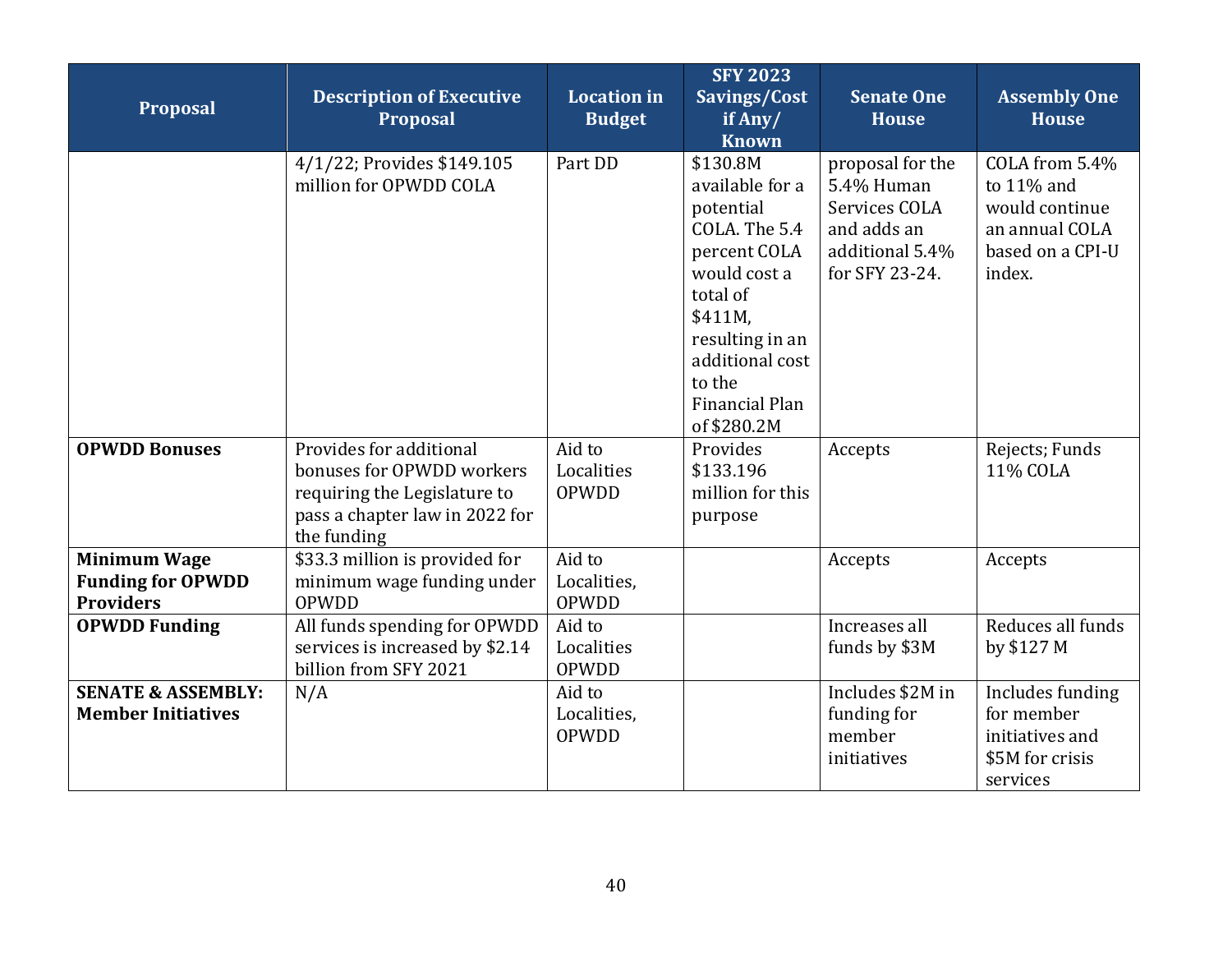<span id="page-40-0"></span>

| <b>Proposal</b>                                                        | <b>Description of Executive</b><br><b>Proposal</b>                                                                                                                                                                                      | <b>Location</b> in<br><b>Budget</b>                                         | <b>SFY 2023</b><br>Savings/Cost<br>if Any/<br><b>Known</b> | <b>Senate One</b><br><b>House</b> | <b>Assembly One</b><br><b>House</b>                                                                                                      |
|------------------------------------------------------------------------|-----------------------------------------------------------------------------------------------------------------------------------------------------------------------------------------------------------------------------------------|-----------------------------------------------------------------------------|------------------------------------------------------------|-----------------------------------|------------------------------------------------------------------------------------------------------------------------------------------|
| <b>PUBLIC HEALTH</b>                                                   |                                                                                                                                                                                                                                         |                                                                             |                                                            |                                   |                                                                                                                                          |
| <b>School-Based Health</b><br><b>Centers</b>                           | Provides funding of<br>\$17,098,000                                                                                                                                                                                                     | Aid to<br>Localities,<br>Department of<br>Health                            |                                                            | Accepts                           | Accepts and adds<br>an additional<br>\$3,824,000                                                                                         |
| <b>ASSEMBLY: School-</b><br><b>Based Health Centers</b>                | N/A                                                                                                                                                                                                                                     | Assembly One<br>House,<br>Health/MH<br>Article VII,<br>Part RR              |                                                            |                                   | The Assembly<br>includes a<br>proposal to<br>permanently<br>carve school-<br>based health<br>centers out of<br>Medicaid<br>Managed Care. |
| <b>Tobacco Control</b><br>Program                                      | Continues level funding of<br>\$33,144,000                                                                                                                                                                                              | Aid to<br>Localities,<br>Department of<br>Health                            |                                                            | Accepts                           | Accepts                                                                                                                                  |
| <b>Tobacco Control</b><br><b>Enforcement &amp;</b><br><b>Education</b> | Continues level funding of<br>tobacco control and cancer<br>services programs at<br>\$3,769,000, 2,174,600 for<br>tobacco enforcement and<br>education and \$75,000 for<br>tobacco enforcement,<br>education and related<br>activities. | Aid to<br>Localities and<br>State<br>Operations,<br>Department of<br>Health |                                                            | Accepts                           | Accepts                                                                                                                                  |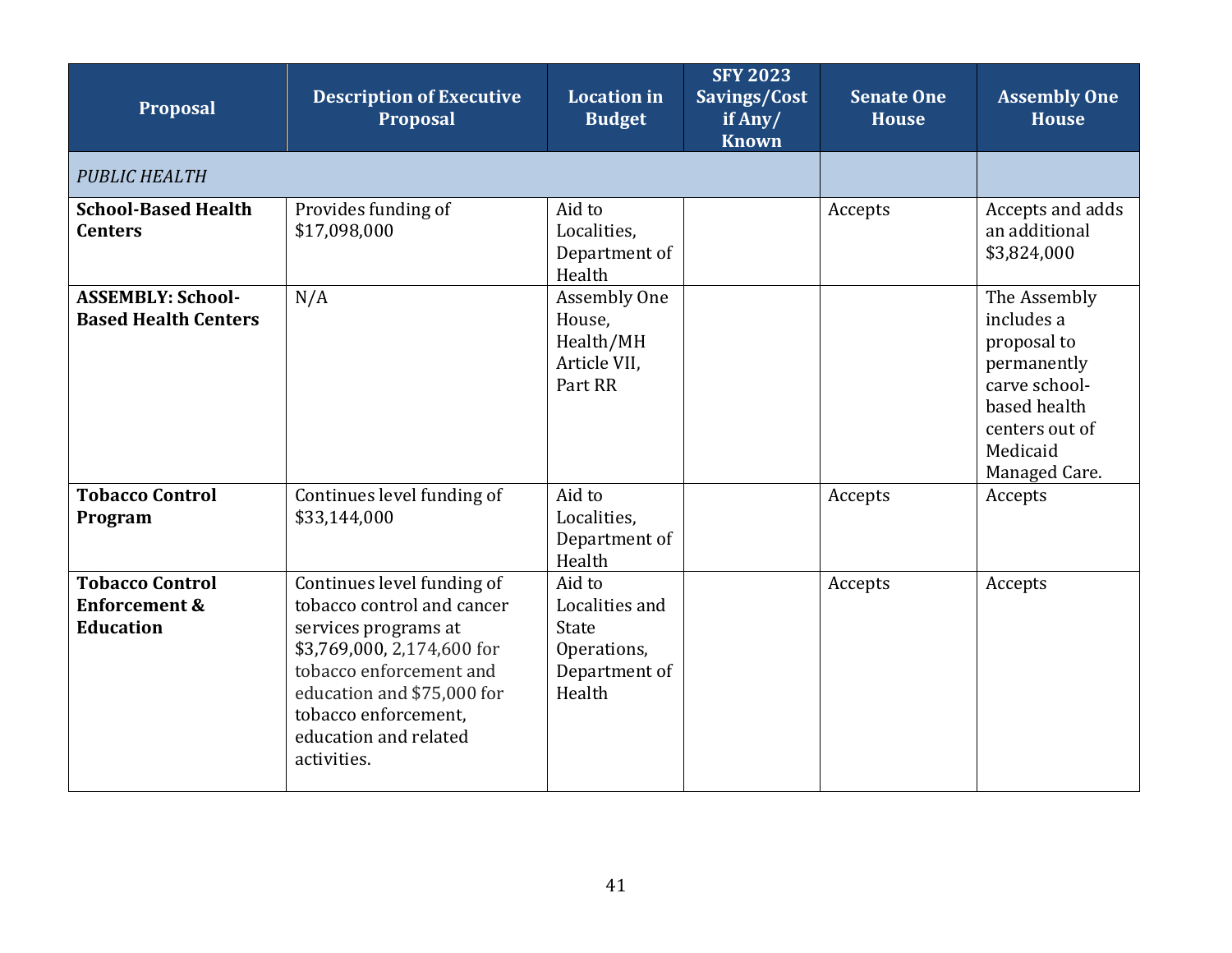| Proposal                      | <b>Description of Executive</b><br><b>Proposal</b> | <b>Location in</b><br><b>Budget</b> | <b>SFY 2023</b><br>Savings/Cost<br>if Any/<br><b>Known</b> | <b>Senate One</b><br><b>House</b> | <b>Assembly One</b><br><b>House</b> |
|-------------------------------|----------------------------------------------------|-------------------------------------|------------------------------------------------------------|-----------------------------------|-------------------------------------|
| <b>Cancer Services</b>        | Continues level funding of                         | Aid to                              |                                                            | Accepts                           | Accepts                             |
| Program                       | \$19.8 million                                     | Localities,                         |                                                            |                                   |                                     |
|                               |                                                    | Department of                       |                                                            |                                   |                                     |
|                               |                                                    | Health                              |                                                            |                                   |                                     |
| <b>Hypertension Services</b>  | Continues level funding of                         | Aid to                              |                                                            | Accepts                           | Accepts                             |
|                               | \$560,000 and \$186,000 for                        | Localities,                         |                                                            |                                   |                                     |
|                               | hypertension programs,                             | Department of                       |                                                            |                                   |                                     |
|                               | services and treatments                            | Health                              |                                                            |                                   |                                     |
| <b>Diabetes &amp; Obesity</b> | Continues level funding of                         | Aid to                              |                                                            | Accepts                           | Accepts                             |
| <b>Prevention Funding</b>     | \$5,970,000                                        | Localities,                         |                                                            |                                   |                                     |
|                               |                                                    | Department of<br>Health             |                                                            |                                   |                                     |
| <b>Area Health Education</b>  | Executive Budget does not                          | Aid to                              |                                                            | Provides \$20                     | Provides \$2.2                      |
| <b>Centers</b>                | include funding for AHEC;                          | Localities,                         |                                                            | million pool with                 | million for NYS                     |
|                               | \$2.2M had been provided as a                      | Department of                       |                                                            | \$2.2 million                     | AHECs.                              |
|                               | legislative add in SFY 22 final                    | Health                              |                                                            | intended for NYS                  |                                     |
|                               | budget                                             |                                     |                                                            | AHECs.                            |                                     |
| <b>Spinal Cord Injury</b>     | Continues level funding of                         | Aid to                              |                                                            | Accepts                           | Accepts                             |
| <b>Research Fund Account</b>  | \$8.5 million                                      | Localities,                         |                                                            |                                   |                                     |
|                               |                                                    | Department of                       |                                                            |                                   |                                     |
|                               |                                                    | Health                              |                                                            |                                   |                                     |
| <b>Cystic Fibrosis</b>        | N/A                                                | Aid to                              |                                                            | N/A                               | The Assembly                        |
|                               |                                                    | Localities,                         |                                                            |                                   | provides                            |
|                               |                                                    | Department of                       |                                                            |                                   | \$375,000 to                        |
|                               |                                                    | Health and                          |                                                            |                                   | restore the Cystic                  |
|                               |                                                    | Health/MH                           |                                                            |                                   | Fibrosis Program.                   |
|                               |                                                    | Article VII,                        |                                                            |                                   |                                     |
|                               |                                                    | Part PP                             |                                                            |                                   |                                     |
|                               |                                                    |                                     |                                                            |                                   |                                     |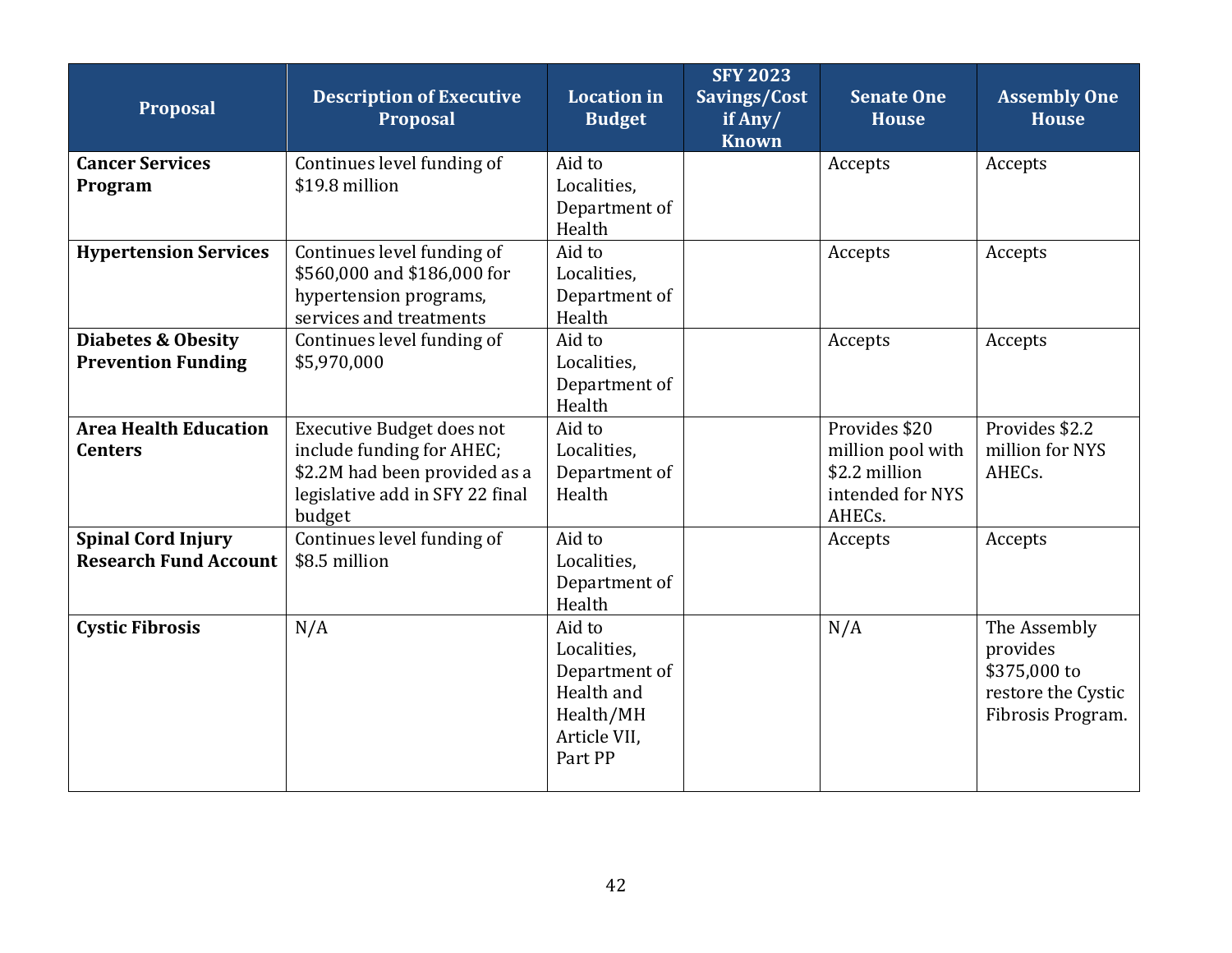<span id="page-42-0"></span>

| <b>Proposal</b>                                      | <b>Description of Executive</b><br><b>Proposal</b>                                                                                                                                                                                                             | <b>Location</b> in<br><b>Budget</b> | <b>SFY 2023</b><br>Savings/Cost<br>if Any/<br><b>Known</b>        | <b>Senate One</b><br><b>House</b>                                                     | <b>Assembly One</b><br><b>House</b>                                                                                                                                                                                    |
|------------------------------------------------------|----------------------------------------------------------------------------------------------------------------------------------------------------------------------------------------------------------------------------------------------------------------|-------------------------------------|-------------------------------------------------------------------|---------------------------------------------------------------------------------------|------------------------------------------------------------------------------------------------------------------------------------------------------------------------------------------------------------------------|
| <b>Third Trimester</b><br><b>Syphilis Screenings</b> | Would amend Public Health<br>Law to require syphilis testing<br>of pregnant patients by a<br>physician or other authorized<br>practitioner in the third<br>trimester consistent with any<br>guidance and regulations<br>issued by the Department of<br>Health. | Health/MH<br>Article VII,<br>Part T |                                                                   | Rejects                                                                               | Rejects                                                                                                                                                                                                                |
| <b>Maternal Health</b><br><b>Reforms</b>             | Requires commercial<br>coverage of maternal health<br>care including postpartum<br>coverage up to one year after<br>birth.                                                                                                                                     | Health/MH<br>Article VII,<br>Part S | \$6.3 million in<br>FY 2023 and \$<br>18.8 million in<br>FY 2024. | Modifies the<br>Executive<br>proposal by<br>including<br>undocumented<br>individuals. | Modifies the<br>Executive<br>proposal by<br>including<br>undocumented<br>individuals and<br>prohibits cost<br>sharing for<br>individuals<br>remaining on the<br><b>Essential Plan for</b><br>one-year post-<br>partum. |
| <b>INSURANCE</b>                                     |                                                                                                                                                                                                                                                                |                                     |                                                                   |                                                                                       |                                                                                                                                                                                                                        |
| <b>Essential Plan</b>                                | Increases eligibility of<br>essential plan from 200% up<br>to 250% of FPL subject to<br>federal approval.                                                                                                                                                      | Health/MH<br>Article VII.<br>Part Q |                                                                   | Modifies the<br>Executive<br>proposal by<br>allowing                                  | Modifies the<br>Executive<br>proposal by<br>allowing                                                                                                                                                                   |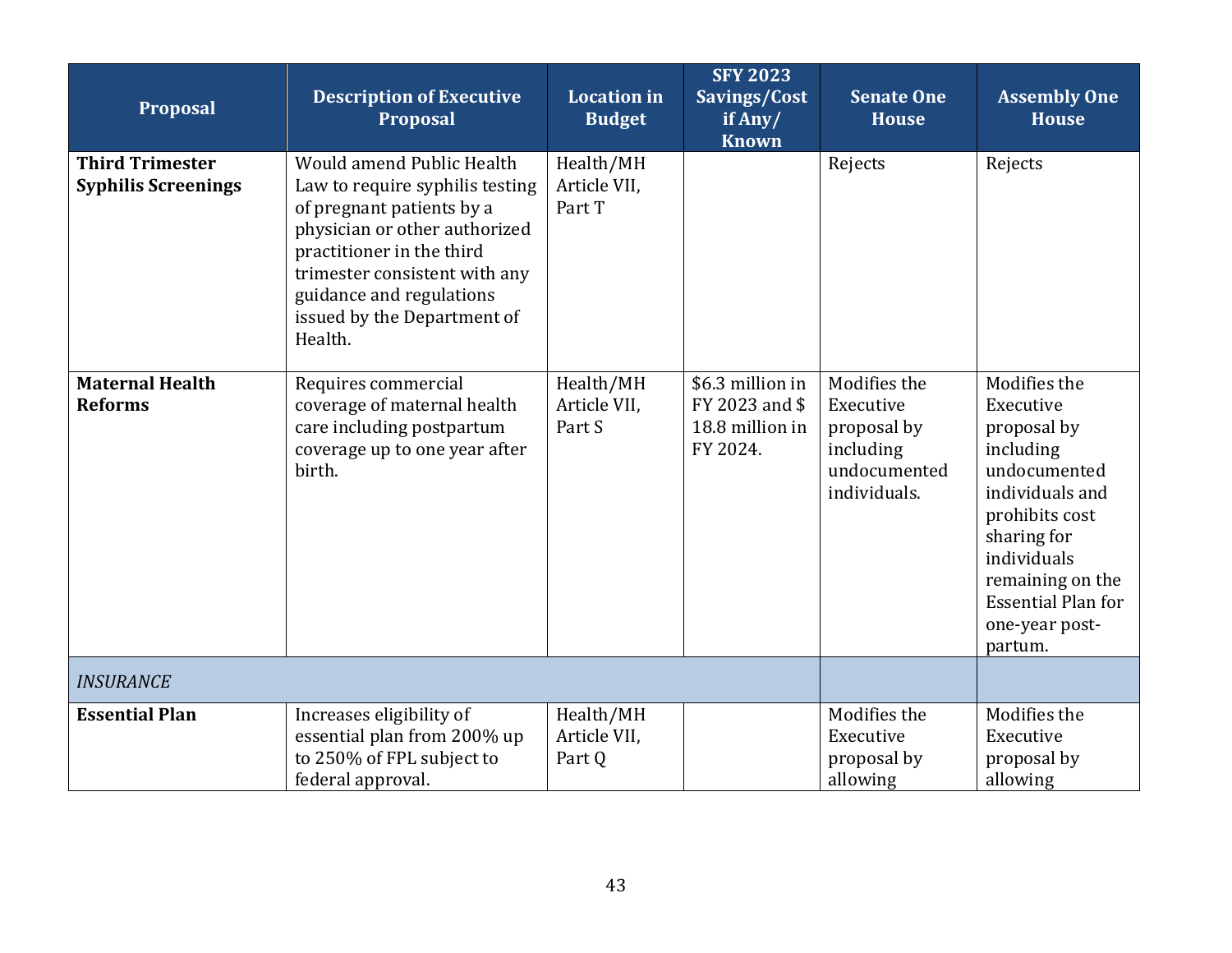| Proposal                                                                                                         | <b>Description of Executive</b><br>Proposal                                                                                                                                                                                                                | <b>Location</b> in<br><b>Budget</b> | <b>SFY 2023</b><br>Savings/Cost<br>if Any/<br><b>Known</b>                                                   | <b>Senate One</b><br><b>House</b>                                                                                            | <b>Assembly One</b><br><b>House</b>                                                                                               |
|------------------------------------------------------------------------------------------------------------------|------------------------------------------------------------------------------------------------------------------------------------------------------------------------------------------------------------------------------------------------------------|-------------------------------------|--------------------------------------------------------------------------------------------------------------|------------------------------------------------------------------------------------------------------------------------------|-----------------------------------------------------------------------------------------------------------------------------------|
|                                                                                                                  |                                                                                                                                                                                                                                                            |                                     |                                                                                                              | undocumented<br>immigrants to<br>enroll in the plan.<br>Provides \$345<br>million.                                           | undocumented<br>immigrants to<br>enroll in the plan.<br>Provides \$345<br>million.                                                |
| <b>Child Health Plus</b><br><b>Changes</b>                                                                       | Expands coverage to align<br>with Medicaid coverage;<br>eliminates the \$9 monthly<br>premium for eligible children<br>whose family earns up to<br>223% of FPL; moves rate<br>setting to DOH and allows<br>DOH to modify rates in<br>conjunction with DFS. | Health/MH<br>Article VII,<br>Part U |                                                                                                              | Accepts                                                                                                                      | Rejects                                                                                                                           |
| <b>Continuity of Coverage</b><br>for Vulnerable<br><b>Seniors and</b><br>Individuals with<br><b>Disabilities</b> | Would make statutory<br>changes necessary to<br>eliminate the Medicaid<br>resource test and raise the<br>income level of the Federal<br>Poverty Level to 133% for<br>Vulnerable Seniors and<br>individuals with Disabilities.                              | Health/MH<br>Article VII.<br>Part N | State share<br>investment of<br>\$5 million in<br><b>FY</b><br>2023 growing<br>to \$20 million<br>in FY 2024 | Accepts                                                                                                                      | Modifies the<br>Executive<br>proposal by<br>making technical<br>amendments<br>regarding<br>Medicaid income<br>eligibility limits. |
| <b>NCI-Designated Cancer</b><br><b>Center Coverage</b>                                                           | Authorizes health plans<br>offering Medicaid, Essential<br>Plan, and Qualified Health<br>Plan to contract with national<br>cancer institute-designated<br>cancer centers.                                                                                  | Health/MH<br>Article VII,<br>Part P |                                                                                                              | Modifies the<br>Executive<br>proposal by<br>rejecting the<br>procurement<br>process changes<br>but preserving<br>language on | Rejects                                                                                                                           |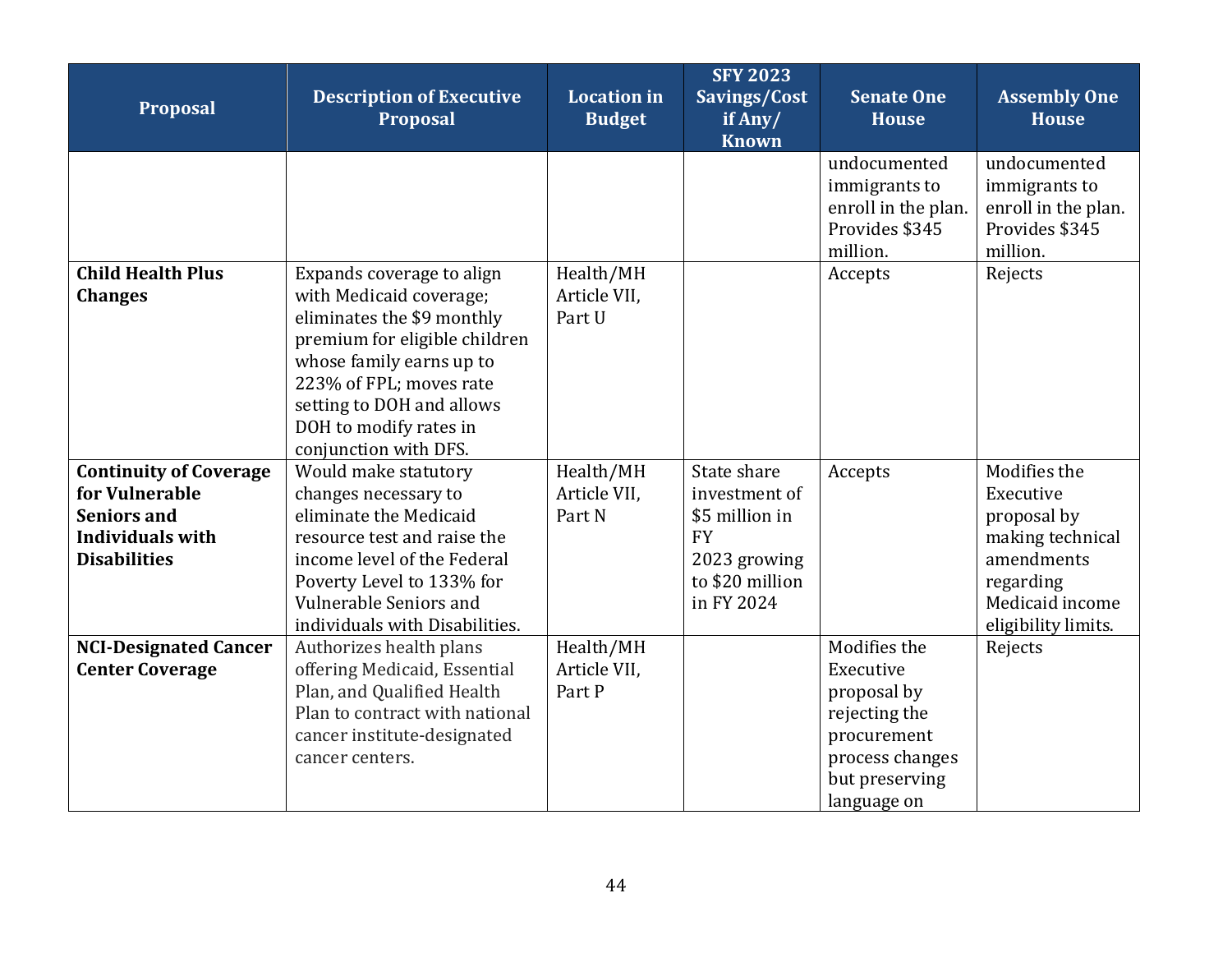| Proposal                                                                                                 | <b>Description of Executive</b><br>Proposal                                                                                                                                                                                                                                                                                                                                                                                                                                                                                                                                             | <b>Location</b> in<br><b>Budget</b>  | <b>SFY 2023</b><br>Savings/Cost<br>if Any/<br><b>Known</b> | <b>Senate One</b><br><b>House</b>                                                          | <b>Assembly One</b><br><b>House</b> |
|----------------------------------------------------------------------------------------------------------|-----------------------------------------------------------------------------------------------------------------------------------------------------------------------------------------------------------------------------------------------------------------------------------------------------------------------------------------------------------------------------------------------------------------------------------------------------------------------------------------------------------------------------------------------------------------------------------------|--------------------------------------|------------------------------------------------------------|--------------------------------------------------------------------------------------------|-------------------------------------|
|                                                                                                          |                                                                                                                                                                                                                                                                                                                                                                                                                                                                                                                                                                                         |                                      |                                                            | access and<br>coverage of<br>services<br>provided by NCI-<br>designated<br>cancer centers. |                                     |
| <b>Independent Dispute</b><br><b>Resolution (IDR) for</b><br><b>Emergency Medical</b><br><b>Services</b> | The State Budget aligns New<br>York's consumer protections<br>against surprise bills with<br>federal protections under the<br>Federal No Surprises Act,<br>which took effect January 1,<br>2022.<br>Repeals provisions to<br>$\bullet$<br>exempt emergency<br>services codes under a<br>certain amount from<br>the Independent<br><b>Dispute Resolution</b><br>process.<br>Disputes must be<br>submitted to the IDR<br>entity within three<br>years of the date the<br>health care plan made<br>the original payment<br>on the claim subject to<br>dispute.<br>The law is applicable to | Health/MH<br>Article VII,<br>Part AA |                                                            | Rejects                                                                                    | Rejects                             |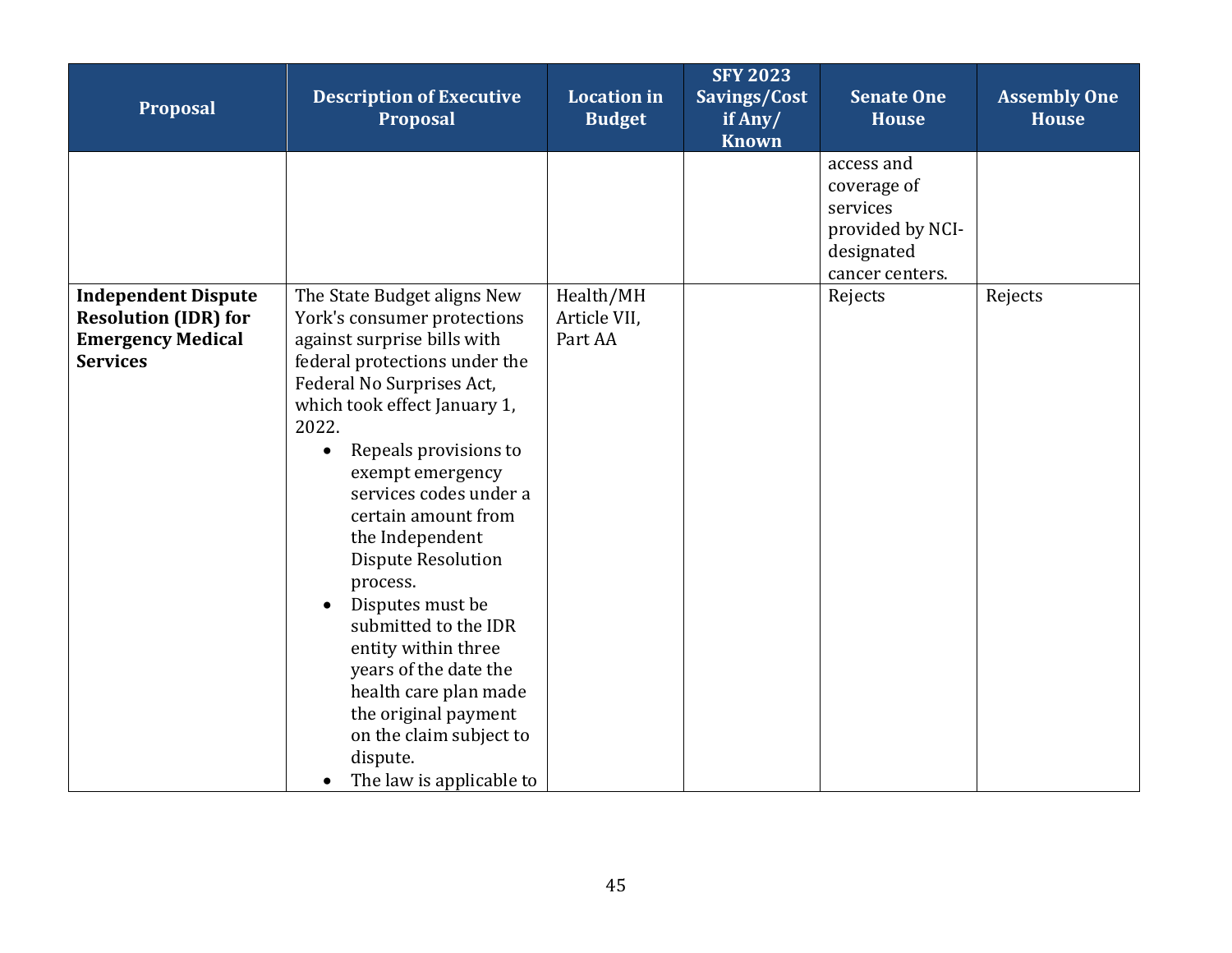| Proposal                                 | <b>Description of Executive</b><br><b>Proposal</b>                                                                                                                                                                                                                                                                                                                        | <b>Location</b> in<br><b>Budget</b> | <b>SFY 2023</b><br>Savings/Cost<br>if Any/<br><b>Known</b>        | <b>Senate One</b><br><b>House</b>                                                     | <b>Assembly One</b><br><b>House</b>                                                                                                                                                                         |
|------------------------------------------|---------------------------------------------------------------------------------------------------------------------------------------------------------------------------------------------------------------------------------------------------------------------------------------------------------------------------------------------------------------------------|-------------------------------------|-------------------------------------------------------------------|---------------------------------------------------------------------------------------|-------------------------------------------------------------------------------------------------------------------------------------------------------------------------------------------------------------|
|                                          | all provider types,<br>rather than just<br>physicians and<br>hospitals.<br>Includes the in-<br>network median rate<br>recognized by the<br>health care plan as a<br>factor that the IDR<br>entity must consider.<br>Requires health care<br>plans to ensure that<br>members are held<br>harmless for surprise<br>bill amounts in excess<br>of in-network cost<br>sharing. |                                     |                                                                   |                                                                                       |                                                                                                                                                                                                             |
| <b>Maternal Health</b><br><b>Reforms</b> | Requires commercial<br>coverage of maternal health<br>care including postpartum<br>coverage up to one year after<br>birth.                                                                                                                                                                                                                                                | Health/MH<br>Article VII,<br>Part S | \$6.3 million in<br>FY 2023 and \$<br>18.8 million in<br>FY 2024. | Modifies the<br>Executive<br>proposal by<br>including<br>undocumented<br>individuals. | Modifies the<br>Executive<br>proposal by<br>including<br>undocumented<br>individuals and<br>prohibits cost<br>sharing for<br>individuals<br>remaining on the<br><b>Essential Plan for</b><br>one-year post- |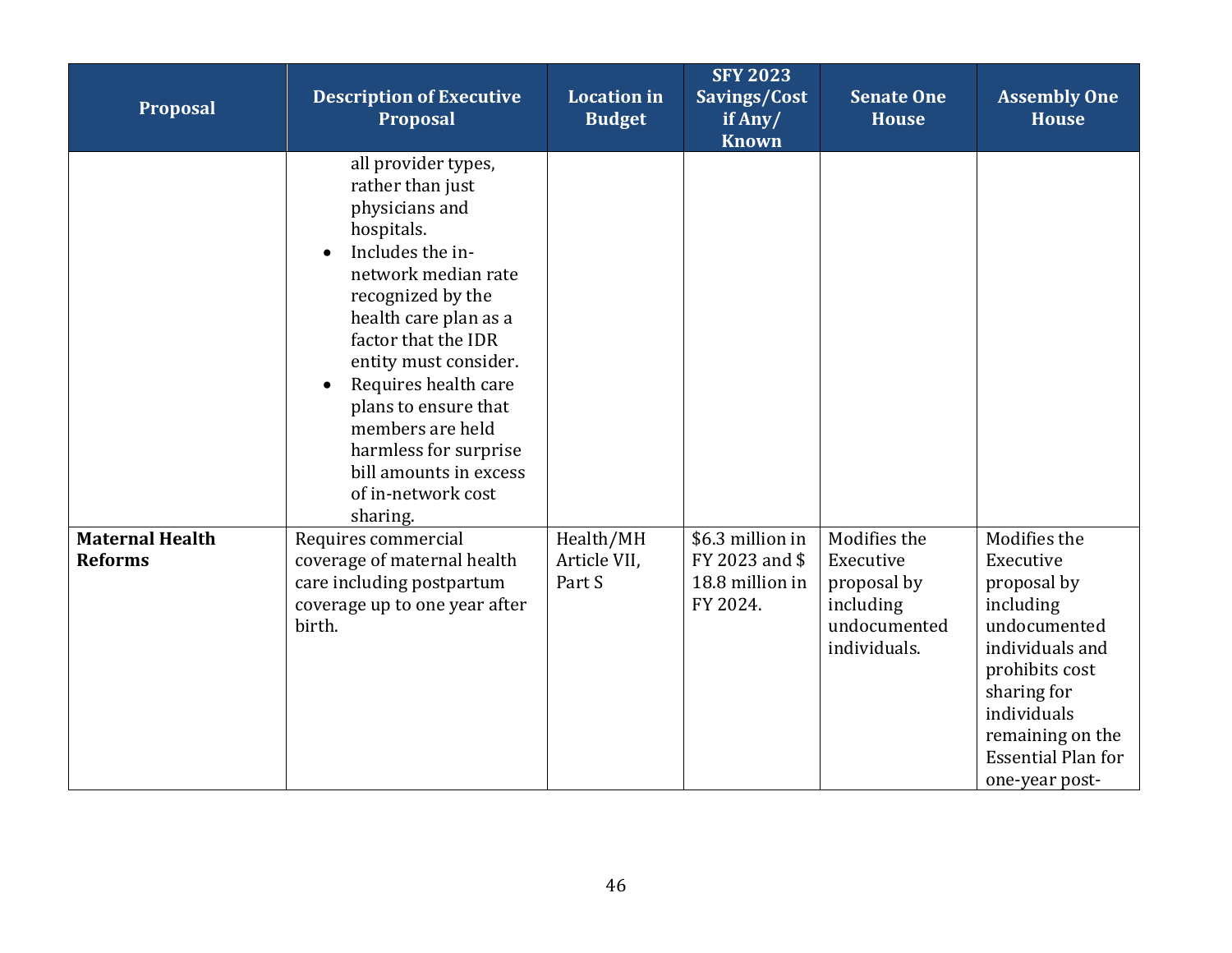| Proposal                                   | <b>Description of Executive</b><br>Proposal                                                                                                                                                                                                                                                                                       | <b>Location</b> in<br><b>Budget</b> | <b>SFY 2023</b><br>Savings/Cost<br>if Any/<br><b>Known</b>                                     | <b>Senate One</b><br><b>House</b>                                                                                                                                                                                                                      | <b>Assembly One</b><br><b>House</b> |
|--------------------------------------------|-----------------------------------------------------------------------------------------------------------------------------------------------------------------------------------------------------------------------------------------------------------------------------------------------------------------------------------|-------------------------------------|------------------------------------------------------------------------------------------------|--------------------------------------------------------------------------------------------------------------------------------------------------------------------------------------------------------------------------------------------------------|-------------------------------------|
|                                            |                                                                                                                                                                                                                                                                                                                                   |                                     |                                                                                                |                                                                                                                                                                                                                                                        | partum.                             |
| <b>Competitive MMC Plan</b><br>Contracting | Requires competitive<br>procurement of Medicaid<br>managed care and MLTC, MAP<br>and HARP plan contracting<br>effective 4/1/22; Authorizes<br>DOH, OMH and OASAS to limit<br>the number of special needs<br>managed care plans that can<br>manage the needs of Medicaid<br>enrollees with significant<br>behavioral health needs. | Health/MH<br>Article VII,<br>Part P | <b>Fiscal savings</b><br>of \$100<br>million in FY<br>2024 and<br>\$200 million<br>in FY 2025. | Modifies the<br>Executive<br>proposal by<br>rejecting the<br>procurement<br>process changes<br>but preserving<br>language on<br>access and<br>coverage of<br>services<br>provided by<br>national cancer<br>institute-<br>designated<br>cancer centers. | Rejects                             |
| <b>Medicaid Plan</b>                       | <b>Restores MMC/MLTC Quality</b>                                                                                                                                                                                                                                                                                                  | Administrative                      | Cost of \$77.25                                                                                | Accepts                                                                                                                                                                                                                                                | Accepts                             |
| <b>Payments/Incentives</b>                 | Pools; Moves Integrated Plans                                                                                                                                                                                                                                                                                                     | per SFY 2023                        | million for                                                                                    |                                                                                                                                                                                                                                                        |                                     |
|                                            | to middle of rate range; Adjust                                                                                                                                                                                                                                                                                                   | Medicaid                            | quality pools,                                                                                 |                                                                                                                                                                                                                                                        |                                     |
|                                            | HIV SNP rates to reflect high<br>needs model                                                                                                                                                                                                                                                                                      | Scorecard                           | \$20 million for<br>integrated                                                                 |                                                                                                                                                                                                                                                        |                                     |
|                                            |                                                                                                                                                                                                                                                                                                                                   |                                     | plans and                                                                                      |                                                                                                                                                                                                                                                        |                                     |
|                                            |                                                                                                                                                                                                                                                                                                                                   |                                     | \$14.717                                                                                       |                                                                                                                                                                                                                                                        |                                     |
|                                            |                                                                                                                                                                                                                                                                                                                                   |                                     | million for HIV                                                                                |                                                                                                                                                                                                                                                        |                                     |
|                                            |                                                                                                                                                                                                                                                                                                                                   |                                     | <b>SNPs</b>                                                                                    |                                                                                                                                                                                                                                                        |                                     |
| <b>Prescriber Prevails</b>                 | Eliminates prescriber prevails<br>under FFS and MMC except for                                                                                                                                                                                                                                                                    | Health/MH<br>Article VII,           | \$41.21 million<br>in net State                                                                | Rejects                                                                                                                                                                                                                                                | Rejects                             |
|                                            | 9 classes of drugs currently                                                                                                                                                                                                                                                                                                      | Part BB                             | savings in FY                                                                                  |                                                                                                                                                                                                                                                        |                                     |
|                                            | allowed under MMC.                                                                                                                                                                                                                                                                                                                |                                     | 2023                                                                                           |                                                                                                                                                                                                                                                        |                                     |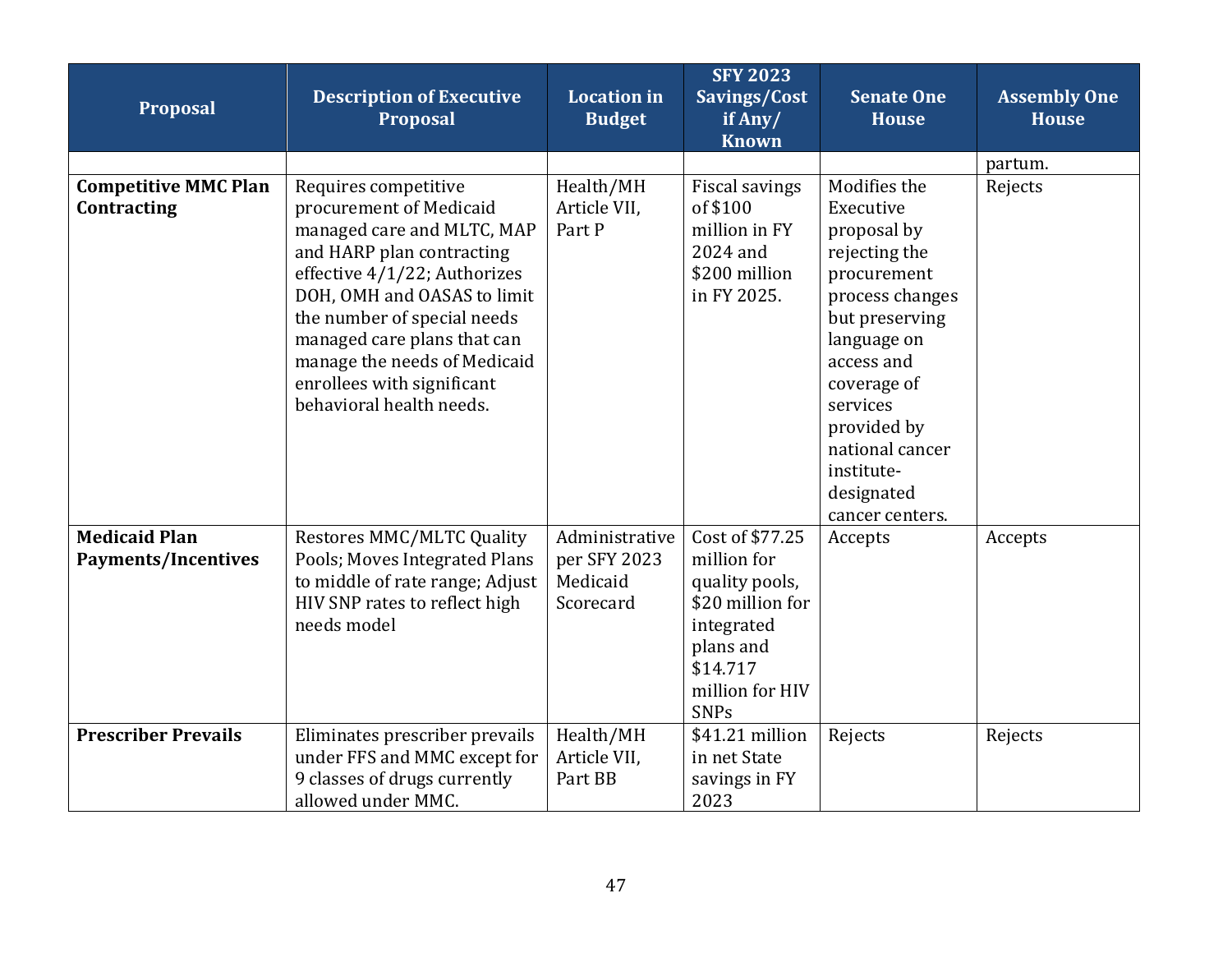| Proposal                                                                                                     | <b>Description of Executive</b><br>Proposal                                                                                                                                                                                                                                                                                                                                                                           | <b>Location in</b><br><b>Budget</b> | <b>SFY 2023</b><br>Savings/Cost<br>if Any/<br><b>Known</b>           | <b>Senate One</b><br><b>House</b>                                                                                                                                   | <b>Assembly One</b><br><b>House</b>                                                                                                                         |
|--------------------------------------------------------------------------------------------------------------|-----------------------------------------------------------------------------------------------------------------------------------------------------------------------------------------------------------------------------------------------------------------------------------------------------------------------------------------------------------------------------------------------------------------------|-------------------------------------|----------------------------------------------------------------------|---------------------------------------------------------------------------------------------------------------------------------------------------------------------|-------------------------------------------------------------------------------------------------------------------------------------------------------------|
|                                                                                                              |                                                                                                                                                                                                                                                                                                                                                                                                                       |                                     | and \$49.45<br>million in net<br>State savings<br>in FY 2024.        |                                                                                                                                                                     |                                                                                                                                                             |
| <b>Reproductive Access</b><br><b>Protections</b>                                                             | This proposal would require<br>every individual accident and<br>health insurance policy that<br>provides medical, major-<br>medical, or similar<br>comprehensive-type coverage<br>in New York to provide<br>coverage for abortions.<br>Further, the bill would require<br>that the coverage not<br>be subject to copayments,<br>coinsurance, or annual<br>deductibles unless the policy<br>is a high-deductible plan. | Health/MH<br>Article VII,<br>Part R |                                                                      | Rejects the<br>Executive<br>proposal and<br>instead advances<br>language to<br>require<br>health insurance<br>policies to cover<br>abortion services<br>$(S7002)$ . | Rejects                                                                                                                                                     |
| <b>Eliminate Unnecessary</b><br><b>Requirements from the</b><br><b>Utilization Threshold</b><br>(UT) Program | This proposal would reduce<br>administrative burden from<br>the UT program for fee-for-<br>service (FFS) providers.<br>Would move monitoring<br>service utilization from a<br>prospective to a retrospective<br>function and would remove<br>the requirement for provider-<br>submitted increase requests.<br>This would eliminate the<br>current administrative burden                                               | Health/MH<br>Article VII.<br>Part W | \$230,000 in<br>State savings<br>in FY 2023<br>and the out<br>years. | Rejects                                                                                                                                                             | Modifies the<br>Executive's<br>proposal to<br>eliminate<br>requirements<br>from the<br>Utilization<br>Threshold (UT)<br>Program,<br>restoring<br>\$230,000. |